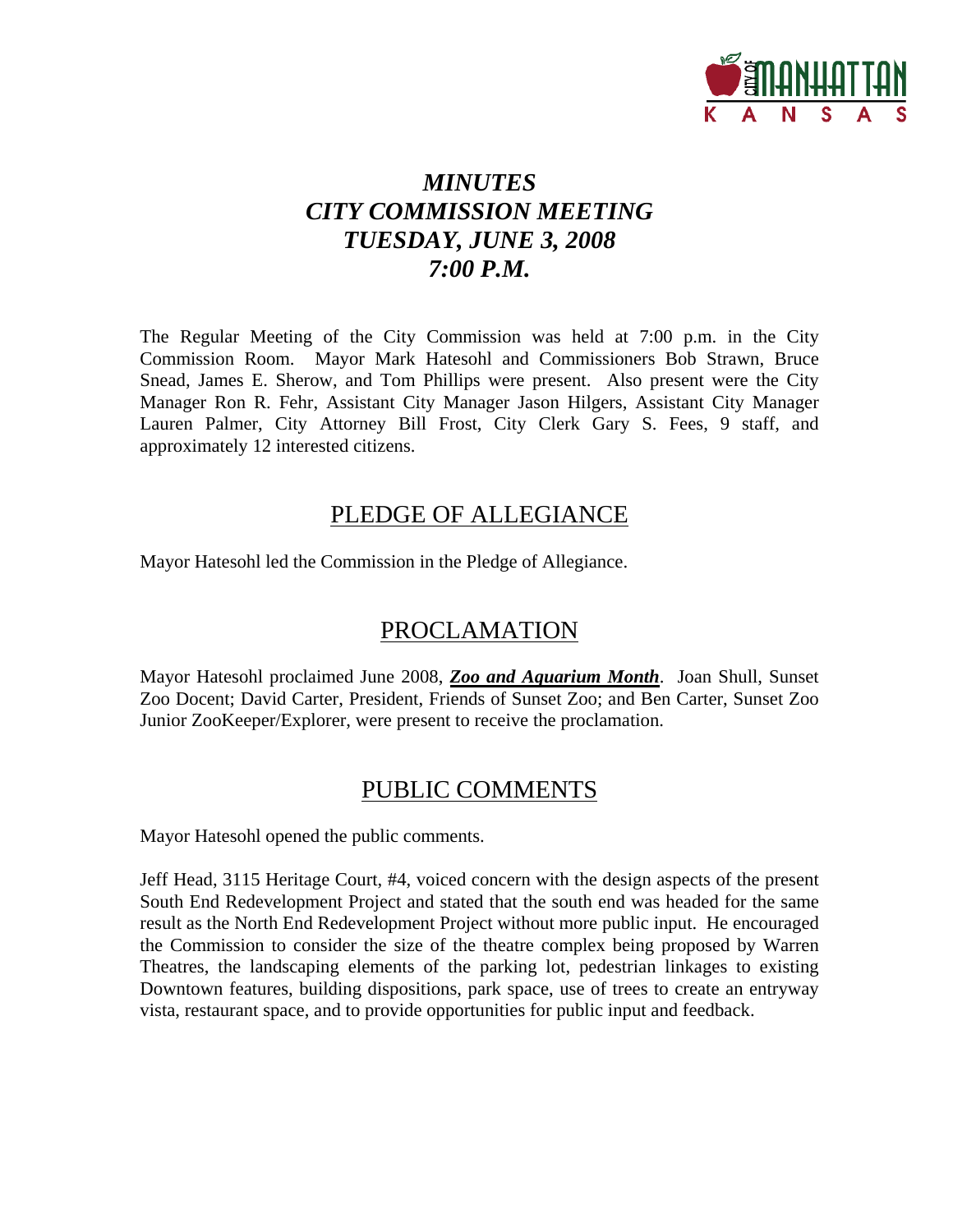# PUBLIC COMMENTS *(CONTINUED)*

After additional discussion of the Commission, Mr. Head then responded to questions regarding opportunities to improve the design of the South End Redevelopment Project, provided input received from colleagues on the proposed redevelopment, and stated that he would provide the Commission with a copy of his presentation materials for consideration.

Dee R. Ross, 2304 Brockman Street, asked if the City was considering funding any budget requests for the National Institute for Strategic Technology Acquisition and Commercialization, Inc. (NISTAC) or the Kansas Entrepreneurial Center (KEC). He stated that NISTAC has had major sales and should be able to operate without digging into the taxpayer's pockets. He also asked if there was an updated map of Manhattan showing the areas of growth.

Ron Fehr, City Manager, responded to questions regarding the availability of an updated map and stated that the City Commission will review outside agency requests for 2009 budget funding at the Tuesday, June 24, 2008, City Commission Work Session.

Hearing no other comments, Mayor Hatesohl closed the public comments.

# COMMISSIONER COMMENTS

Mayor Hatesohl informed the community of the free Arts in the Park entertainment series kicking off at the Norvell Band Shell in City Park this weekend.

# CONSENT AGENDA

(\* denotes those items discussed)

## **MINUTES**

The Commission approved the minutes of the Regular City Commission Meeting held Tuesday, May 20, 2008.

## **CLAIMS REGISTER NO. 2583**

The Commission approved Claims Register No. 2583 authorizing and approving the payment of claims from May 14, 2008, to May 27, 2008, in the amount of \$3,183,485.17.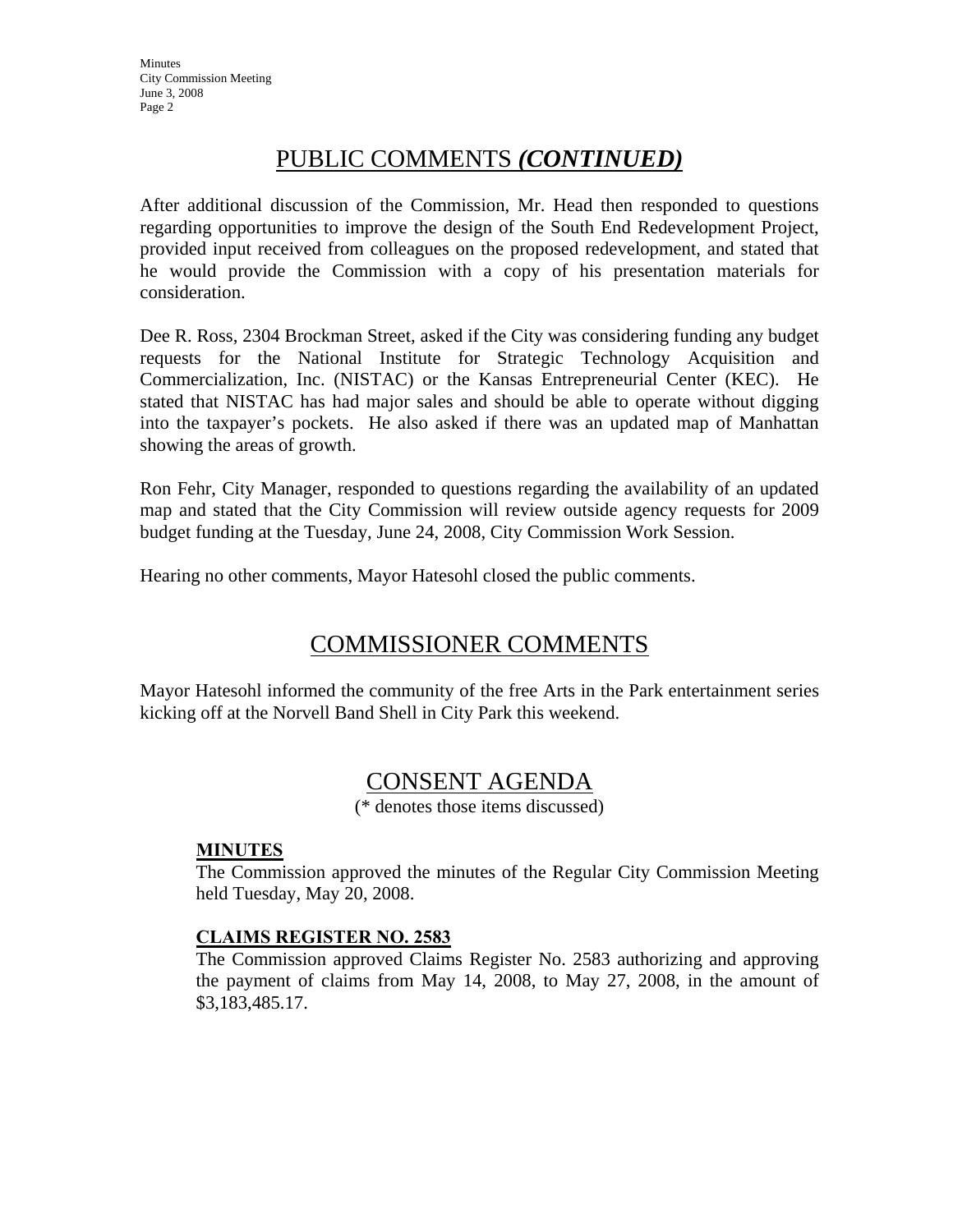# CONSENT AGENDA (*CONTINUED*)

## **LICENSE – MERCHANT GUARD AGENCY**

The Commission approved a Merchant Guard Agency License for calendar year 2008 for Chenega Security and Protection Services, LLC, 19980 Highland Vista Drive, Suite 100, of Ashburn, Virginia.

## **ORDINANCE NO. 6701 – ANNEX – LEE MILL HEIGHTS ADDITION, UNIT SIX**

The Commission approved Ordinance No. 6701 annexing a .122-acre tract of land in the proposed Lee Mill Heights Addition, Unit Six, generally located southwest of the intersection of Leone Terrace and Leone Ridge Drive, based on conformance with the Comprehensive Plan, the Growth Vision, and the Capital Improvements Program.

# **ORDINANCE NO. 6702 – REZONE – LEE MILL HEIGHTS ADDITION, UNIT SIX**

The Commission approved Ordinance No. 6702 rezoning proposed Lee Mill Heights Addition, Unit Six, generally located southwest of the intersection of Leone Terrace and Leone Ridge Drive, from County G-1, General Agricultural District, to R, Single-Family Residential District with AO, Airport Overlay District, based on the findings in the Staff Report *(See Attachment No. 1)*.

## **FINAL PLAT – LEE MILL HEIGHTS ADDITIION, UNIT SIX**

The Commission accepted the easements and rights-of-way, as shown on the Final Plat of Lee Mill Heights Addition, Unit Six, generally located southwest of the intersection of Leone Terrace and Leone Ridge Drive, based on conformance with the Manhattan Urban Area Subdivision Regulations.

## **FIRST READING – NO PARKING ZONES – FOUR WINDS VILLAGE, KIMBALL TOWNHOMES, AND DAISY MEADOWS ADDITIONS**

The Commission approved first reading of an ordinance establishing "No Parking" zones on one side of all streets in all current and future units of Four Winds Village, Kimball Townhomes, and Daisy Meadows Additions.

## **\* AWARD CONTRACT – 2008 STREET MAINTENANCE PROJECT, PHASE 2-MILL & OVERLAY (ST0815)**

The Commission accepted the re-calculated bid amount of \$607,282.45 based on City initiated unit quantity reductions and awarded a contract in the amount of \$607,282.45 to Shilling Construction Company, Inc., of Manhattan, Kansas, for the 2008 Street Maintenance Project, Phase 2-Mill & Overlay (ST0815).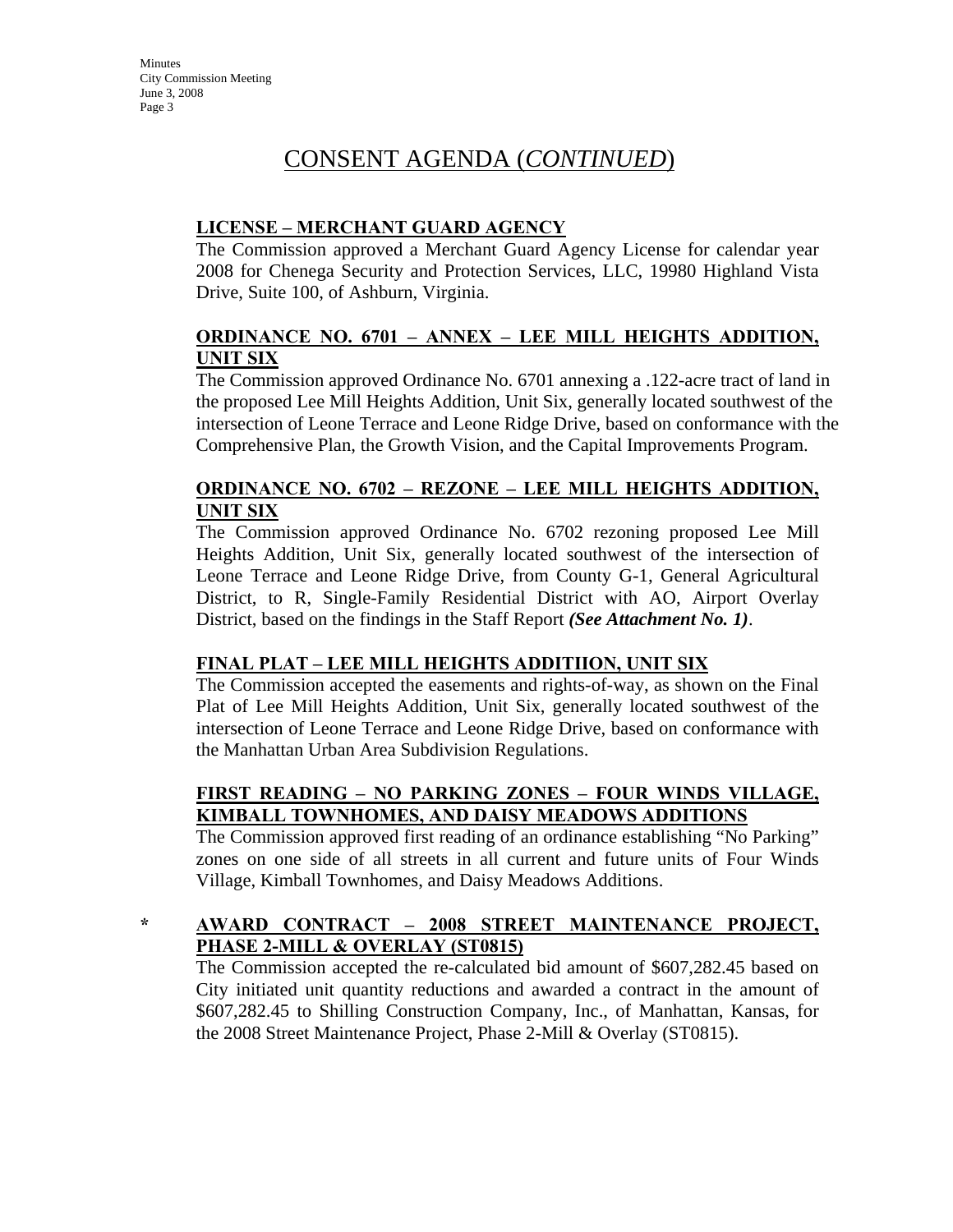# CONSENT AGENDA (*CONTINUED*)

# **\* AWARD CONTRACT – 2008 STREET MAINTENANCE PROJECT, PHASE 3-NOVA CHIP (ST0816)**

The Commission accepted the bid in the amount of \$155,259.10 and awarded a contract in the amount of \$155,259.10 to Shilling Construction Company, Inc., of Manhattan, Kansas, for the 2008 Street Maintenance Project, Phase 3-Nova Chip (ST0816).

# **SUPPLEMENTAL AGREEMENT – ENGINEERING SERVICES AGREEMENT – US-24 AND MARLATT AVENUE/US-24 AND WALTERS DRIVE TURNING LANES (ST0612)**

The Commission approved and authorized the Mayor and City Clerk to execute a Supplemental Agreement to the Engineering Services Agreement for the US-24 and Marlatt Avenue Street and Stormwater Drainage Improvements (ST0612) to include turn lanes on US 24 at Walters Drive, resulting in a net increase in the amount of \$34,500.00 to the contract with Bartlett and West, Inc., of Manhattan, Kansas.

# **APPLICATION – KANSAS DEPARTMENT OF TRANSPORTATION GRANT OFFER**

The Commission expressed interest in pursuing grant offers from Kansas Department of Transportation for the intersections of  $11<sup>th</sup>$  Street and Fremont Street, Candlewood Drive and Kimball Avenue, K-113 and Kimball Avenue Interchange, Claflin Avenue and College Avenue and directed City Administration to proceed toward submitting these locations to KDOT for review.

## **SET JUST COMPENSATION – LINEAR PARK TRAIL REPAIRS (PECAN CIRCLE PROJECT)**

The Commission established the value of "just compensation" for the acquisition of a temporary access easement and authorized City Administration to negotiate with the property owner for acquisition of the easement and to make offers to the property owner based upon such "just compensation". Pecan Circle Project:

## **CONTRACT – 75′ PIERCE PUD FIRE TRUCK**

Item has been removed from the agenda.

## **GRANT AGREEMENT – 2008 EMERGENCY SHELTER GRANT FUNDS**

The Commission authorized the Mayor and City Clerk to execute the grant agreement with the Kansas Housing Resources Corporation for the award of 2008 Emergency Shelter Grant Funds.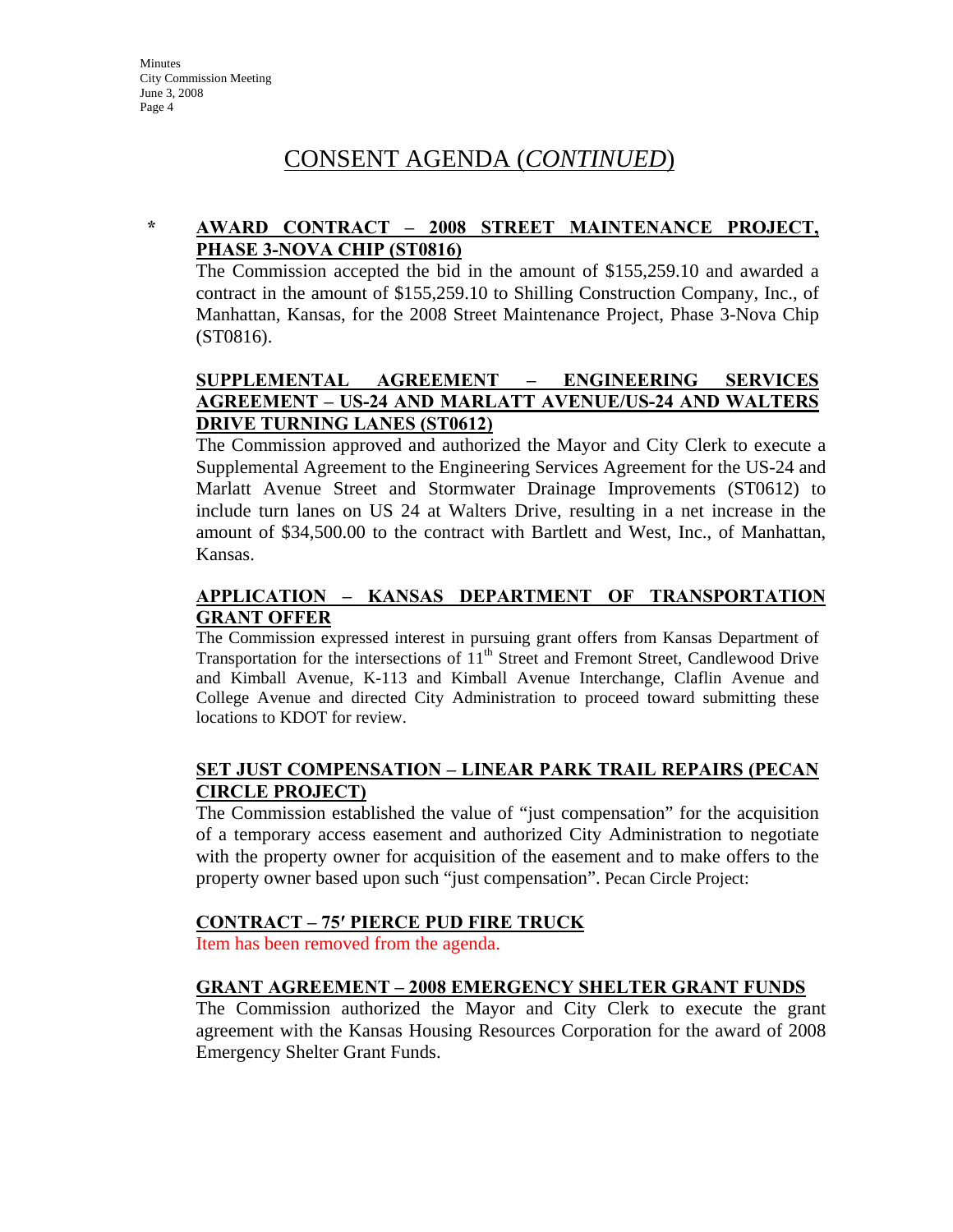# CONSENT AGENDA (*CONTINUED*)

#### **AGENCY CONTRACTS – 2008 EMERGENCY SHELTER GRANT**

The Commission executed contracts with local social service agencies to allocate the 2008 Emergency Shelter Grant. *(See Attachment No. 4)* 

## **2008 SURVEY AND PLANNING GRANT AGREEMENT – ARCHEOLOGICAL RECONNAISSANCE SURVEY**

The Commission accepted the 2008 Survey and Planning Grant award and authorized the Mayor and City Clerk to execute the grant agreement for the Archeological Reconnaissance Survey.

#### **BOARD APPOINTMENTS**

The Commission approved appointments by Mayor Hatesohl to various boards and committees of the City.

#### *Neighborhood Grant Review Committee*

Re-appointment of Tim Lindemuth, 500 Denison Avenue, Manhattan, to a oneyear term. Mr. Lindemuth's term begins immediately and will expire December 31, 2008.

Re-appointment of Karen McCulloh, 1516 Leavenworth, Manhattan, to a oneyear term. Ms. McCulloh's term begins immediately and will expire December 31, 2008.

Appointment of Robert (Dale) Anderson, 3000 Tamarak Dr., Manhattan, to a one-year term. Mr. Anderson's term begins immediately and will expire December 31, 2008.

Appointment of Dana Reinert, 207 Colgate Terrace, Manhattan, to a one-year term. Ms. Reinert's term begins immediately and will expire December 31, 2008.

Appointment of Carl Wilson, 2855 Kelly Drive, Manhattan, to a one-year term. Mr. Wilson's term begins immediately and will expire December 31, 2008.

#### *Riley County Solid Waste Management Committee*

Recommendation of Jeff Walters, 1312 Waters Street, to the Riley County Solid Waste Committee as a City Representative.

Recommendation of Jon Woods, 1705 Plymouth Road, to the Riley County Solid Waste Committee as a City Representative.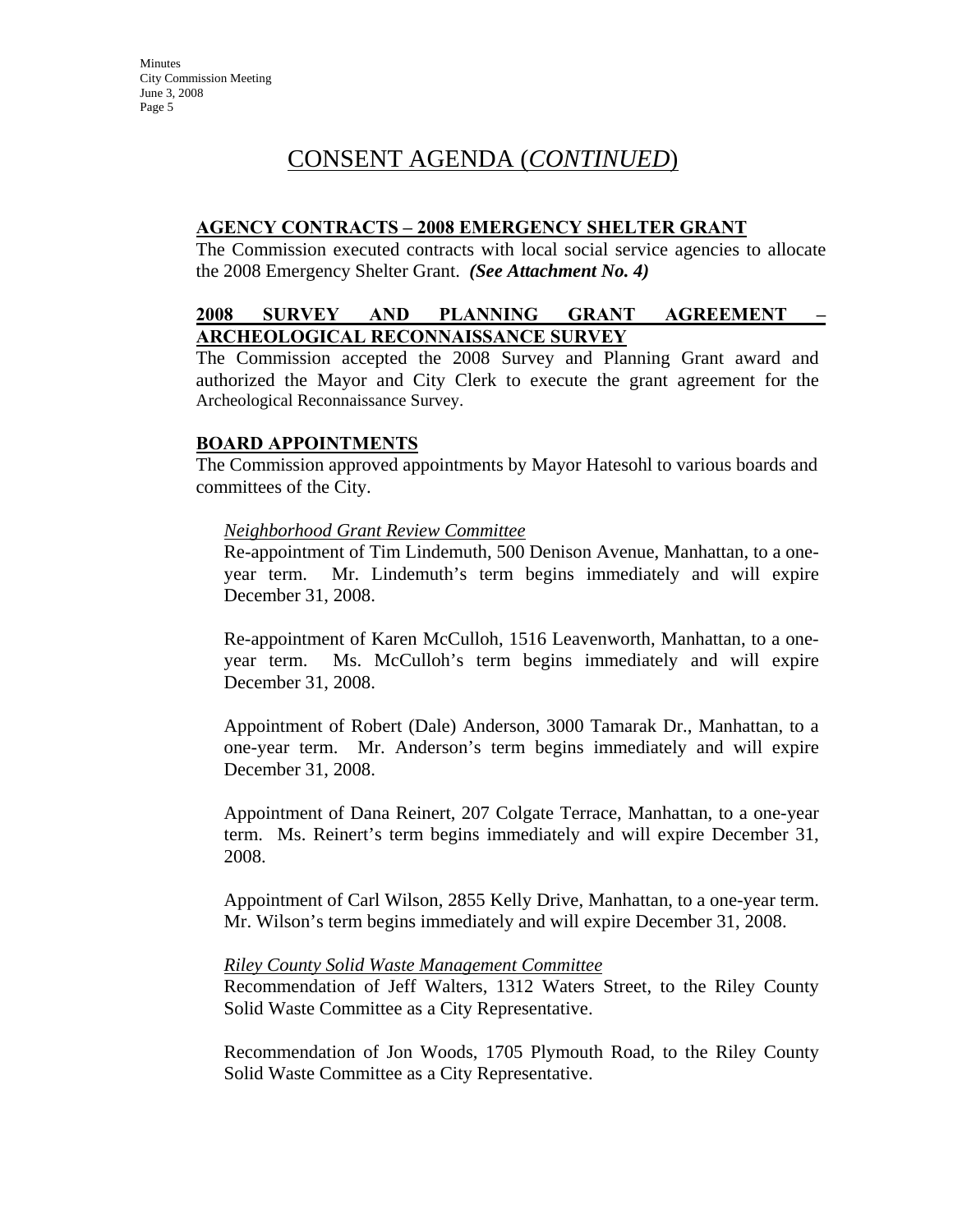# CONSENT AGENDA (*CONTINUED*)

Rob Ott, City Engineer, provided additional information on the 2008 Street Maintenance Project, Phase 2-Mill & Overlay and Phase 3-Nova Chip.

Ron Fehr, City Manager, provided additional information and clarification on the item.

Rob Ott, City Engineer, and Dale Houdeshell, Director of Public Works, responded to questions regarding the quality and longevity of asphalt and concrete. They then provided an update on the Amherst Avenue roadway improvements that were completed.

After discussion, Commissioner Snead moved to approve the consent agenda, as presented. Commissioner Phillips seconded the motion, as presented. On a roll call vote, motion carried 5-0.

# GENERAL AGENDA

# **FIRST READING – REZONE – PORTION OF LOT 87, WARD 2 - and - AMEND - FINAL DEVELOPMENT PLAN OF THE WALGREEN'S NO. 1, COMMERCIAL PLANNED UNIT DEVELOPMENT**

Eric Cattell, Assistant Director for Planning, presented the item.

Rick Kiolbasa, Dial Realty, provided additional information on the item.

After discussion, Commissioner Snead moved to approve first reading of an ordinance rezoning a portion of Lot 87, Ward 2, generally located east of Walgreen's from C-5, Highway Service Commercial District, to PUD, Commercial Planned Unit Development District, and amending the Walgreen's No. 1 Commercial Planned Unit Development, and Ordinance No. 6203, based on the findings in the Staff Report, with the three conditions of approval recommended by the Planning Board *(See Attachment No. 2)*. Commissioner Sherow seconded the motion. On a roll call vote, motion carried 5-0.

## **FIRST READING – REZONE - MCCALL CATS**

Eric Cattell, Assistant Director for Planning, presented the item. He then answered questions from the Commission regarding the rezoning and design guidelines.

Ron Fehr, City Manager, and Rob Ott, City Engineer, responded to questions from the Commission regarding McCall Road. The Commission was informed that discussion regarding U.S. 24 and McCall Road was scheduled for the June 10, 2008, City Commission Work Session.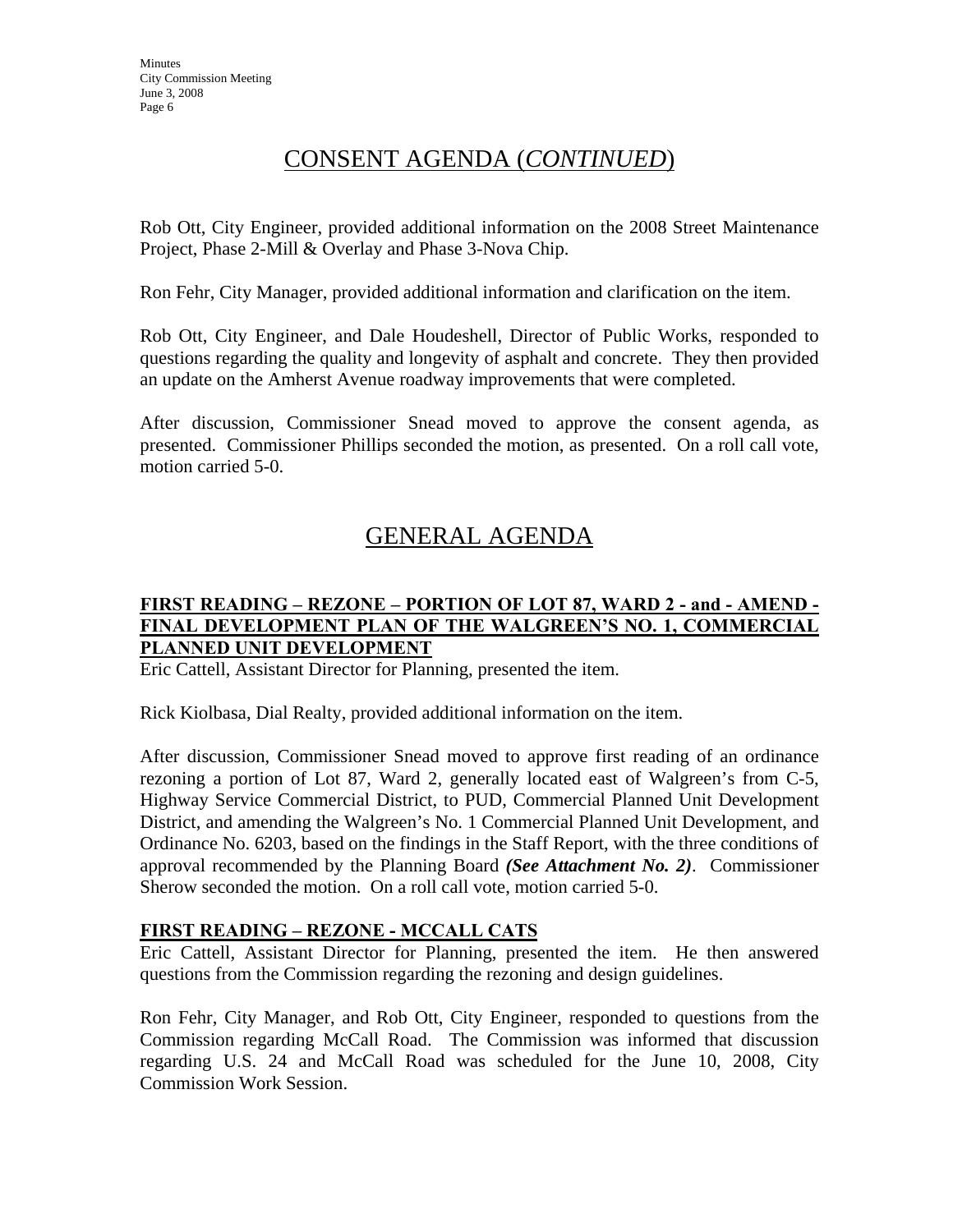# GENERAL AGENDA (CONTINUED)

#### FIRST READING - REZONE - MCCALL CATS (CONTINUED)

After discussion, Commissioner Sherow moved to approve first reading of an ordinance rezoning McCall Cats, generally located between Hayes Drive and Hostetler Drive, from C-5, Highway Service Commercial District; C-6, Heavy Commercial District; and PUD, Commercial Planned Unit Development District, to PUD, Commercial Planned Unit Development District, based on the findings in the Staff Report, with the ten conditions recommended by the Manhattan Urban Area Planning Board (See Attachment No. 3). Commissioner Snead seconded the motion. On a roll call vote, motion carried 4-0, with Commissioner Strawn abstaining from the motion.

#### **ADJOURNMENT**

At 8:22 p.m. the Commission adjourned.

CMC, City Clerk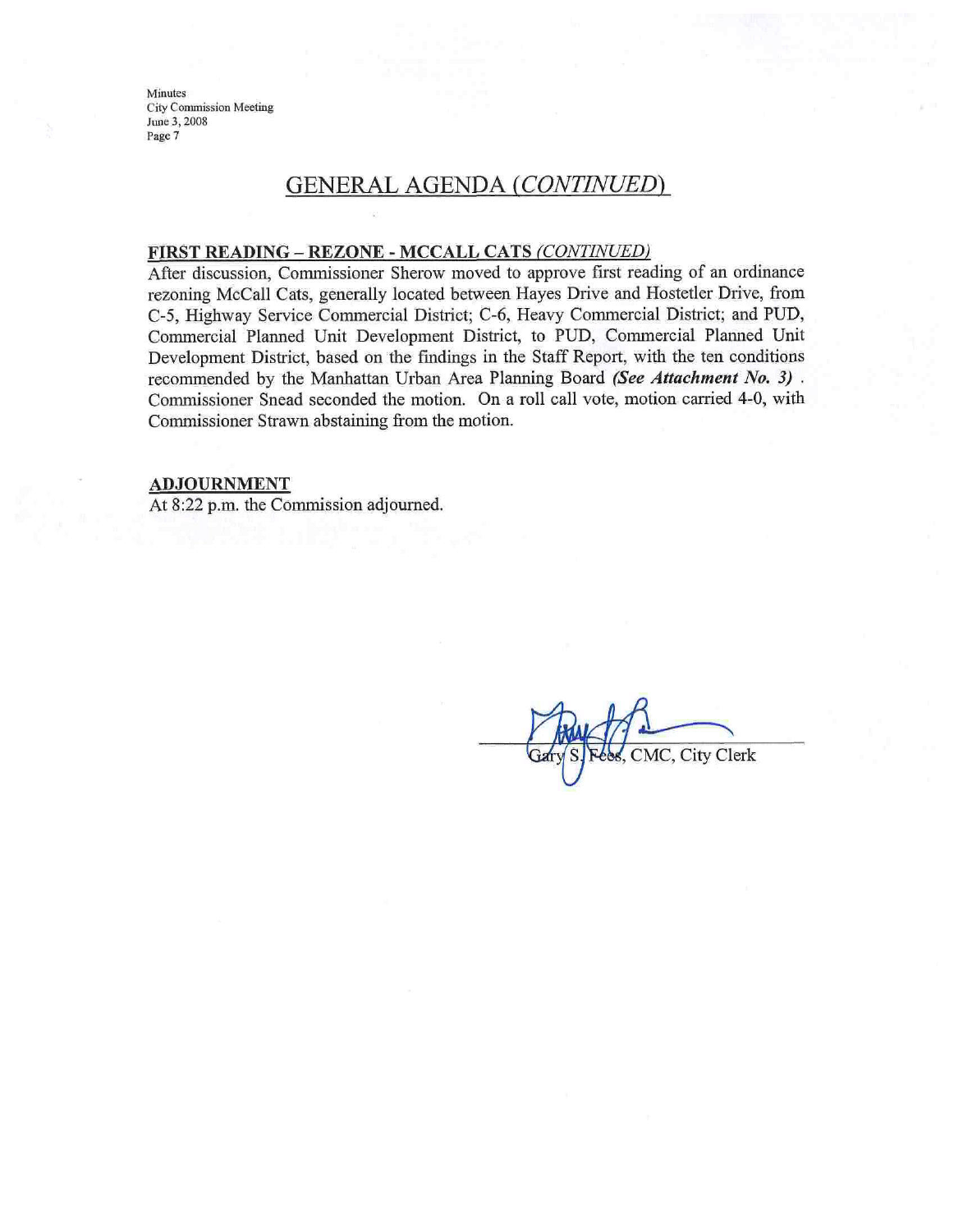#### **STAFF REPORT**

# **APPLICATION TO REZONE PROPERTY TO COMMERCIAL PLANNED UNIT DEVELOPMENT DISTRICT**

# **BACKGROUND**

**FROM:** I-2, Industrial Park District.

**TO:** PUD, Commercial Planned Unit Development District.

**OWNER/ ADDRESS:** McCall Inc. /615 McCall Road, Manhattan KS.

**APPLICANT/ ADDRESS:** McCullough Development Inc. – Charles Busch/PO Box 1088, 210 N.  $4<sup>th</sup>$  Street, Manhattan KS.

**DATE OF PUBLIC NOTICE PUBLICATION:** Monday, February 25, 2008.

**DATE OF PUBLIC HEARING: PLANNING BOARD:** Monday, April 21, 2008. (Tabled previously to April 7, 2008 and to April 21, 2008). **CITY COMMISSION:** Tuesday, May 6, 2008.

**LOCATION:** north of the intersection of McCall Road and Carlson Street, south of Levee Drive, west of McCall Pattern Company, and east of Abbott Management and Sunflower Self-Storage.

**AREA:** An approximate 26-acre tract of unplatted and vacant industrial land.

**PROPOSED USES:** Proposed uses include all of the Permitted Uses of the C-5, Highway Service Commercial District, except Adult Businesses and Convenience Stores and other businesses with underground fuel storage (C-5 District regulations attached), and Farm and Ranch Supply Stores with associated outdoor sales and storage.

Lot 1 is for a proposed Orscheln Farm and Home store. Lot 2 and Lot 3 may be for drivein restaurants or banks. The remainder of the PUD is described as Lot 4, a 750,155 square foot tract, and is shown in concept with possible building and parking pad sites.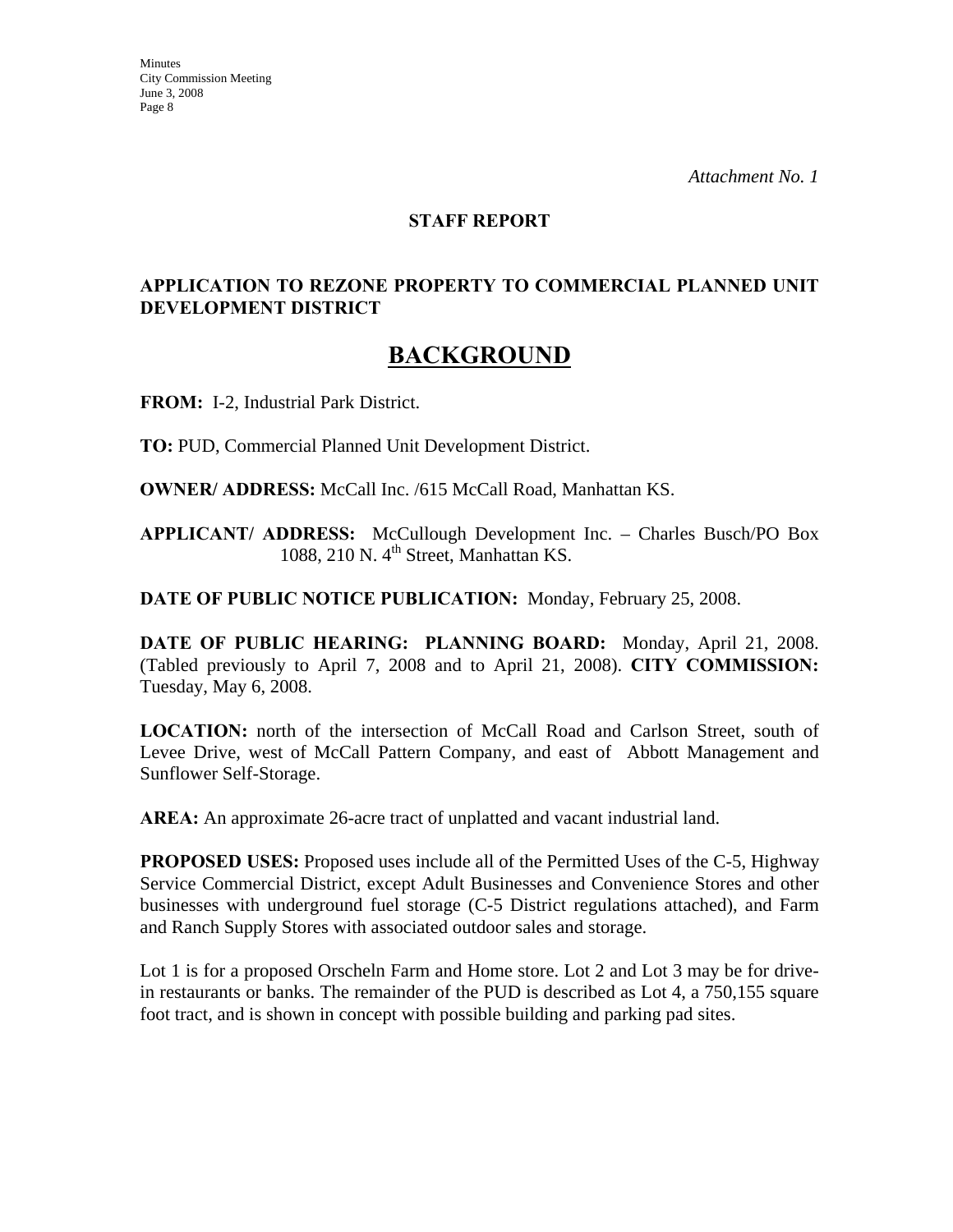**Minutes** City Commission Meeting June 3, 2008 Page 9

**PROPOSED BUILDINGS AND STRUCTURES:** The proposal consists of a 50,000 square foot Orscheln Farm and Home super store on Lot 1, with the remainder of the PUD to be developed by future amendments. The applicant has proposed three tiers of development with each having suggested architectural, landscaping, signage, building placement, parking design and other considerations (see written application documents).

The first tier consists of the frontage lots along McCall Road. The second and third tiers would include those lots north of the frontage lots along MCall Road, the majority of which front on proposed Carlson Circle. The Orscheln Farm and Home store is in the second tier.

# **Orscheln Farm and Ranch**

The proposed Orscheln Farm and Home business on Lot 1 is for the relocation of its existing business from its current location on the southwest corner of McCall Road and Enoch Lane. The one-story flat roofed building is 22 feet in height, with an exterior of tan aggregate covered metal panels similar in color and material to the McCall Pattern Company. An entry canopy extends along the south elevation of the building for the majority of its face. There is a small covered entry on the west face of the building. Each canopy has supporting brick columns. The main entrance is along the south face of the building and includes an anodized glass entrance.

To the east of the building is an approximate 20,000 square foot outdoor storage, sales and display area, which will be enclosed by an approximate nine (9) foot black aluminum fence with ten (10) foot split faced block accent columns. The north fence and south fence are gated for entry and exit to the storage area. Outdoor storage, sales and display are also proposed along the sidewalk on the south entry side of the building and along the west side of the building.

Sidewalk display includes smaller lawn and garden plant materials, equipment, tools and supplies, as well as smaller ranch and home supply items. The enclosed area includes large items such as fencing, larger building supplies, water tanks and other larger items. For a more complete list see written application documents.

The remainder of Lot 1 is for off-street parking and landscaped space.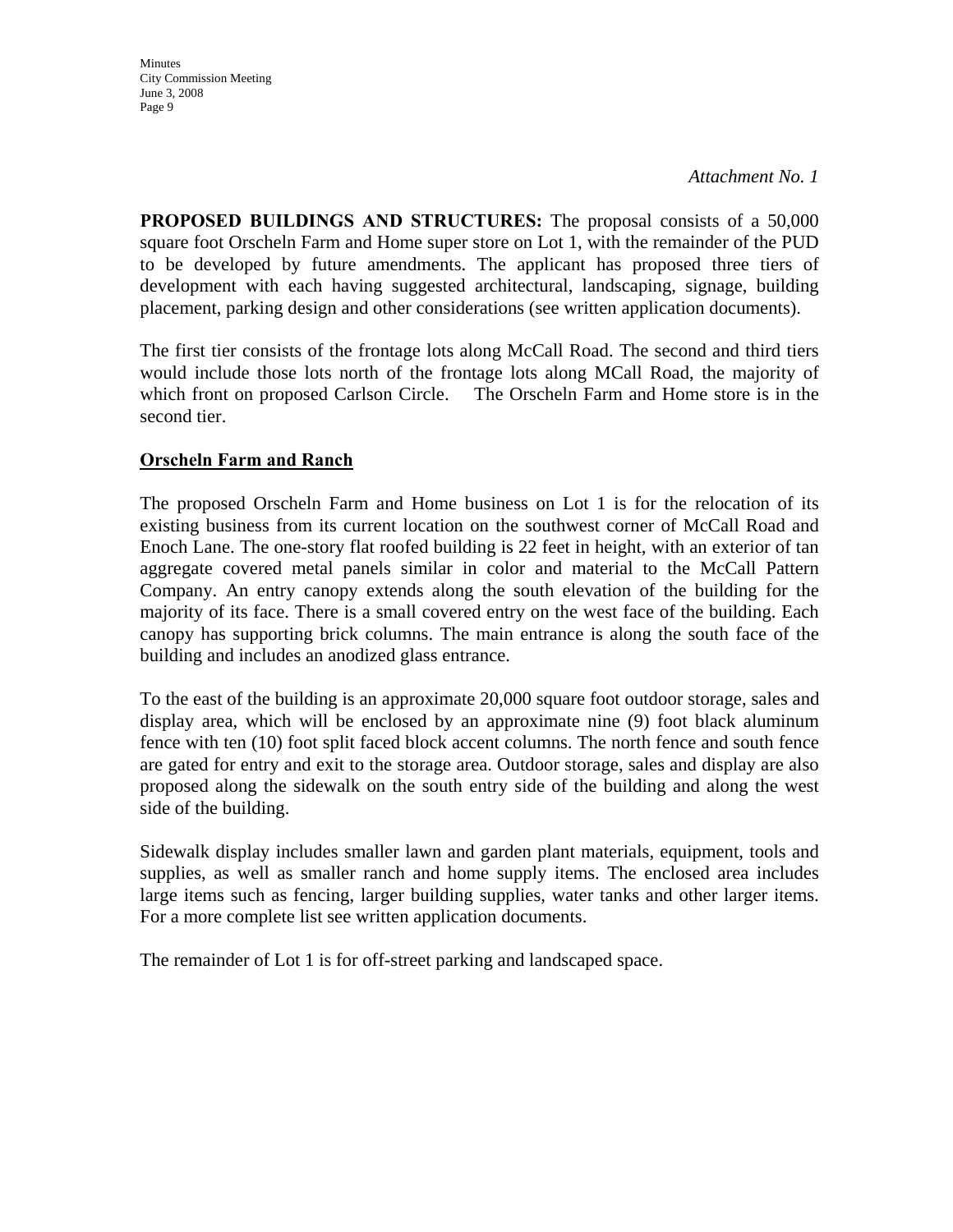*Attachment No. 1*

#### **PROPOSED LOT COVERAGE-LOT 1**

| <b>Acres/Square Feet</b> | Percentage |
|--------------------------|------------|
| 50,000 square feet       | 28%        |
| $20,000$ square feet     | 11%        |
| $91,185$ square feet     | 51%        |
| $17,105$ square feet     | 10%        |
|                          |            |

## **See Sheet C3 of the PUD drawings for projected coverages for the balance of the PUD.**

#### **PROPOSED SIGNS-LOT 1**

| <b>Type</b>                                              | <b>Dimensions</b>                                                                           | Lighting                                            |
|----------------------------------------------------------|---------------------------------------------------------------------------------------------|-----------------------------------------------------|
| One Wall/Box Store Name                                  | 40 ft. long by 5.5 ft tall (220sq Internally lit<br>ft in area)                             |                                                     |
| One wall painted Tire Shop<br>One ground sign (Orscheln) | 6 ft by 1 ft (6 sq ft in area)<br>15 feet by 10 ft 8 in. (160 sf ft)<br>in area incl. base) | None proposed<br>May be ground or<br>internally lit |
| Two ground entry (McCall 20 by 8 ft 5 in.<br>Landing)    |                                                                                             | Internally lit letters                              |

Entry signs are located on either side of the proposed Carlson Circle entrance at the intersection of Carlson Circle and McCall Road. Signs will be internally illuminated aluminum letters mounted on limestone veneer walls with limestone caps. Each wall is 20 feet long by 8 feet 5 inches in height at its maximum column height and 4 feet in height at the midpoint. The sign indicating "McCall Landing" on each ground sign wall is 13 feet in length by 1 foot 4 inches in height or 17 square feet in area.

The Orscheln ground sign will be constructed on a 3 foot limestone base with a 12 foot tall section constructed of materials matching the Orscheln building (textured metal aggregate panels). Total height is 15 feet by 10 feet 8 inches in width. The "Orscheln Farm & Home" sign on 12 foot ground sign section is at the top of the structure and is 10 feet in length by 2 feet in height or 20 square feet in area. The sign may be ground lit; however, because the "Orscheln Farm & Home" portion is at the top of the structure, it may internally lit with no ground lighting of the remainder.

Each main entry sign and the Orschlen ground sign will be in a landscaped base.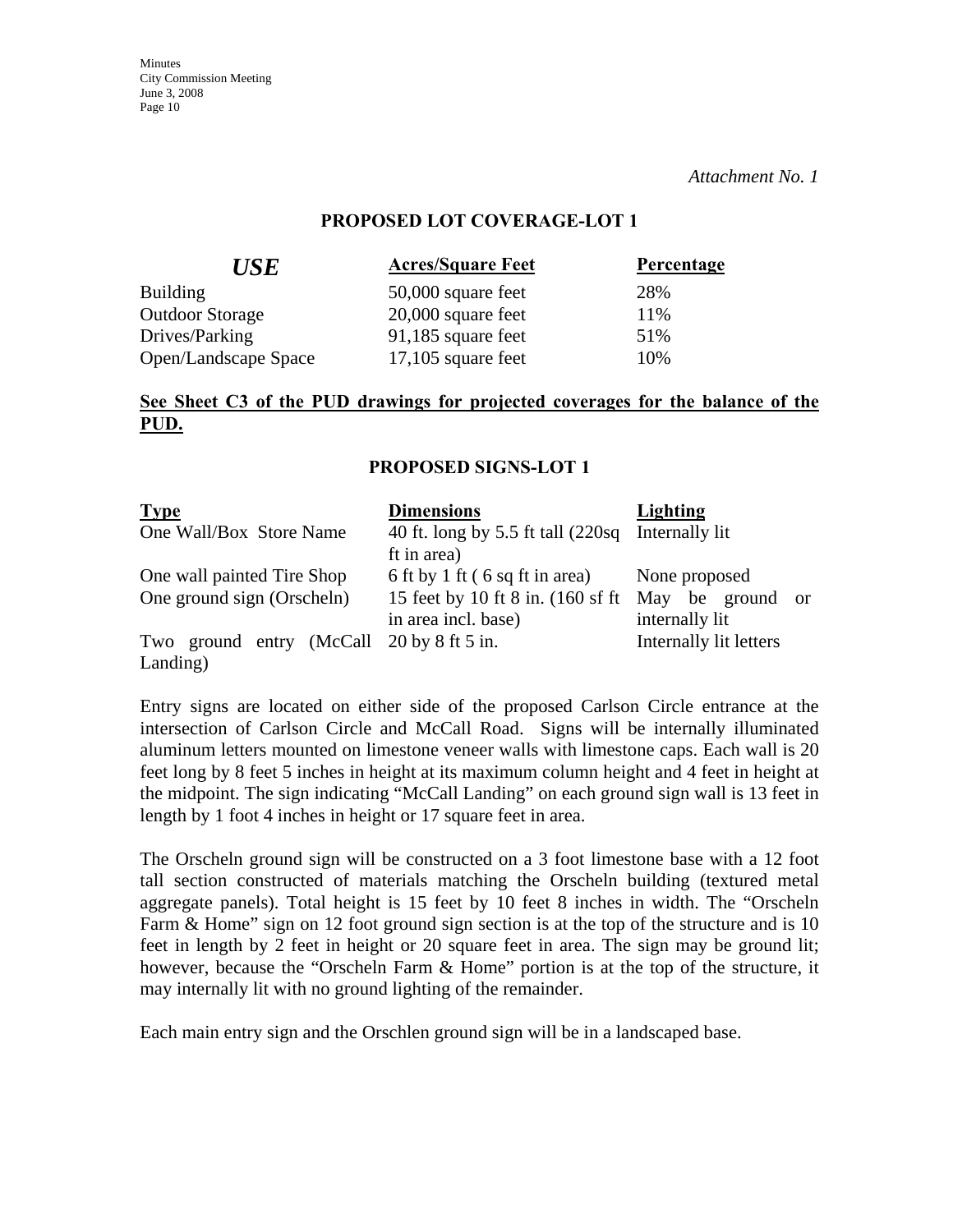*Attachment No. 1*

The applicant's overall sign proposal for the PUD is generally consistent with the sign requirements for the C-2, Neighborhood Shopping District, but not specifically noted. To ensure consistency throughout the PUD, the sign requirements of the C-2 District should apply to all of McCall Landing PUD. Future amendments may contain requests for sign changes for a specific site.

The applicant has proposed each business be allowed one temporary banner sign. Normally exempt signs such as address numerals and construction sign will be allowed as well.

**PROPOSED LIGHTING:** Carlson Circle street and Lot 1 parking lot lights are fullcutoff, 30 foot tall black anodized metal poles. Building lights will accent entrances and provide general security and are full cut-off design.

# **REVIEW CRITERIA FOR PLANNED UNIT DEVELOPMENTS**

**1. LANDSCAPING:** Lot 1 is landscaped primarily with a combination of deciduous trees scattered throughout the parking lot and along the Carlson Circle frontage. In addition, building foundation plantings are proposed on the west side of Orscheln. A landscaped entry sign island is proposed at the entrance to Lot 1 off Carlson Circle. The island will be landscaped with a variety of evergreen and flowering plants. The entry islands at the Carlson Circle and McCall Road intersection will be similarly landscaped to include a tree and lawn frontage along Carlson Circle up to Lot 1. Minimum landscaped space is 5% for parking and drive areas for typical C-5 District development. Eighteen trees would be required and 27 are proposed. The proposed landscape space exceeds what is required.

Underground irrigation will maintain landscape areas on the street and on Lot 1.

The remainder of the site will be seeded with K-31 fescue grass, or native grasses, until each lot is developed. However, all other lots should provide landscaping meeting or exceeding the minimum parking lot requirements as per the Manhattan Zoning Regulations, and all buildings should include foundation plantings along their front facades.

**2. SCREENING:** The trash dumpster for Orschlen's is proposed to be screened with a 6 foot cedar fence with gates. Staff recommends that trash enclosures be masonry to be more permanent. The 20,000 square foot outdoor storage area will be enclosed by a metal fence as described above. The fenced outdoor storage area is approximately 320 feet from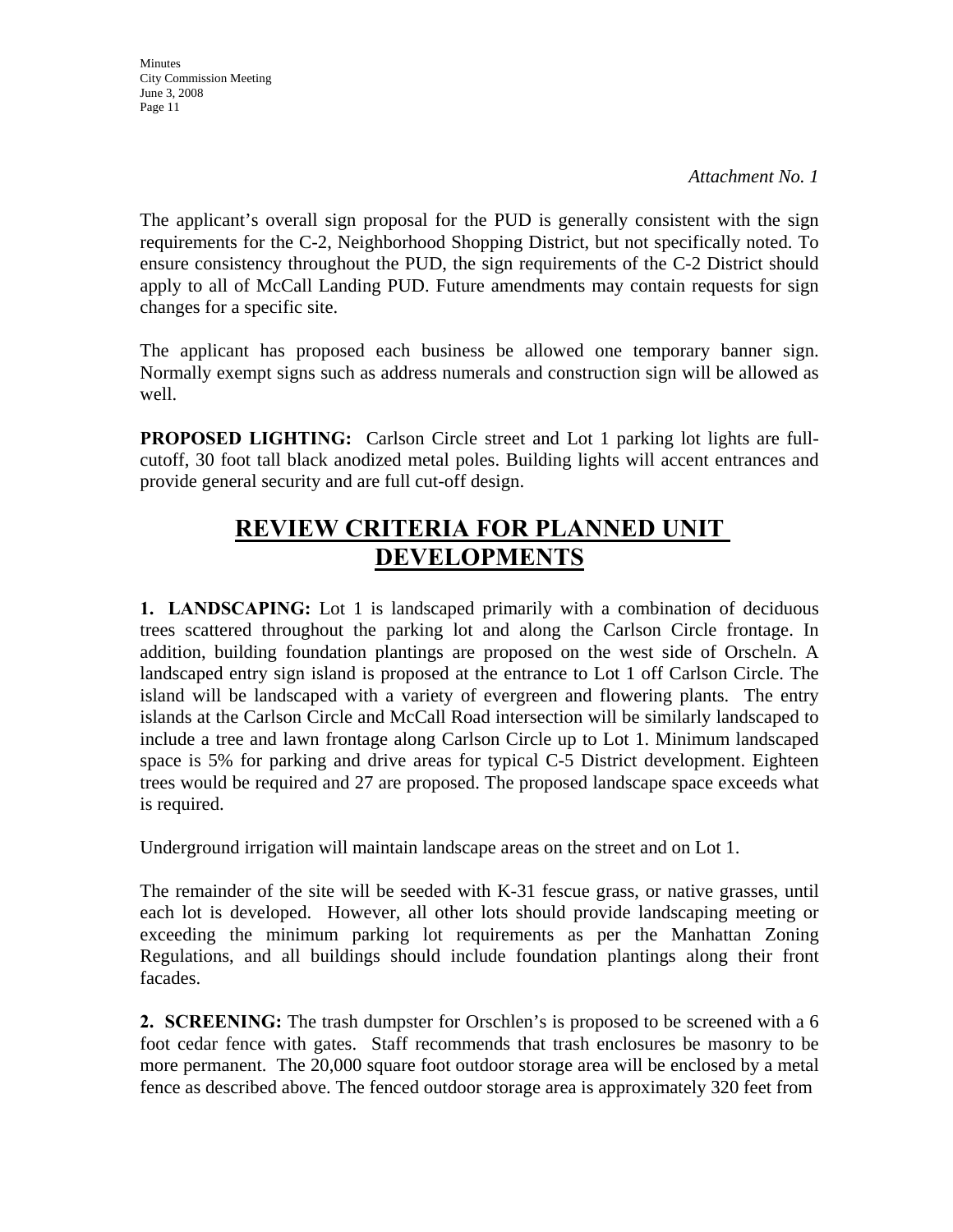**Minutes** City Commission Meeting June 3, 2008 Page 12

the McCall Road right-of-way and separated from Carlson Circle by the building. Display areas along the west side of the building will be approximately 80-feet from Carlson Circle and visible from the street. Display on the south side of the building will be visible from Carlson Circle and may be visible from McCall Road.

**3. DRAINAGE:** The site drains in two directions, northeast and southeast. The site will be graded to drain to a sedimentation basin north of the Orscheln site, then into a detention basin and to the north to Levee Drive and open swales along the street. The remainder of the site drains to open swaless along McCall Road. The City Engineer has reviewed the drainage study (memo attached) and accepts the consultant's drainage study.

**4. CIRCULATION:** The PUD will be accessed from McCall Road from a proposed new street, Carson Circle and a right-in right out at the southeast corner of the PUD and a future curb cut in the southwest corner of Lot 4, which will be addressed with the future amendment of Lot 4. Access is otherwise prohibited from lots abutting McCall Road and extending along the east and west sides of Carlson Circle a distance of approximately 170 feet. As proposed, vehicle and pedestrian access is safe and efficient.

# **Streets**

McCall Road is not built to an urban section with curb and gutter, storm water improvements or sidewalks. Currently, the street is a three lane section with two through lanes and a center turn lane.

Internal access to Lot 1 is from proposed Carlson Circle, which will be located north the intersection of existing Carlson Street to the south, and will extend to the north approximately 700 feet terminating in a cul-de-sac turnaround. The Carlson Circle entrance is approximately 80 feet in width at its southern end to accommodate turning lanes and an entrance island and reduces in width to 60 feet approximately 300 feet north of the entrance.

Access to the site is also proposed from a right in right out driveway with turning lanes at the southeastern corner of the PUD off McCall Road, and will extend to the north approximately 200 feet to provide public access to proposed Lot 3 and Lots 1 and 2.

A future Travel Easement or right-of-way may extend to the west for future development anticipated with adjacent property.

The proposed cul-de-sac, Carlson Circle, is approximately 700 feet in depth, or 100 feet greater than the maximum 600 foot permanent dead-end length allowed by the Manhattan Urban Area Subdivision Regulations. However, a potential frontage road is shown on the site plan, which extends to the west for future access. If the frontage road is built, the cul-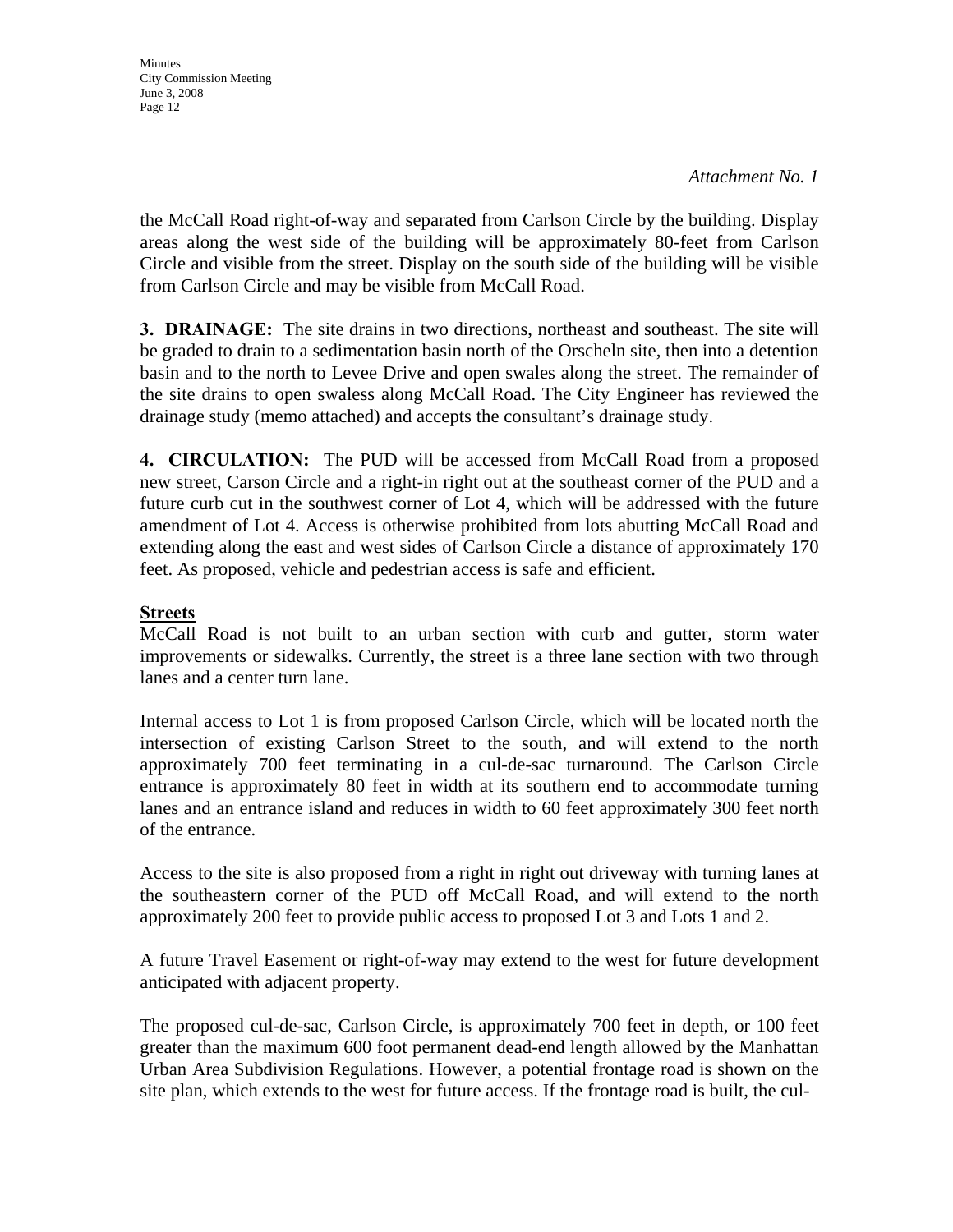**Minutes** City Commission Meeting June 3, 2008 Page 13

de-sac depth is reduced to approximately 460 feet in depth from the frontage road and Carlson Circle intersection.

## **Sidewalks and Pedestrian Circulation**

No sidewalk currently exists along McCall Road. Sidewalks are proposed along the north side of McCall Road in the PUD at the time the street is built to an urban section. Sidewalks will be constructed along one side of proposed Carlson Circle. Pedestrian connections from the public sidewalks will provide access to Orscheln's in the short term from Carlson Circle and in the long term from McCall Road as the lots to the south of Orschlen's develop.

# **Off-street parking**

The Orscheln store generates a demand for 166 off street parking spaces (164 for the retail space and 1 for office space) and 170 are proposed. Three spaces south of the entrance are set aside for the pedestrian access toward McCall Road when the site is constructed to ensure the pedestrian connection is provided. Off-street parking is met as proposed.

Future lots will be considered with amendments for the specific use and demand generated.

A traffic report was submitted and reviewed by the City Engineer with comments (see attached memo from City Engineer). McCall Road is adequate as a three lane section, two through lanes and a center turn lane, for Lots 1-3, referred to in the Traffic Impact Study as Phases 1 and 2. As noted in the City Engineers memo, Phase 3 (Lot 4, or any portion) should not occur until McCall Road is upgraded to a five lane section. If Phase 3 occurs then excessive delays are expected. A traffic signal at Carlson Circle and McCall Road would be installed with street improvements and Phase 3.

**5. OPEN SPACE AND COMMON AREA:** The majority of open space is dedicated to parking and drives on the Orscheln's site (approximately 51% of the site) and landscaping area (approximately 10%) of the site.

Future sites will be evaluated with future amendments.

**6. CHARACTER OF THE NEIGHBORHOOD:** McCall Road corridor from the intersection of US 24 Highway to the intersection with Tuttle Creek Boulevard is a mixture of industrial manufacturing and research uses, as well as commercial/highway commercial uses. Several of the uses allowed in the I-2 District, such as car washes, health and fitness centers and self storage units are also allowed in the commercial retail and highway service district.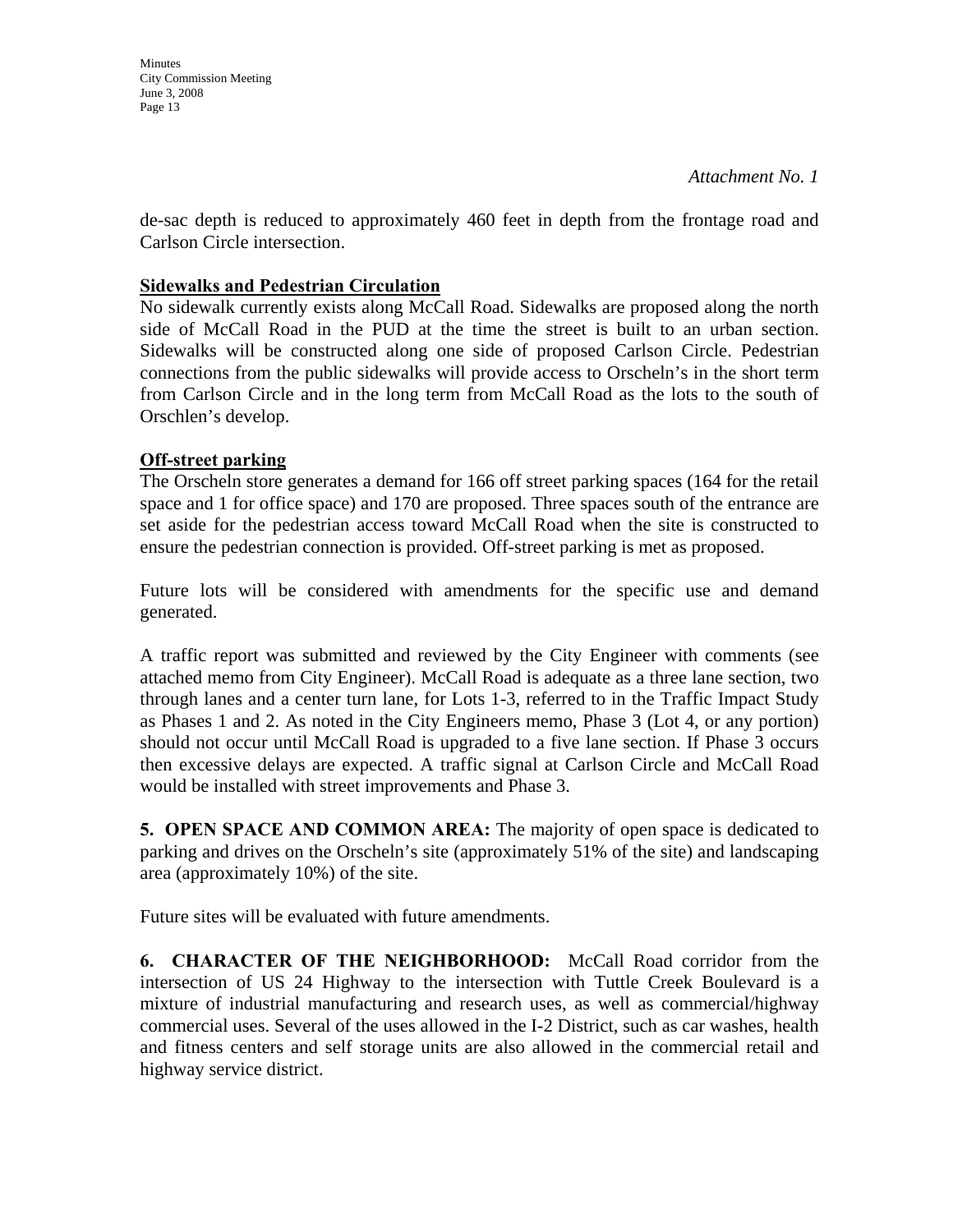# **MATTERS TO BE CONSIDERED WHEN CHANGING ZONING DISTRICTS**

**1. EXISTING USE:** Undeveloped open agricultural field.

**2. PHYSICAL AND ENVIRONMENTAL CHARACTERISTICS:** Flat and tilled with the western the majority of the site in the 100 Year Flood Plain and the remainder in the 500 Year Flood Plain.

# **3. SURROUNDING LAND USE AND ZONING:**

**(a.) NORTH:** City water well fields, Levee Drive: I-2 District.

**(b.) SOUTH:** McCall Road, Orscheln's Farm and Home store, GTM manufacturing, research facilities, car wash, self storage facilities, automobile sales and service; C-5, Highway Service Commercial District and I-2 District.

**(c.) EAST:** McCall Pattern Company; I-2 District.

**(d.) WEST:** Self storage and business office, and contractors; I-2 District.

## **4. CHARACTER OF THE NEIGHBORHOOD:** See above.

**5. SUITABILITY OF SITE FOR USES UNDER CURRENT ZONING:** The site could be used for the permitted or conditional uses of the I-2 District. Its current use for agricultural crop is nonconforming to the I-2 District.

**6. COMPATIBILITY OF PROPOSED DISTRICT WITH NEARBY PROPERTIES AND EXTENT TO WHICH IT MAY HAVE DETRIMENTAL AFFECTS:** The site is in a commercial growth corridor and its development as a commercial PUD should be compatible with the surrounding neighborhood. Minimal impact on property along the corridor is expected. However, McCall Road will need to be improved as noted in the City Engineer's memo prior to development of Lot 4. Well head protection zones around City well heads are shown along the northern boundary of the PUD, which extends partially into the PUD, and in which no structure will be allowed. In addition, no underground storage tanks will be allowed. No access to the north or east is proposed; however, access is proposed to the west for future anticipated development.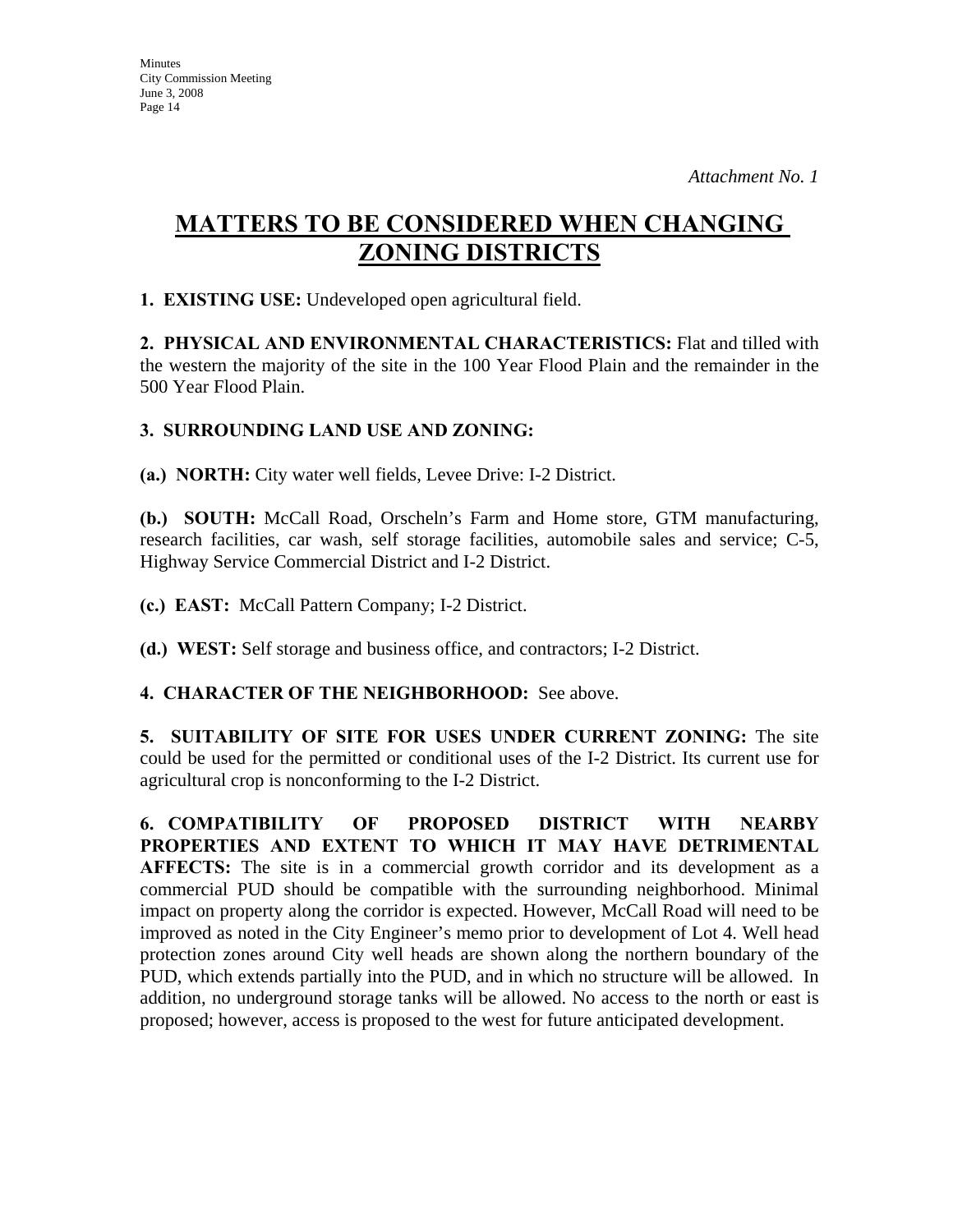*Attachment No. 1*

**CONFORMANCE WITH COMPREHENSIVE PLAN:** The site is in the Northeast Planning Area of the Future Land Use Map of the Comprehensive Plan. The site is shown as Industrial (IND) on the map. The proposed rezoning would implement a development generally consistent with the policies applicable to all commercial development, as well as policies applicable to Community Commercial, set out below after the policies of the IND category.

Policies of the IND category include:

# **Employment: Industrial and Office**

# **BACKGROUND AND INTENT**

*Employment uses within the Urban Area are intended to provide concentrated areas of high quality employment facilities for uses such as office headquarters, research and development facilities, and educational facilities, as well as locations for light and heavy manufacturing, warehousing and distribution, indoor and screened outdoor storage, and a wide range of other industrial services and operations.* 

## **INDUSTRIAL (IND)**

#### *I 1: Characteristics*

*The Industrial designation is intended to provide locations for light and heavy manufacturing, warehousing and distribution, indoor and screened outdoor storage, and a wide range of other industrial services and operations. Typically, heavy industrial uses involve more intensive work processes, and may involve manufacturing or basic resource handling and/or extraction. Design controls within an Industrial area are not as extensive as in the Office/Research Park category and a broader range of uses is permitted.* 

## *I 2: Location*

*Because of their potential environmental impacts, Industrial uses should generally be located away from population centers or must be adequately buffered. Traffic generated by industrial uses should not pass through residential areas. Sites should have access to one or more major arterials or highways capable of handling heavy truck traffic. Railroad access is also beneficial to certain types of heavy industrial uses. Light industrial uses can typically be located in areas that also contain some highway-oriented commercial uses, and might benefit from close proximity and better access to their local customer base.* 

## *I 3: Screening*

*Storage, loading and work operations should be screened from view along all industrial area boundaries (when adjacent to non-industrial uses) and along all public streets.*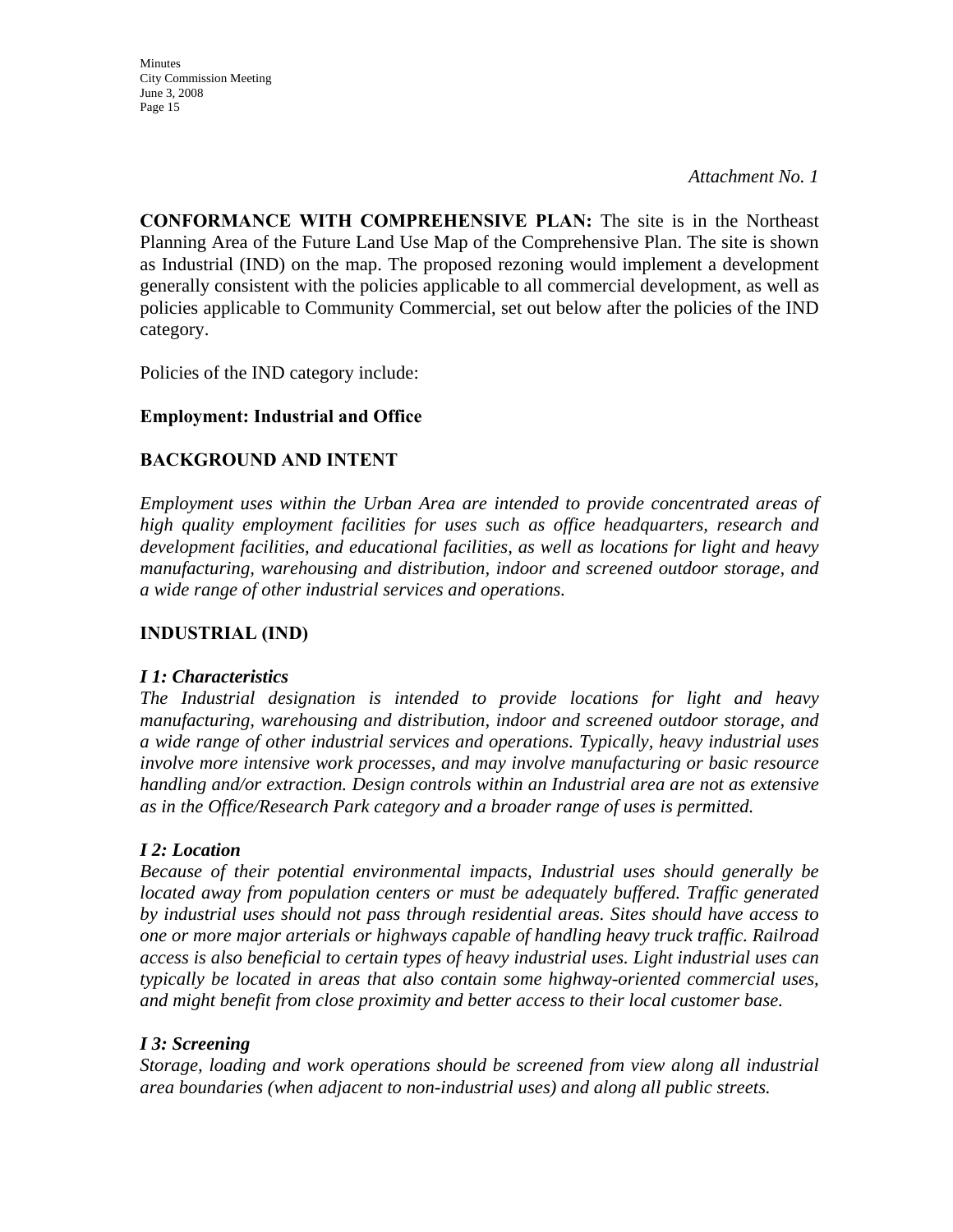Commercial policies include:

#### **Commercial**

# **BACKGROUND AND INTENT**

*The City contains numerous commercial areas that provide the necessary goods and services for residents of the community and region as well as visitors. Commercial developments must be located and designed to balance market opportunities with access and location. In addition, the location and design of commercial areas must be incorporated into surrounding areas, rather than altering the character of surrounding neighborhoods. While the Downtown, or Central Core District, will remain the primary focus of regional commercial activity for the community and region, a variety of other community and neighborhood scale commercial centers will be distributed throughout the community to provide for the day-to-day needs of residents.* 

# **COMMERCIAL- ALL CATEGORIES**

## *C 1: Designate Commercial Areas According to Their Role and Function in the Region*

*To provide a variety of commercial services to the community, three commercial designations are provided, depending on the center's scale, purpose, location, and intensity of use. These include the Central Core District, Community Commercial, and Neighborhood Commercial.* 

## *C 2: Distribution of Commercial Services*

*Commercial centers should be distributed throughout the community to provide ease of access for all residents and minimize the need for cross-town vehicle trips.* 

## *C 3: Locate All Commercial Uses in Activity Centers*

*Commercial services should be concentrated and contained within planned activity centers, or nodes, throughout the community. Development of distinct commercial nodes will help preserve the residential character of many of the major street corridors throughout the community and help prevent the negative impacts caused by multiple access points along a corridor. Commercial activities, when grouped in cohesive centers or nodes, result in more viable areas compared to scattered or isolated single use commercial sites. Activity centers, or nodes, provide a variety of services in a concentrated location to promote "one-stop shopping" and minimize the need for multiple vehicle trips. Each center has a limited number of vehicle access points to minimize*  impacts on surrounding uses and maintain an efficient traffic flow to and from the site. *Uses are typically clustered on larger sites near the intersection of two major streets rather than being developed in linear, "strip" configurations along major street*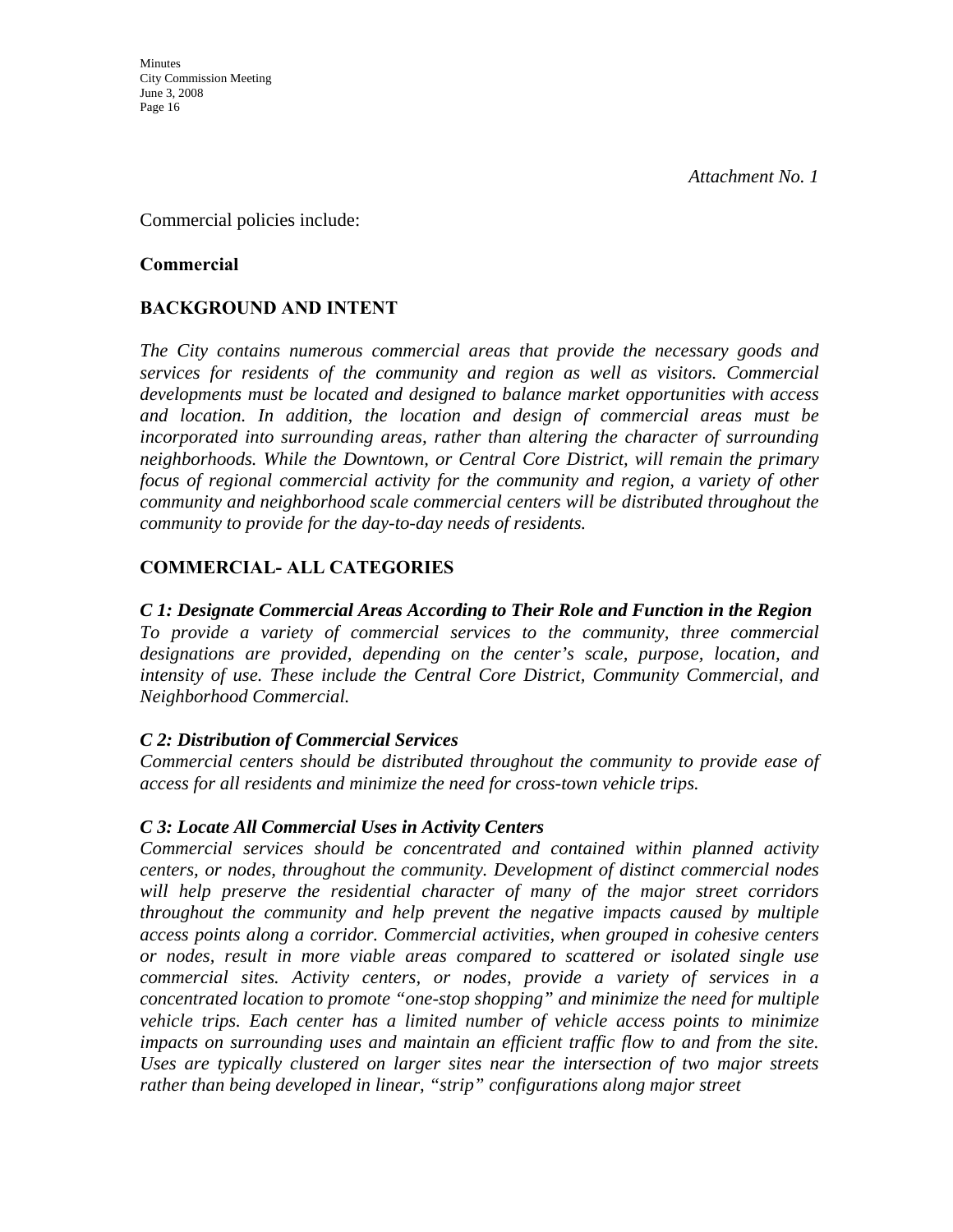Minutes City Commission Meeting June 3, 2008 Page 17

*corridors. Linear development patterns, particularly when parcels provide a single use and are developed independently, can require multiple access points and lead to disruption of traffic flow on adjacent streets. Although lot sizes and/or configurations in some areas may warrant the use of a more linear development pattern, it is generally discouraged.* 

#### *C4: Include a Mix of Uses in New and Redeveloped Commercial Areas*

*New development and redevelopment should include a mix of uses of different types and sizes, creating a diversity of activity and avoiding large, single-use buildings and dominating parking areas.* 

#### *C5: Promote a High Quality Urban Environment*

*The physical design of commercial development areas shall promote a high quality urban environment, as expressed by site layout, building materials and design, landscaping, parking area design, and pedestrian-oriented facilities, such as through use of design guidelines.* 

# **COMMUNITY COMMERCIAL (CC)**

## *CC 1: Characteristics*

*Community Commercial Centers provide a mix of retail and commercial services in a concentrated and unified setting that serves the local community and may also provide a limited draw for the surrounding region. These centers are typically anchored by a larger national chain, between 120,000 and 250,000 square feet, which may provide sales of a variety of general merchandise, grocery, apparel, appliances, hardware, lumber, and other household goods. Centers may also be anchored by smaller uses, such as a grocery store, and may include a variety of smaller, complementary uses, such as restaurants, specialty stores (such as books, furniture, computers, audio, office supplies, or clothing stores), professional offices and health services. The concentrated, unified design of a community commercial center allows it to meet a variety of community needs in a "onestop shop" setting, minimizing the need for multiple vehicle trips to various commercial areas around the community. Although some single use highway-oriented commercial activities will continue to occur in some areas, this pattern of development is generally not encouraged.* 

## *CC 2: Location*

*Community Commercial Centers should be located at the intersection of one or more major arterial streets. They may be located adjacent to urban residential neighborhoods and may occur along major highway corridors as existing uses become obsolete and are phased out and redeveloped over time. Large footprint retail buildings (often known as*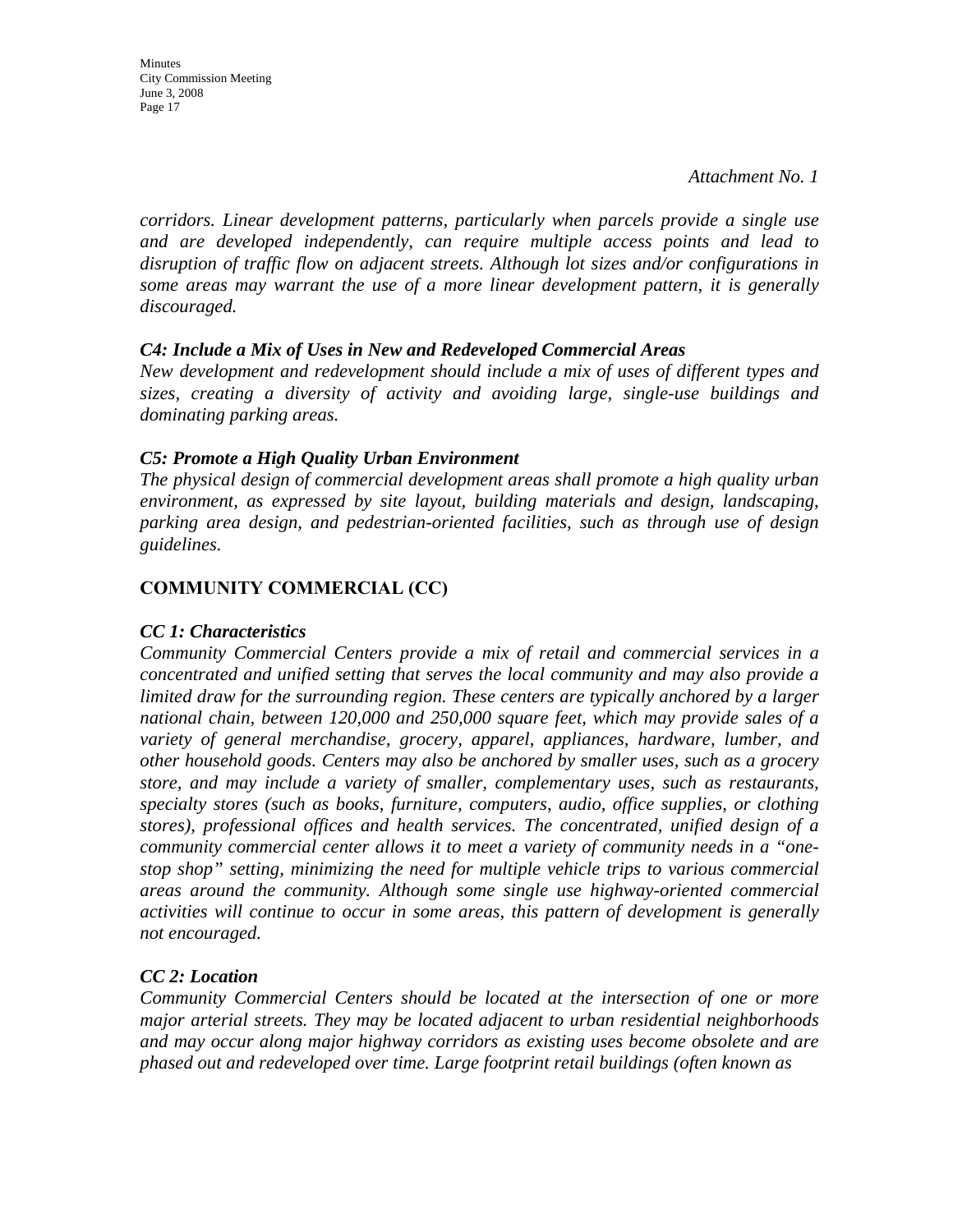Minutes City Commission Meeting June 3, 2008 Page 18

 *"big-box" stores) shall only be permitted in areas of the City where adequate access and services can be provided.* 

## *CC 3: Size*

*Typically require a site of between 10 and 30 acres.* 

## *CC 4: Unified Site Design*

*A unified site layout and design character (buildings, landscaping, signage, pedestrian and vehicular circulation) shall be required and established for the center to guide current and future phases of development. Building and site design should be used to create visual interest and establish a more pedestrian-oriented scale for the center and between out lots.* 

#### *CC 5: Architectural Character*

*Community Commercial Centers shall be required to meet a basic level of architectural detailing, compatibility of scale with surrounding areas, pedestrian and bicycle access, and mitigation of negative visual impacts such as large building walls, parking areas, and service and loading areas. While these requirements apply to all community commercial*  development, they are particularly important to consider for larger footprint retail *buildings, or "big-box" stores. A basic level of architectural detailing shall include, but not be limited to, the following:* 

- *Façade and exterior wall plane projections or recesses;*
- *Arcades, display windows, entry areas, awnings, or other features along facades facing public streets;*

*• Building facades with a variety of detail features (materials, colors, and patterns); and* 

*• High quality building materials.* 

## *CC 6: Organization of Uses*

*Community commercial services should be concentrated and contained within planned activity centers, or nodes, throughout the community. Within each activity center or node, complementary uses should be clustered within walking distance of each other to facilitate efficient, "one-stop shopping", and minimize the need to drive between multiple areas of the center. Large footprint retail buildings or "big-box" stores should be incorporated as part of an activity center or node along with complementary uses. Isolated single store developments are strongly discouraged.*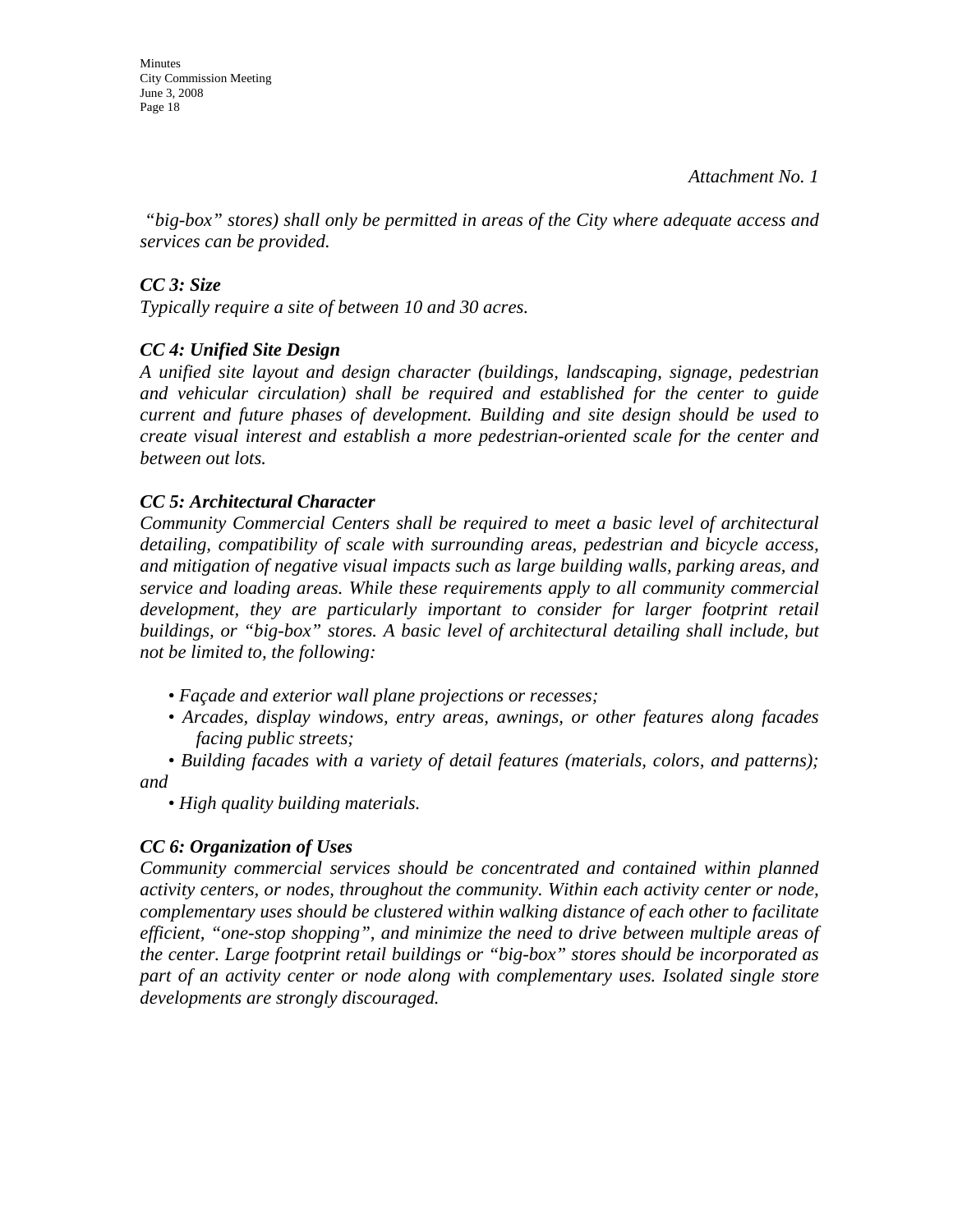# *CC 7: Parking Design and Layout*

*Uninterrupted expanses of parking should be avoided. Parking areas should be broken into smaller blocks divided by landscaping and pedestrian walkways. Parking areas should be distributed between the front and sides of buildings, or front and rear, rather than solely in front of buildings to the extent possible.* 

# *CC 8: Circulation and Access*

*Clear, direct pedestrian connections should be provided through parking areas to building entrances and to surrounding neighborhoods or streets. Integrate main entrances or driveways with the surrounding street network to provide clear.* 

The proposed PUD is in a commercial growth corridor, which has experienced commercial development along a major street, McCall Road, primarily around the Hayes Drive and McCall Road intersection and west to Tuttle Creek Boulevard. The PUD is concentrated primarily off proposed Carlson Circle with lots fronting on McCall Road. The applicant has proposed general development guidelines, including pedestrian circulation, architectural, landscaping, building location and signage considerations consistent with site proximity to McCall Road.

The proposed PUD is in general conformance to the Comprehensive Plan.

**8. ZONING HISTORY AND LENGTH OF TIME VACANT AS ZONED:** Te site has been vacant since annexation in 1968 and zoned to light industrial. In 1969, the site was zoned I-3, Light Industrial District and it, along with the remainder of the industrial park, was rezoned to I-2 District in 1970 and has remained I-2 District to date.

**9. CONSISTENCY WITH INTENT AND PURPOSE OF THE ZONING ORDINANCE:** The intent and purpose of the Zoning Regulations is to protect the public health, safety, and general welfare; regulate the use of land and buildings within zoning districts to assure compatibility; and to protect property values.

The PUD Regulations are intended to provide a maximum choice of living environments by allowing a variety of housing and building types; a more efficient land use than is generally achieved through conventional development; a development pattern that is in harmony with land use density, transportation facilities and community facilities; and a development plan which addresses specific needs and unique conditions of the site which may require changes in bulk regulations or layout. The proposed PUD is consistent with the intent and purposes of the Zoning Regulations, and the intent of the PUD Regulations, subject to the conditions of approval.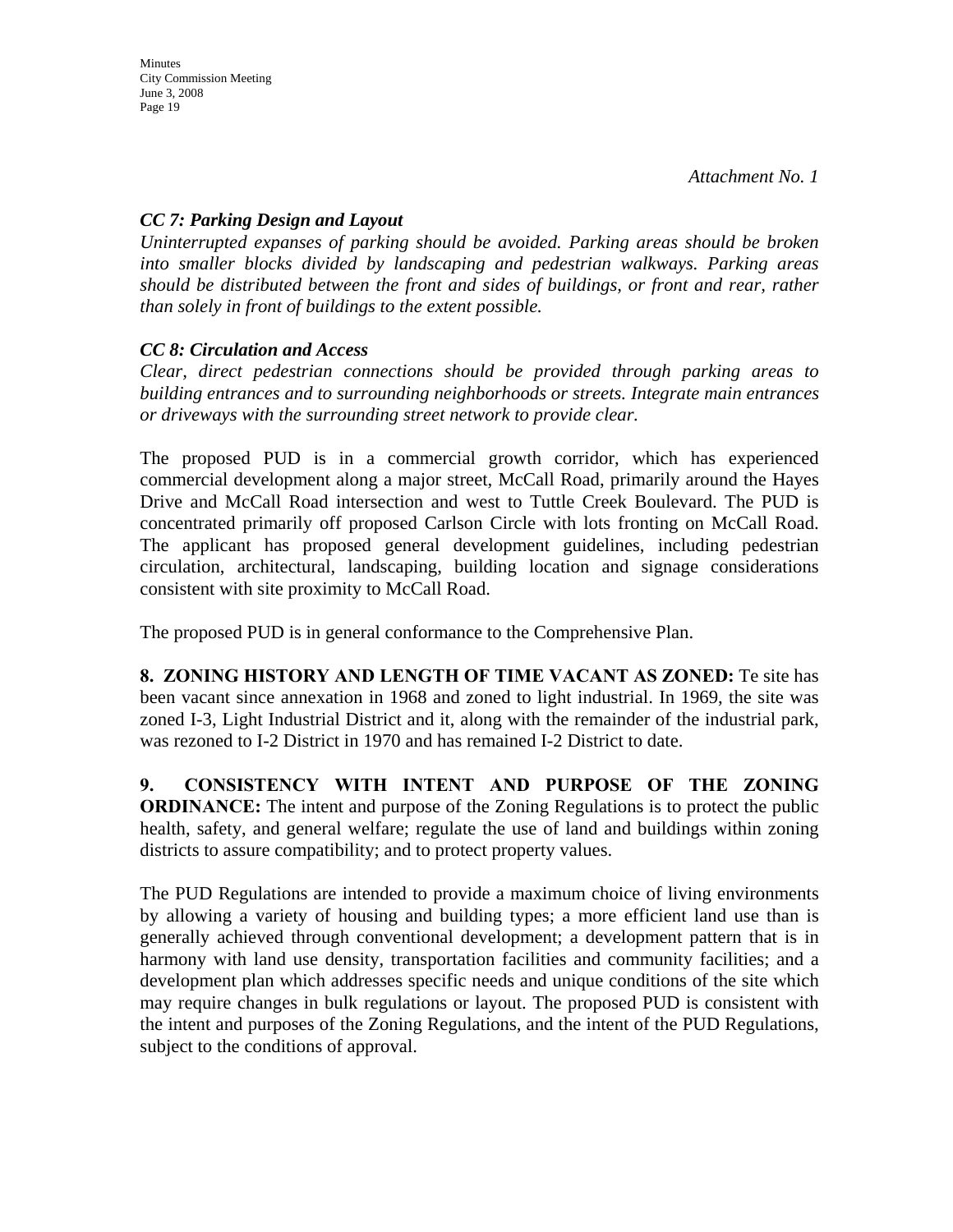**Minutes** City Commission Meeting June 3, 2008 Page 20

The majority of the site is in the 100 Year Flood Plain and building lowest floors must be elevated or flood proofed water tight to one foot above the Base Flood Elevation, which is 1008 feet NGVD. Lowest floors must be at 1009 feet NGVD. City of Manhattan Flood Plain Permits, as well as Kansas Division of Water Resources permits, when applicable, shall be approved prior to issuance of building permits.

Subject to the conditions of approval, proposed McCall Landing PUD is consistent with the Zoning Regulations.

**10. RELATIVE GAIN TO THE PUBLIC HEALTH, SAFETY AND WELFARE THAT DENIAL OF THE REQUEST WOULD ACCOMPLISH, COMPARED WITH THE HARDSHIP IMPOSED UPON THE INDIVIDUAL OWNER:** There appears to be no relative gain to the public, which denial would accomplish. Buildings must be protected to prevent flood damage. No adverse impacts to the public are expected. There may be a hardship to the applicant if the rezoning is denied.

**11. ADEQUACY OF PUBLIC FACILITIES AND SERVICES:** The site is within the City and can be served by public improvements, including street, water, fire service and sanitary sewer. McCall Road is adequate as a three lane section for Lots 1-3 Phases 1 and 2. As noted in the City Engineers memo, Phase 3 should not occur until McCall Road is upgraded to a five lane section. If Phase 3 occurs without street improvements, then excessive delays are expected. As a part of the street improvements, a traffic signal at Carlson Circle and McCall Road would be installed.

# **12. OTHER APPLICABLE FACTORS:** None.

## **13. STAFF COMMENTS AND RECOMMENDATION:**

City Administration recommends approval of the proposed rezoning of McCall Landing Commercial PUD from I-2, Industrial Park District, to PUD, Commercial Planned Unit Development District, with the conditions:

- 1. Permitted uses shall include Farm and Ranch Supply Stores with Outdoor Display and Storage and all of the Permitted Uses allowed in the C-5, Highway Service Commercial District, except for Adult Businesses and Convenience Stores and other businesses with underground fuel storage.
- 2. Outdoor display, storage and sales shall be limited to the outside sidewalk areas shown on the Orscheln's site plan and in the fenced enclosure as shown on the application documents.
- 3. Landscaping of Lot 1 and the entrance islands on both sides of Carlson Circle shall be provided as proposed.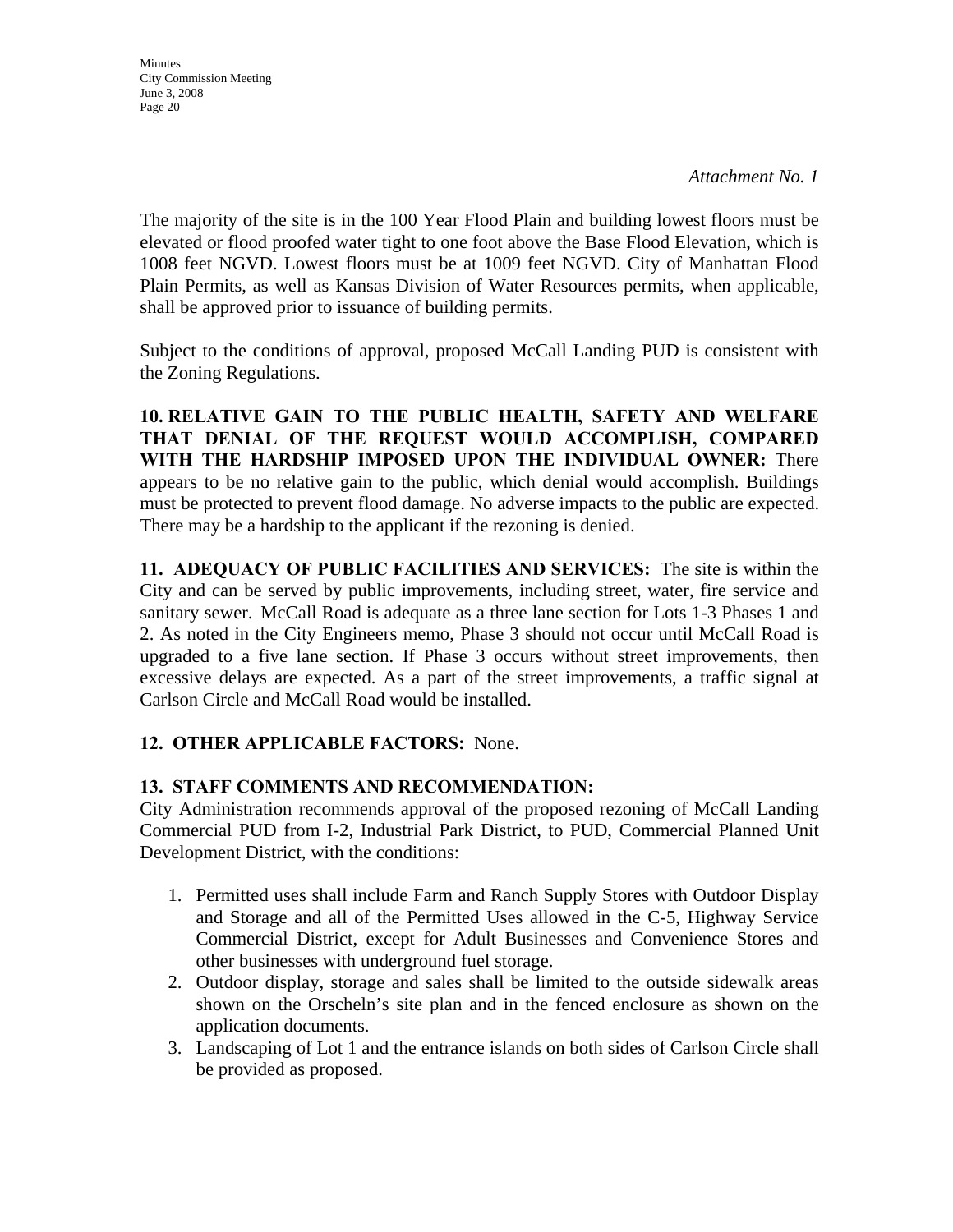- 4. All other lots shall provide landscaping meeting or exceeding the minimum parking lot requirements as per the Manhattan Zoning Regulations, and all buildings shall include foundation plantings along their front facades.
- 5. Landscaping and irrigation shall be provided pursuant to a Landscaping Performance Agreement between the City and the owner, which shall be entered into prior to issuance of a building permit.
- 6. All landscaping and irrigation shall be maintained in good condition.
- 7. Light poles shall be provided as described in the application documents and shall be full cutoff design. Building lighting shall not cast direct light onto public or private streets or adjacent property and shall be full cut-off design.
- 8. Signage for Lot 1 Orscheln's shall be constructed as proposed, consisting of a 15 foot tall ground sign with limestone base, and wall signs as proposed.
- 9. On all other lots there shall be no more than one (1) pole or ground sign per lot. In addition, pole signs shall have a maximum height of 30 feet above the ground; the total gross surface area of pole and ground signs including reader-boards shall be limited to no more than 1 square foot of sign area per 1 foot of linear street frontage and shall not exceed a maximum 200 square feet in area; all pole signs shall be fully skirted and the skirting and the bases of pole and ground signs shall include materials and architectural quality similar to those of the associated principal building such as brick, stone and/or stucco; and signs shall include a landscaped area around the base.
- 10. Wall signs on all other lots shall conform to the C-2, Neighborhood Shopping District of the Manhattan Zoning Regulations.
- 11. The two ground entry signs for the development shall be constructed as proposed, at the northwest and northeast quadrants of the Carlson Circle – McCall Road intersection.
- 12. Temporary banner signs should be limited to no more than one (1) banner sign per lot. Exempt signage shall include signage described in Article VI, Section 6-104  $(A)(1),(2),(4),(5),(7)$  and  $(8)$ ; and Section 6-104  $(B)(2)$ , of the Manhattan Zoning Regulations. Temporary sales aids and portable signs, as described in Article VI, Signs, of the Manhattan Zoning Regulations, shall be prohibited.
- 13. All trash enclosures shall be constructed of masonry walls with gates.
- 14. No development on Lot 4, or any portion thereof, shall occur until McCall Road is improved to a 5-lane urban section and a traffic signal is installed at the intersection of Carlson Circle and McCall Road.
- 15. Prior to the development of the remainder of future lots, an amendment of the PUD shall be submitted and approved prior to issuance of any necessary permits.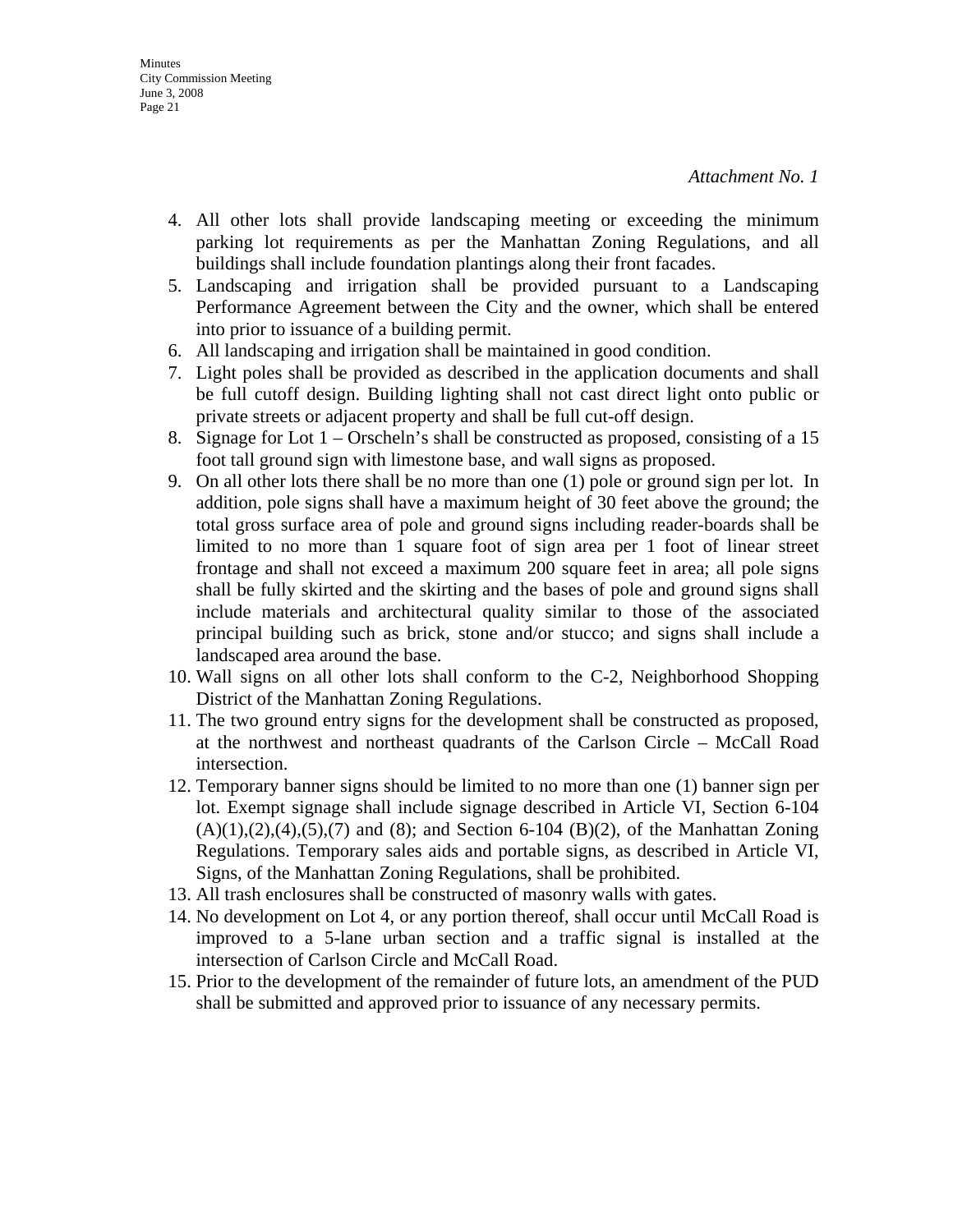# **ALTERNATIVES:**

- 1. Recommend approval of the proposed rezoning of McCall Landing Commercial PUD from I-2, Industrial Park District, to PUD, Commercial Planned Unit Development District stating the basis for such recommendation, with the conditions listed in the Staff Report.
- 2. Recommend approval of the proposed rezoning of McCall Landing Commercial PUD from I-2, Industrial Park District, to PUD, Commercial Planned Unit Development District, and modify the conditions, and any other portions of the proposed PUD, to meet the needs of the community as perceived by the Manhattan Urban Area Planning Board, stating the basis for such recommendation, and indicating the conditions of approval.
- 3. Recommend denial of the proposed rezoning, stating the specific reasons for denial.
- 4. Table the proposed rezoning to a specific date, for specifically stated reasons.

# **POSSIBLE MOTION:**

The Manhattan Urban Area Planning Board recommends approval of the proposed rezoning of McCall Landing Commercial PUD from I-2, Industrial Park District, to PUD, Commercial Planned Unit Development District, based on the findings in the staff report, with the (15) fifteen conditions recommended by City Administration.

**PREPARED BY:** Steve Zilkie, AICP, Senior Planner

**DATE:** April 15, 2008

08016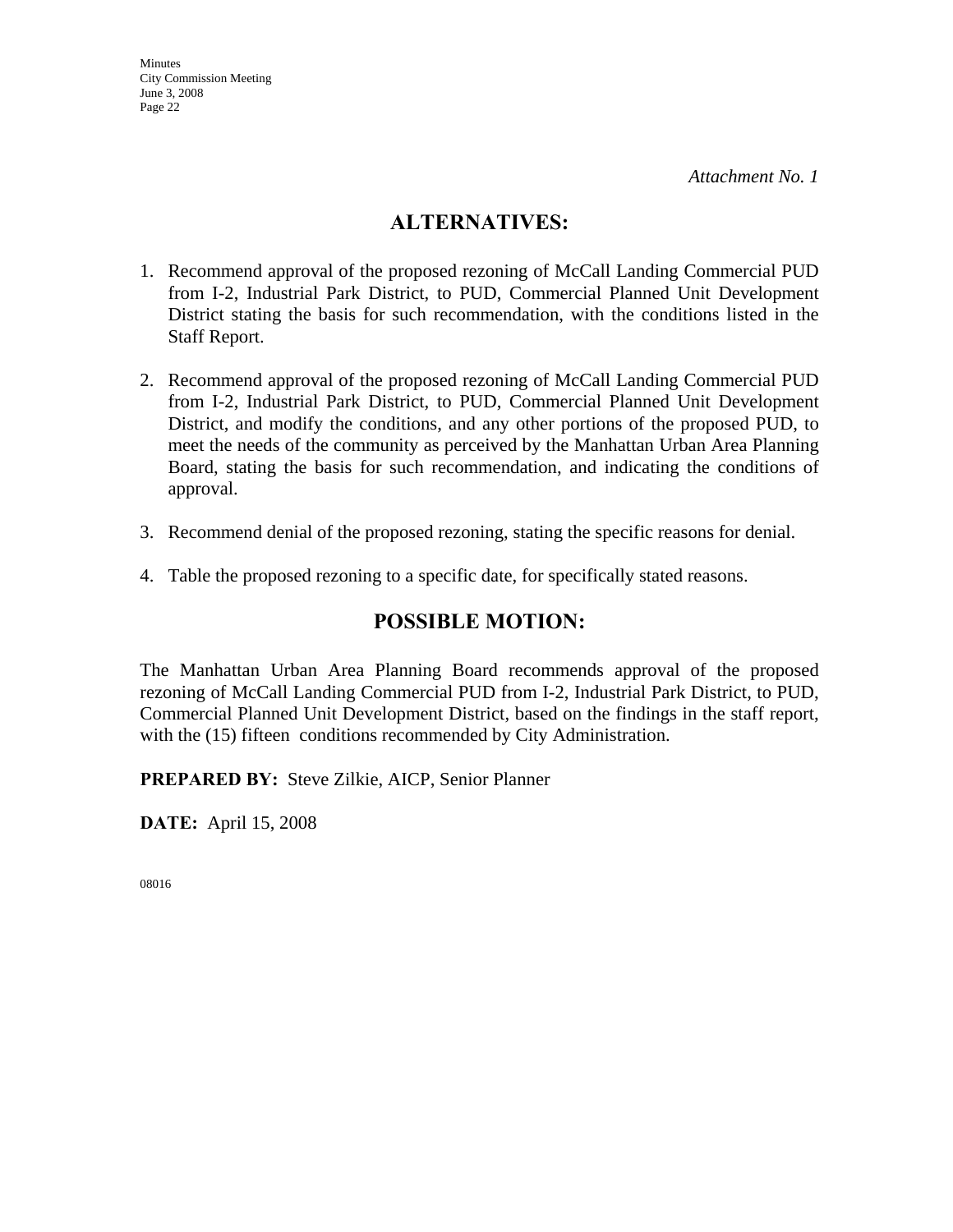#### **STAFF REPORT**

#### **ON AN APPLICATION TO AMEND THE APPROVED FINAL DEVELOPMENT PLAN OF THE WALGREENS NO. 1 COMMERCIAL PUD, AND TO REZONE LOT 87, WARD 2, TO BE INCLUDED IN THE WALGREENS PUD**

**APPLICANT:** Dial Manhattan LLC as Agent for Macomb Mall Holding LLC, Schostak Brothers and Co.

*ADDRESS: 11506 Nicholas Street, Omaha, NE 69154.*

**OWNERS:** Dial Manhattan LLC; and WG-7060 KS, LLC, a Delaware limited liability company, c/o Wachovia Development Corporation.

*ADDRESSES: 11506 Nicholas Street, Omaha, NE 69154; One Wachovia Center, NC-00174, 301 South College Street, 10th Floor, Charlotte, NC 28288.*

**LOCATION:** generally located at the Walgreens drug store south of Bluemont Avenue, west of N.  $3^{rd}$  Street, east of N.  $4^{th}$  Street, and north of Moro Street.

**AREA:** Total area approximately 2.15 acres for the revised Walgreens PUD.

**DATE OF PUBLIC NOTICE PUBLICATION:** Monday, April 28, 2008.

## **DATE OF PUBLIC HEARING: PLANNING BOARD:** Monday, May 19, 2008. **CITY COMMISSION:** Tuesday, June 3, 2008.

#### **DESCRIPTION OF PROPOSED AMENDMENT:**

#### **Amendment**

Amend the Final Development Plan and Ordinance No. 6203 of the Walgreens No. 1, Commercial Planned Unit Development to reduce the approved number of off-street parking spaces from 91 to 77; relocate the right-in/right-out along the south side of Bluemont Avenue approximately 38 feet to the east; modify the landscaping plan; and, add Lot 87, Ward 2, to the Walgreens PUD by rezoning it from C-5, Highway Service Commercial District, to PUD, Commercial Planned Unit Development District. Future changes to pedestrian access in the northwestern corner of the site will slightly modify the sidewalk location to accommodate the roundabout at N.  $4<sup>th</sup>$  Street and Bluemont Avenue. The proposed changes are a result of property sales and the need for the two owners to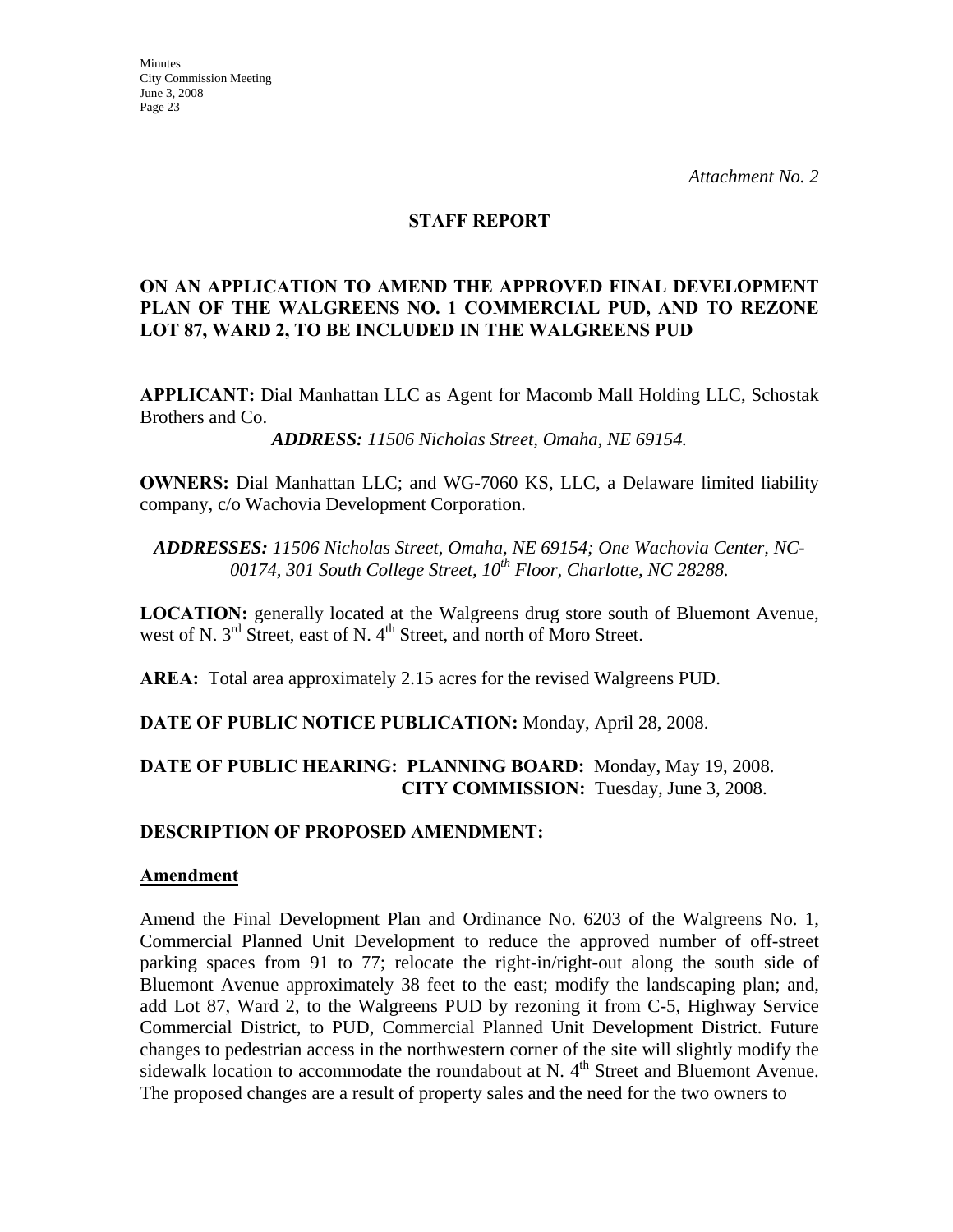*Attachment No. 2*

facilitate the transfers of ownership, directly related to the previous rezoning of the Manhattan Marketplace, Unit Two, PUD in 2006. (Note: A proposed replat of Lot 1, Gateway Subdivision No. 2 (separate application) will create proposed Lots 1-5, Gateway Subdivision No. 2 to allow transfer of ownership. As described in the applicant's documents, proposed Lot 1 is owned by Walgreens and will remain in that ownership; Lot 2 (Lot 87 to be rezoned) and Lot 3 are owned by Dial and will be transferred to the Walgreens owner; Lot 4 is owned by Dial and will remain in that ownership; and, Lot 5, owned by Walgreens, will be transferred to Dial. Lots 4 and 5 will be replatted in the future as a part of a Final Development Plan and Final Plat associated with Manhattan Marketplace, Unit Two, PUD.

No changes to existing signs or lighting are proposed. Lighting to the east of the Walgreens PUD will be included in the Manhattan Marketplace PUD and along Moro Street.

## **Original Walgreens PUD and Ordinance No. 6203**

Ordinance No. 6203 was approved by the City Commission on March 6, 2001, with conditions of approval. The Planning Board approved the Final Development Plan on April 16, 2001. The existing PUD conforms to the conditions of approval, which include: 1. Permitted Uses shall be limited to a Walgreen's, with a drive-thru pharmacy.

2. Security for performance of the landscaping and underground irrigation shall be provided by agreement between the City and owner or owners.

3. Additional landscaping to include ornamental and shade trees, shrubs, flower beds, ground cover and other living plant materials shall be provided in the 12.6 foot setback between the property line and the off-street parking lot along Moro Street.

4. The ground sign shall be modified by adding limestone, or pre-cast limestone, top corners and header, in place of the metal cap, across the top of the sign board.

5. Signs shall be limited to a ground sign as modified above, and wall signs, as proposed in the application documents, and exempt signage described in Article VI, Section 6-104 (A) (1), (2), (4), (7) and (8); and Section 6-104 (B)(2); and, Section 6-104 (C)(1) and  $(D)(1)$ , of the M

6. All outdoor lighting shall be shielded to reduce glare on adjacent streets and residential properties.

7. Additional use of limestone colored stone, pre-cast stone or brick, shall be provided in the location of the horizontal bands on the building exterior, which are described on the building elevations as a "soldier course".

8. All traffic circulation improvements to Bluemont Avenue, the alley and the Long John Silvers' site, as shown on the Preliminary Development Plan, shall be constructed concurrently with the Walgreen's site.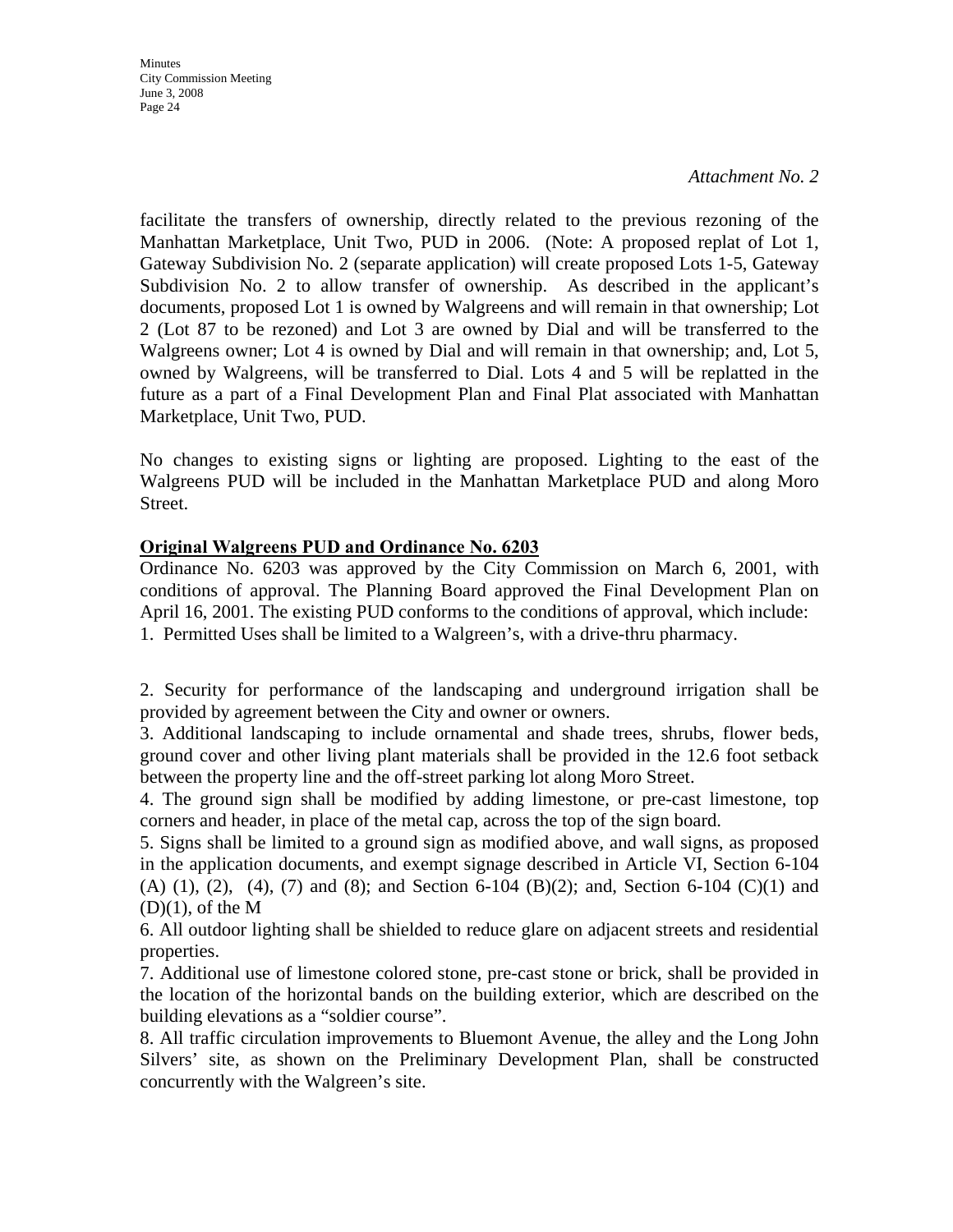*Attachment No. 2*

9. Additional steel and brick column fencing shall be added along the southwest corner of the site, up to the beginning of the parking lanes for the drive-thru pharmacy.

10. The applicant and City Administration shall recognize the pedestrian crossings at the entrances and exits on  $3<sup>rd</sup>$  Street,  $4<sup>th</sup>$  Street, Bluemont Avenue, and Moro Street, in some permanent manner.

## **Rezoning Lot 87, Ward 2**

Present zoning district classification of Lot 87, Ward 2, is: C-5, Highway Service Commercial District.

Proposed zoning district classification of Lot 87, Ward: PUD, Commercial Planned Unit Development District.

# **MATTERS TO BE CONSIDERED WHEN AMENDING A PLANNED UNIT DEVELOPMENT**

**WHETHER THE PROPOSED AMENDMENT IS CONSISTENT WITH THE INTENT AND PURPOSE OF THE APPROVED PUD, AND WILL PROMOTE THE EFFICIENT DEVELOPMENT AND PRESERVATION OF THE ENTIRE PUD:** The proposed amendment is consistent with the intent of the approved PUD, a single commercial use for a Walgreen's drug store and drive-thru pharmacy with off-street parking and access points off public streets. The amendment adds a 7,500 square foot lot (Lot 87) to the Walgreens PUD in order to relocate a right in/right out off Bluemont Avenue while maintaining adequate off-street parking and retaining landscaping. The amendment promotes the efficient development and preservation of the approved the Walgreens PUD by assuring that adequate access and off-street parking are provided consistent with the approved PUD. The amendment also accomplishes transfers of ownership between the two property owners related to rezoning of Manhattan Marketplace, Unit Two, PUD.

**WHETHER THE PROPOSED AMENDMENT IS MADE NECESSARY BECAUSE OF CHANGED OR CHANGING CONDITIONS IN OR AROUND THE PUD, AND THE NATURE OF SUCH CONDITIONS:** The eastern portion of the PUD, an offstreet parking lot, which was used by the former Long John Silvers restaurant and Walgreens, is owned by WG-7060 KS, LLC, a Delaware limited liability company, and will be transferred to Dial Realty Corp. Lots 4 and 5 were rezoned to Manhattan Marketplace, Unit Two, PUD in 2006. In addition, proposed Lots 2 (existing Lot 87, Ward 2) and 3, which are owned by Dial, will be transferred to Walgreens to establish the revised Walgreens PUD boundary.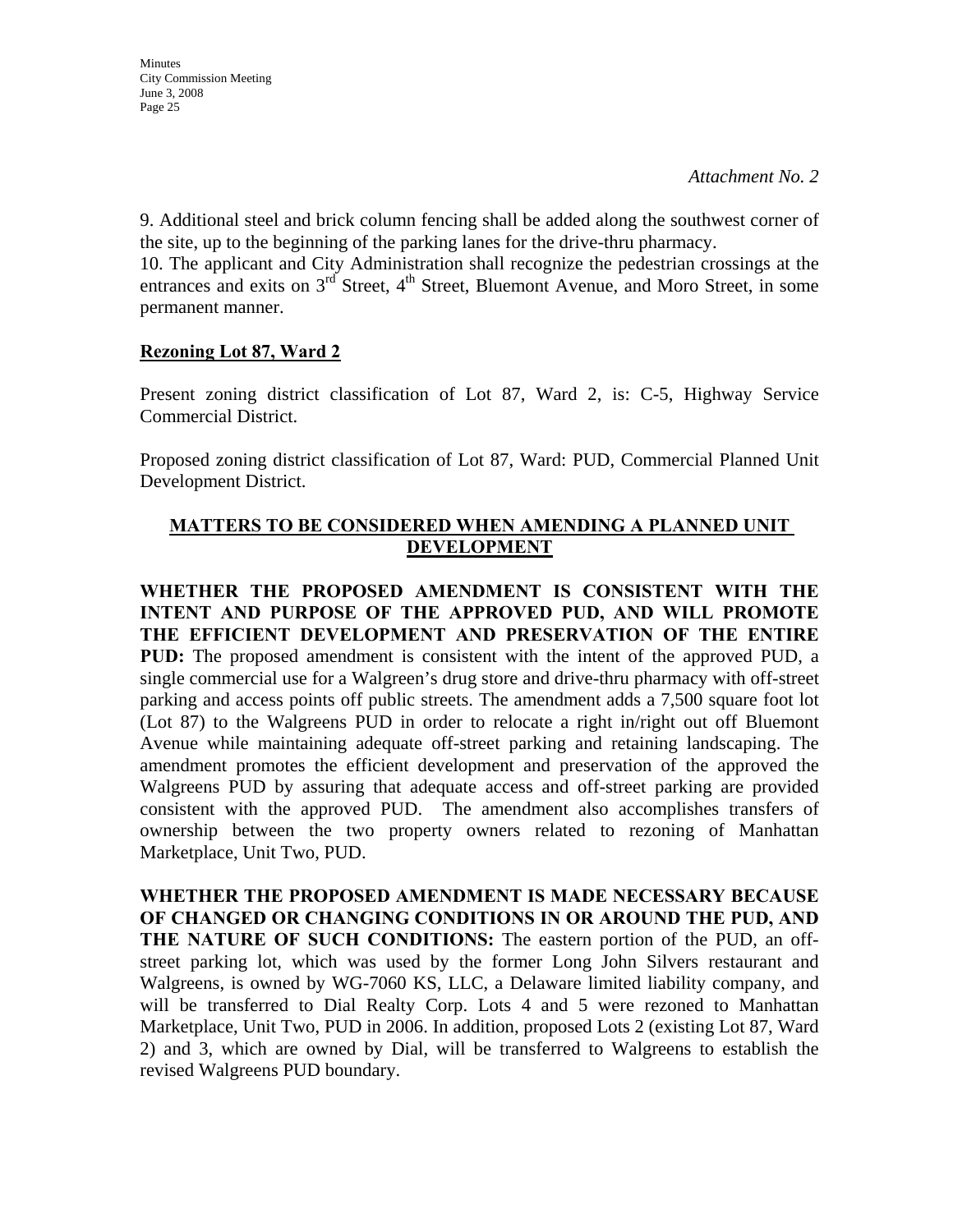*Attachment No. 2*

**WHETHER THE PROPOSED AMENDMENT WILL RESULT IN A RELATIVE GAIN TO THE PUBLIC HEALTH, SAFETY, CONVENIENCE OR GENERAL WELFARE, AND IS NOT GRANTED SOLELY TO CONFER A SPECIAL BENEFIT UPON ANY PERSON:** The proposed amendment and rezoning of Lot 87, Ward 2, will facilitate and complete transfer of properties between the current owner of the Walgreens properties and Dial. The amendment and rezoning will result in the relocation of the right in/right out off Bluemont Avenue and create a safer access aisle off Bluemont Avenue within the Walgreens site. Currently, cut through traffic off Bluemont Avenue, wanting to avoid the traffic light at N. 3<sup>rd</sup> Street and Bluemont Avenue, enter the right in and head south through the Walgreens parking lot, which poses a safety hazard for customers exiting the drive-thru pharmacy. The relocated access aisle moves the drive thru exit and driving lane away from the building and provides improved and safer vision for drivers exiting the drive-thru.

The amendment is not granted solely as a benefit to any person; rather the amendment allows planned transfers of property between two developments and improves public safety.

# **ADDITIONAL MATTERS TO BE CONSIDERED WHEN AMENDING A PLANNED UNIT DEVELOPMENT**

**1. LANDSCAPING:** New shade and ornamental trees, shrubs and ornamental grasses will be added on the west side of the new access aisle and in the relocated right in/right out island off Bluemont Avenue, which will be maintained by the owner of Walgreens. Underground irrigation will be used to assure landscaping is maintained in good condition.

**2. SCREENING:** No changes.

**3. DRAINAGE:** No changes.

**4. CIRCULATION:** The relocated access aisle and right in/right out are shifted to the east from their current locations and will connect Moro Street and Bluemont Avenue. No other changes are proposed.

Off-street parking is reduced from 91 parking spaces, approved with the original Walgreens PUD, to 77 parking spaces. Based on the commercial floor area of the Walgreens store, a minimum of 48 parking spaces would be required, as calculated with the original Walgreens PUD. The amendment results in 29 more parking spaces than required by the Manhattan Zoning Regulations.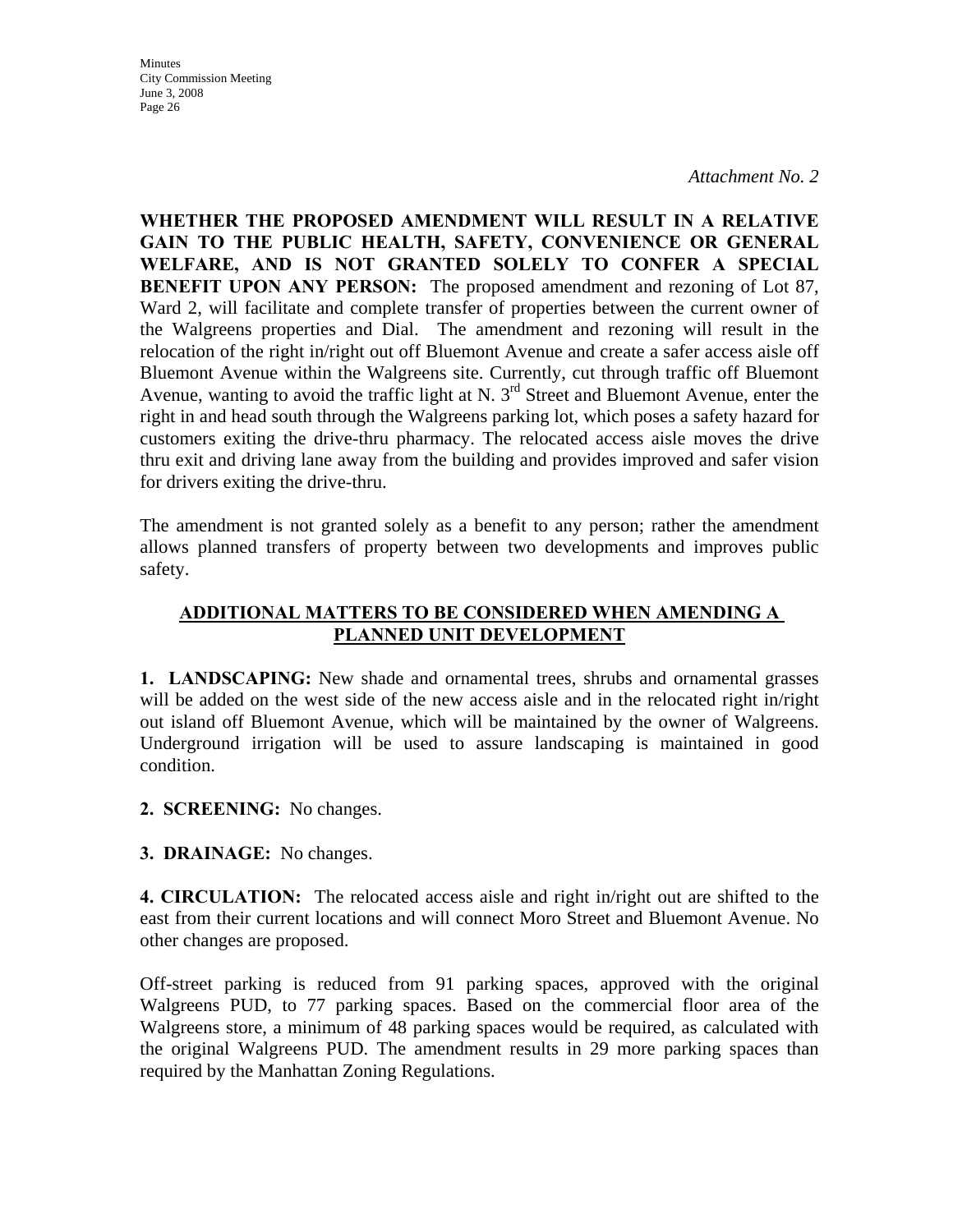Sidewalks are provided around and within the site, which connect to the existing neighborhood sidewalk system. On-site sidewalks are provided along the north and west sides of the building for pedestrians.

A memorandum from the City Engineer (attachment dated May 12, 2008) supports the need for the proposed right in/right out, which was originally shown as a future improvement on the Walgreens site at the time Manhattan Marketplace, Unit Two, PUD was rezoned in 2006 (attachment).

**5. OPEN SPACE AND COMMON AREA:** Approximately .299 acres, or 13,024 square feet of the amended Walgreens site (proposed Lots 1-3) is open/landscaped space, equivalent to approximately 14% of the total amended site (13,024 sf/93,218sf).

**6. CHARACTER OF THE NEIGHBORHOOD:** The neighborhood is a mixture of residential and planned commercial uses, consisting of single-family and two-family dwelling units to the west and northwest of Walgreens and Lot 87. Commercial activities, Manhattan Marketplace PUD and highway commercial businesses are to the south, east and northeast.

**EXISTING USE:** Walgreens drug store, off street parking, landscaping and other site improvements, and vacant commercial lots in future Manhattan Marketplace, Unit Two, PUD, and vacant Lot 87, Ward 2.

**PHYSICAL AND ENVIRONMENTAL CHARACTERISTICS:** A developed site with commercial building, off-street parking and other improvements, except that Lot 87 is vacant and grass covered. The amendment and rezoning site are located in the 500 Year Flood Plain. There is no development standard applied to construction located in the 500 year Flood Plain.

# **SURROUNDING LAND USE AND ZONING:**

**(a.) NORTH:** Bluemont Avenue, a four-lane arterial street; residential dwellings and highway commercial uses: self-serve gas and convenience store, drive-in restaurants; R2/TNO and C5 Districts.

**(b.) SOUTH:** Moro Street, and Manhattan Marketplace Shops commercial uses; PUD.

**(c.) EAST:** North 3rd Street, future Manhattan Marketplace Unit Two PUD, a commercial development; PUD.

**(d.) WEST:** North  $4<sup>th</sup>$  Street, single-family and two-family residential dwelling units; R2/TNO.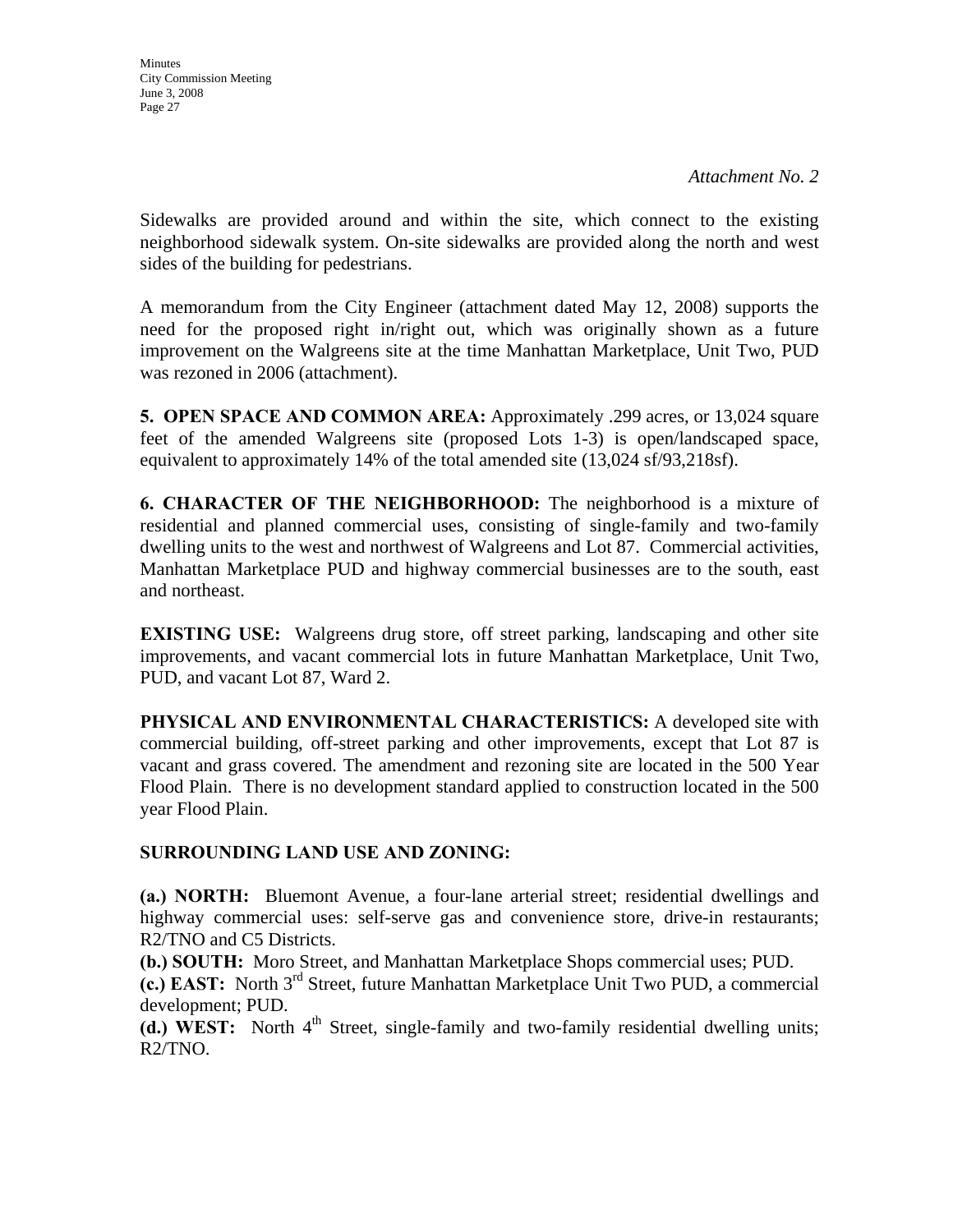## **GENERAL NEIGHBORHOOD CHARACTER:** See above.

**SUITABILITY OF SITE FOR USES UNDER CURRENT ZONING:** Lot 87 is unsuitable for the existing uses allowed in the C-5 District. The site is too small to conform to the minimum requirements of the C-5 District as it previously had been part of a larger site for a Long John Silvers restaurant. The existing Walgreens PUD is suitable for the permitted use of the site. Combining Lot 87 with the Walgreens PUD will allow an existing right in/right out to be relocated and accommodate transfers of land between the Dial and the owner of the Walgreens PUD.

**COMPATIBILITY OF PROPOSED DISTRICT WITH NEARBY PROPERTIES AND EXTENT TO WHICH IT MAY HAVE DETRIMENTAL AFFECTS:** The rezoning along Bluemont Avenue and the amendment of the Walgreens PUD are consistent with the commercial nature of the properties. Nearby properties should not have any detrimental affects as the Walgreens PUD and Lot 87 are commercial locations along a major street corridor**.** 

**CONFORMANCE WITH COMPREHENSIVE PLAN:** The Manhattan Urban Area Comprehensive Plan shows the Walgreen site and Lot 87, Ward 2 as Central Core District (CCD), which is a special purpose designation for the Downtown Core. The amendment and rezoning sites are also designated as a primary redevelopment area for expansion of the Central Business District, in Downtown Tomorrow – A Redevelopment Plan for Downtown Manhattan, Kansas, adopted in May 2000. The proposed amendment of the Walgreens PUD and rezoning of Lot 87, Ward 2, conform to the Comprehensive Plan.

## **ZONING HISTORY AND LENGTH OF TIME VACANT AS ZONED:**

## **Lot 87**

| Late $1800$ 's             | Lots 87 established as part of original town plat. |
|----------------------------|----------------------------------------------------|
| 1926-1940                  | A, First Dwelling District.                        |
| 1940-1954                  | B, Second Dwelling District.                       |
| 1954-1965                  | B, Second Dwelling District.                       |
| 1965-1969                  | A, Single and Two Family Dwelling District.        |
| 1969-2008                  | C-5 District.                                      |
|                            |                                                    |
| $\mathbf{v}$<br><b>DID</b> |                                                    |

## **Walgreens PUD**

| 1969-Present | R-2 District, and C-5 District for Lot 88 and Lots 93- |  |  |
|--------------|--------------------------------------------------------|--|--|
|              |                                                        |  |  |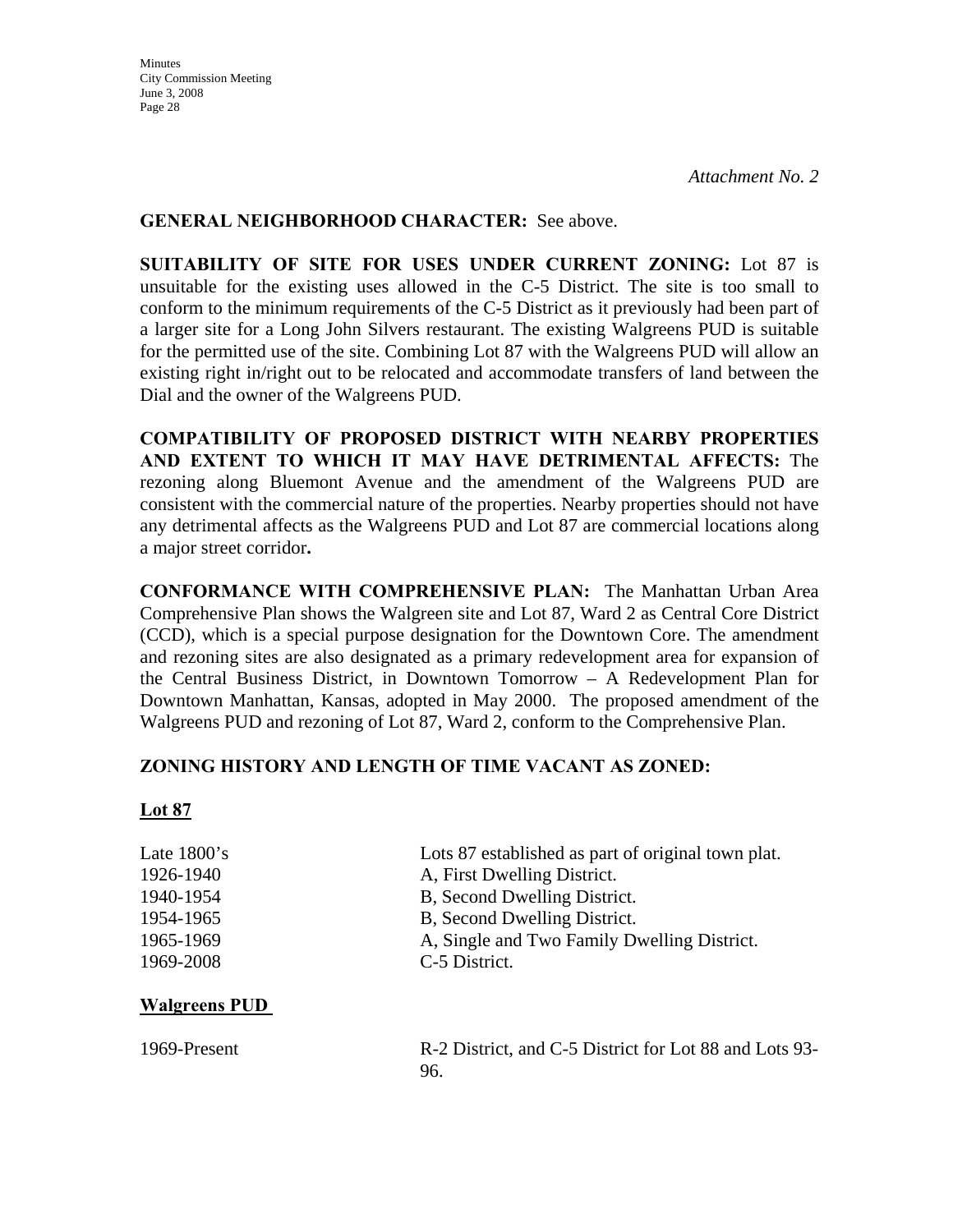*Attachment No. 2*

| February 5, 2001  | Manhattan Urban Area Planning Board recommends<br>approval of rezoning from C-5 and R-2 Districts to |
|-------------------|------------------------------------------------------------------------------------------------------|
|                   | PUD.                                                                                                 |
| February 20, 2001 | City Commission approves first reading.                                                              |
| March 6, 2001     | City Commission approves Ordinance No. 6203.                                                         |
| April 16, 2001    | Planning Board approved Final Development Plan                                                       |
| May 7, 2001       | Planning Board approves Final Plat of the Gateway                                                    |
|                   | Subdivision No. 1.                                                                                   |
| May 15, 2001      | City Commission considers accepting easements and                                                    |
|                   | rights-of-way as shown on the Final Plat of the                                                      |
|                   | Gateway Subdivision No. 1.                                                                           |

Walgreens was constructed in 2001-2002. Lot 87 has been vacant for several years.

**CONSISTENCY WITH INTENT AND PURPOSE OF THE ZONING ORDINANCE:** The intent and purpose of the Zoning Regulations is to protect the public health, safety, and general welfare; regulate the use of land and buildings within zoning districts to assure compatibility; and to protect property values. The PUD Regulations are intended to provide a maximum choice of living environments by allowing a variety of housing and building types; a more efficient land use than is generally achieved through conventional development; a development pattern that is in harmony with land use density, transportation facilities and community facilities; and a development plan which addresses specific needs and unique conditions of the site which may require changes in bulk regulations or layout. The proposed amendment and rezoning are consistent with the intent and purpose the Zoning Regulations and the intent and purpose of the Walgreens PUD, and Ordinance No. 6203.

**RELATIVE GAIN TO THE PUBLIC HEALTH, SAFETY AND WELFARE THAT DENIAL OF THE REQUEST WOULD ACCOMPLISH, COMPARED WITH THE HARDSHIP IMPOSED UPON THE APPLICANT:** There appears to be no relative gain to the public that denial would accomplish; however, it may be a hardship on the applicant if the amendment and rezoning are denied. The amendment and rezoning will accommodate a relocated right in/right out off Bluemont Avenue and a relocated driving aisle, which will make internal access safer and more efficient by moving the existing aisle away from the building's east side in proximity to the exit lane for the drive-in pharmacy, as well as facilitate planned transfers of ownership of identified properties.

**ADEQUACY OF PUBLIC FACILITIES AND SERVICES:** Adequate public facilities and services are available to serve the PUD. The 15 foot public alley south of existing Lot 87 will be vacated as a part of the proposed Final Plat of Gateway Subdivision, No.2.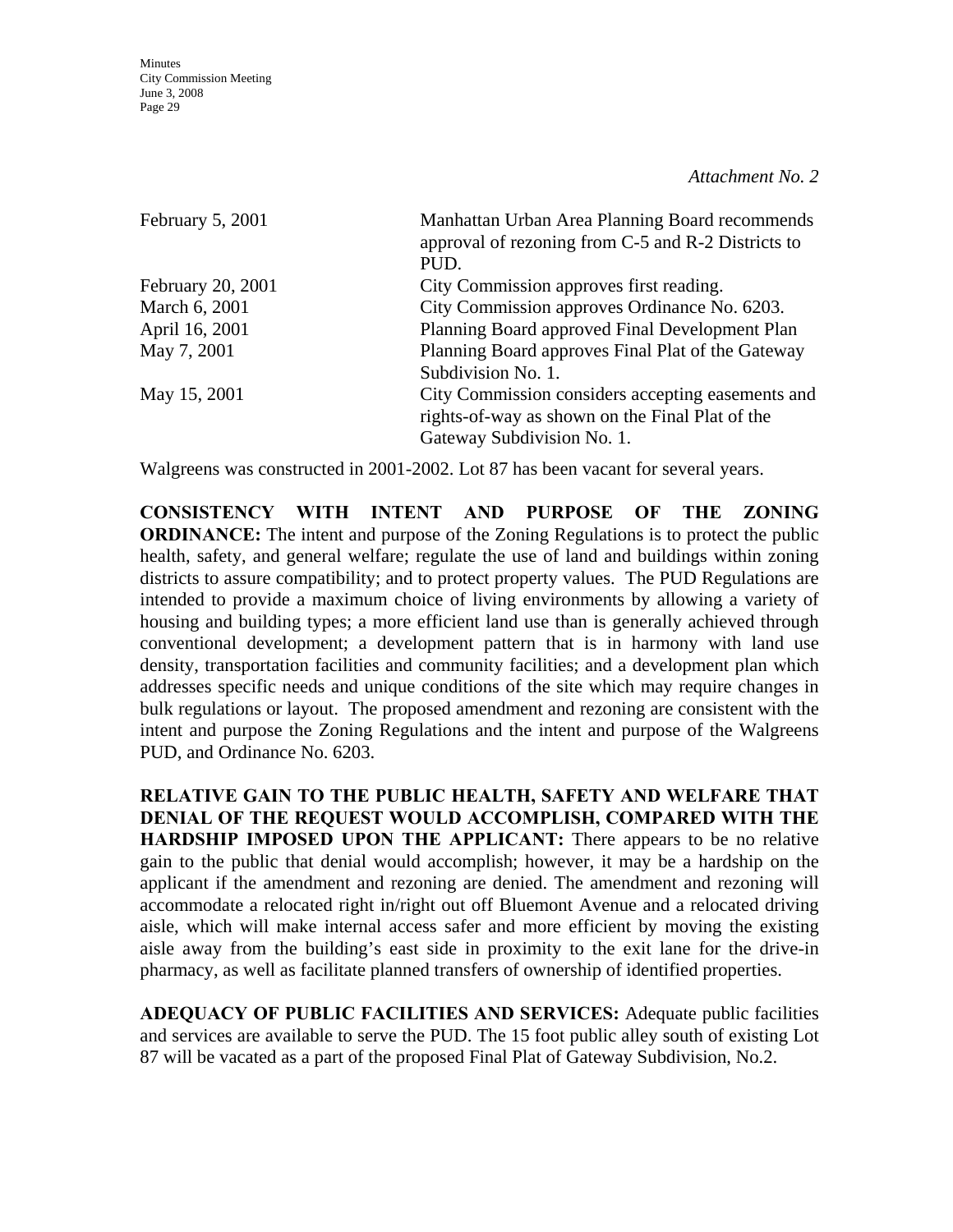# **OTHER APPLICABLE FACTORS:** None.

**STAFF COMMENTS:** City Administration recommends approval of the proposed Amendment to Final Development Plan of the Walgreens No. 1, Commercial Planned Unit Development; and, the rezoning of Lot 87, Ward 2, from C-5, Highway Service Commercial District, to PUD, Commercial Planned Unit Development District, with the following conditions:

- 1. Landscaping and irrigation shall be provided pursuant to a Landscaping Performance Agreement between the City and the owner, which shall be entered into prior to approval of the plans for the right in/right out along Bluemont Avenue.
- 2. All landscaping and irrigation shall be maintained in good condition.
- 3. The Final Development Plan for Lot 1, Lot 2, and Lot 3 shall be subject to the conditions of approval of Ordinance No. 6203.

# **ALTERNATIVES:**

- 1. Recommend approval of the proposed Amendment of the Final Development Plan of the Walgreens No. 1 Commercial Planned Unit Development, and rezone Lot 87, Ward 2, to PUD, Commercial Planned Unit Development District, stating the basis for such recommendation.
- 2. Recommend approval of the proposed Amendment of the Final Development Plan of the Walgreens No. 1 Commercial Planned Unit Development, and rezone Lot 87, Ward 2, to PUD, Commercial Planned Unit Development District and modify the conditions, and any other portions of the proposed PUD, to meet the needs of the community as perceived by the Manhattan Urban Area Planning Board, stating the basis for such recommendation, and indicating the conditions of approval.
- 3. Recommend denial of the proposed Amendment and rezoning, stating the specific reasons for denial.
- 4. Table the proposed Amendment and rezoning to a specific date, for specifically stated reasons.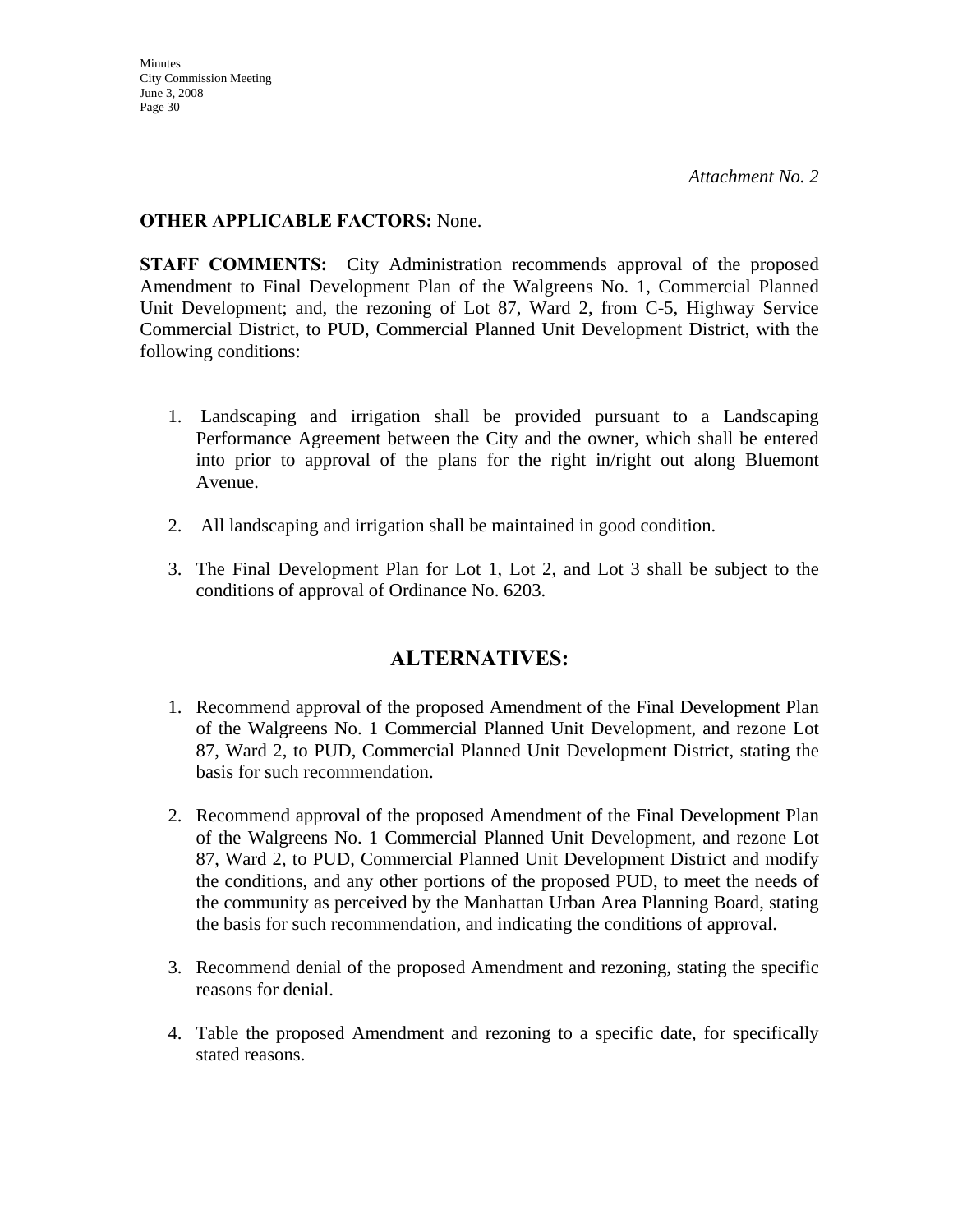# **POSSIBLE MOTION:**

The Manhattan Urban Area Planning Board recommends approval of the proposed Amendment of the Final Development Plan of the Walgreens No. 1 Commercial Planned Unit Development; and, the rezoning of Lot 87, Ward 2, from C-5, Highway Service Commercial District, to PUD, Commercial Planned Unit Development District, based on the findings in the Staff Report, with the three conditions recommended by City Administration.

**PREPARED BY:** Steve Zilkie, AICP, Senior Planner

**DATE:** May 14, 2008

08030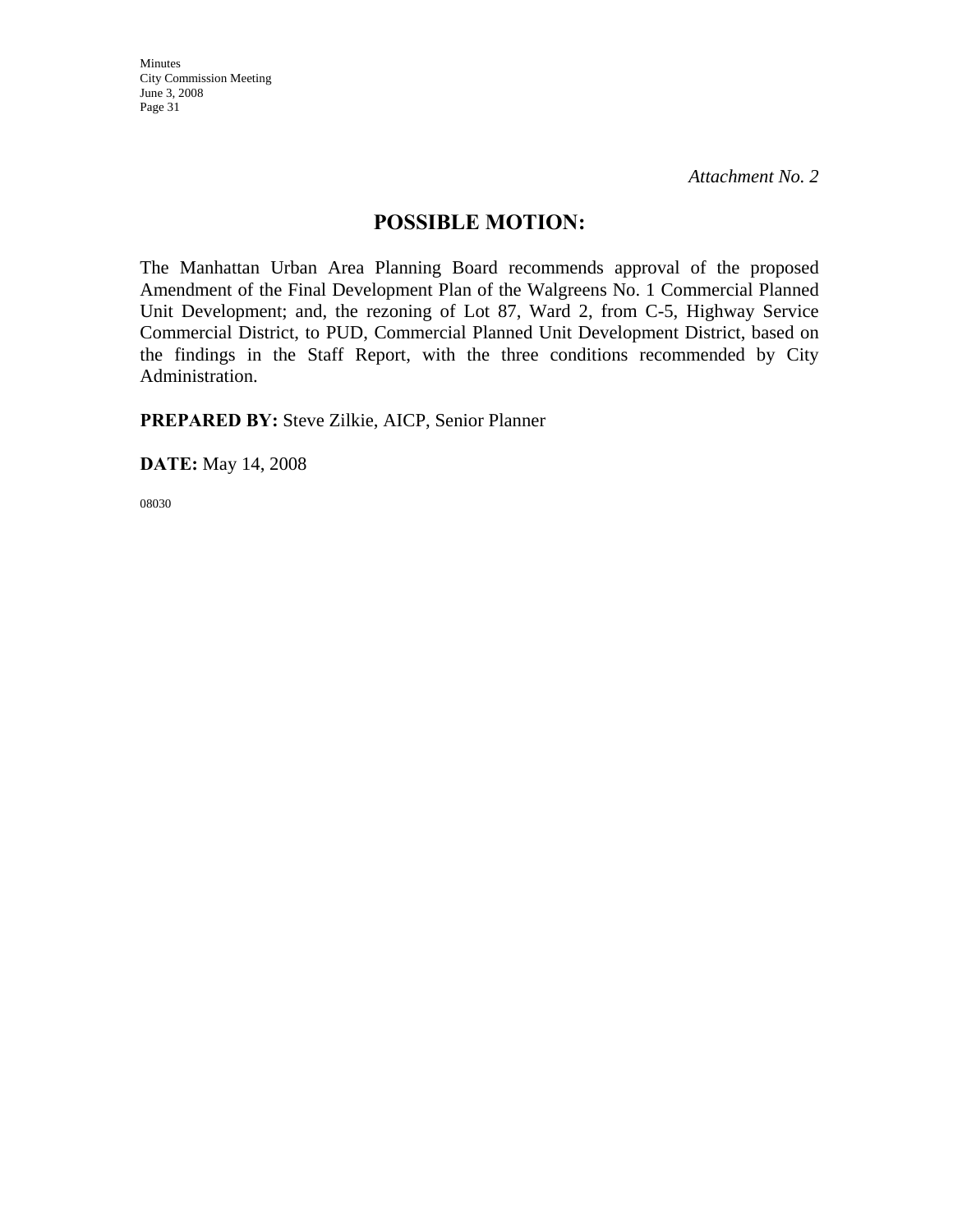#### **STAFF REPORT**

# **APPLICATION TO REZONE PROPERTY TO PLANNED UNIT DEVELOPMENT DISTRICT**

# **BACKGROUND**

**FROM:** C-5, Highway Service Commercial District, C-6, Heavy Commercial District, and PUD, Commercial Planned Unit Development District.

**TO:** PUD, Commercial Planned Unit Development District.

**OWNERS/APPLICANTS:** DW, LLC (Dave Dreiling); S & B Motels, Inc. (Stan Weilert); and, Wildcat Custard, LLC (Ron Oberg).

**ADDRESSES:** 520 McCall Road, Manhattan KS 66502; 2201 E. MacArthur, Suite B, Wichita KS 67216; and, 1245 Bracken Court, Wichita KS, 67206.

**DATE OF PUBLIC NOTICE PUBLICATION:** Monday, April 28, 2008.

#### **DATE OF PUBLIC HEARING: PLANNING BOARD:** Monday, May 19, 2008. **CITY COMMISSION:** Tuesday, June 3, 2008.

**LOCATION:** generally located northwest of the intersection of McCall Road and Hayes Drive, a portion of which fronts on Hostetler Drive.

**AREA:** 3.911 acres (170,636 square feet (sf)).

**PROPOSED USES:** The proposed commercial PUD will consist of a broad range of highway service commercial uses on three (3) lots. Proposed Lot 1 is for a Comfort Suites hotel; proposed Lot 2 will be a future amendment; and, Lot 3 is for a Freddy's Frozen Custard drive-in restaurant with indoor seating.

More specifically, the proposed permitted uses include all of the Permitted and Conditional Uses of the C-5, Highway Service Commercial District (attachment), except for: Adult Businesses as defined by the Code of Ordinances; Amusement Parks; Churches, chapels, temples and synagogues; Construction equipment sales and rentals, not including heavy equipment types such as bulldozers and cranes; Motorcycle sales or repair; Animal hospitals; Broadcasting studios with large outdoor towers; Kennels; Outdoor movie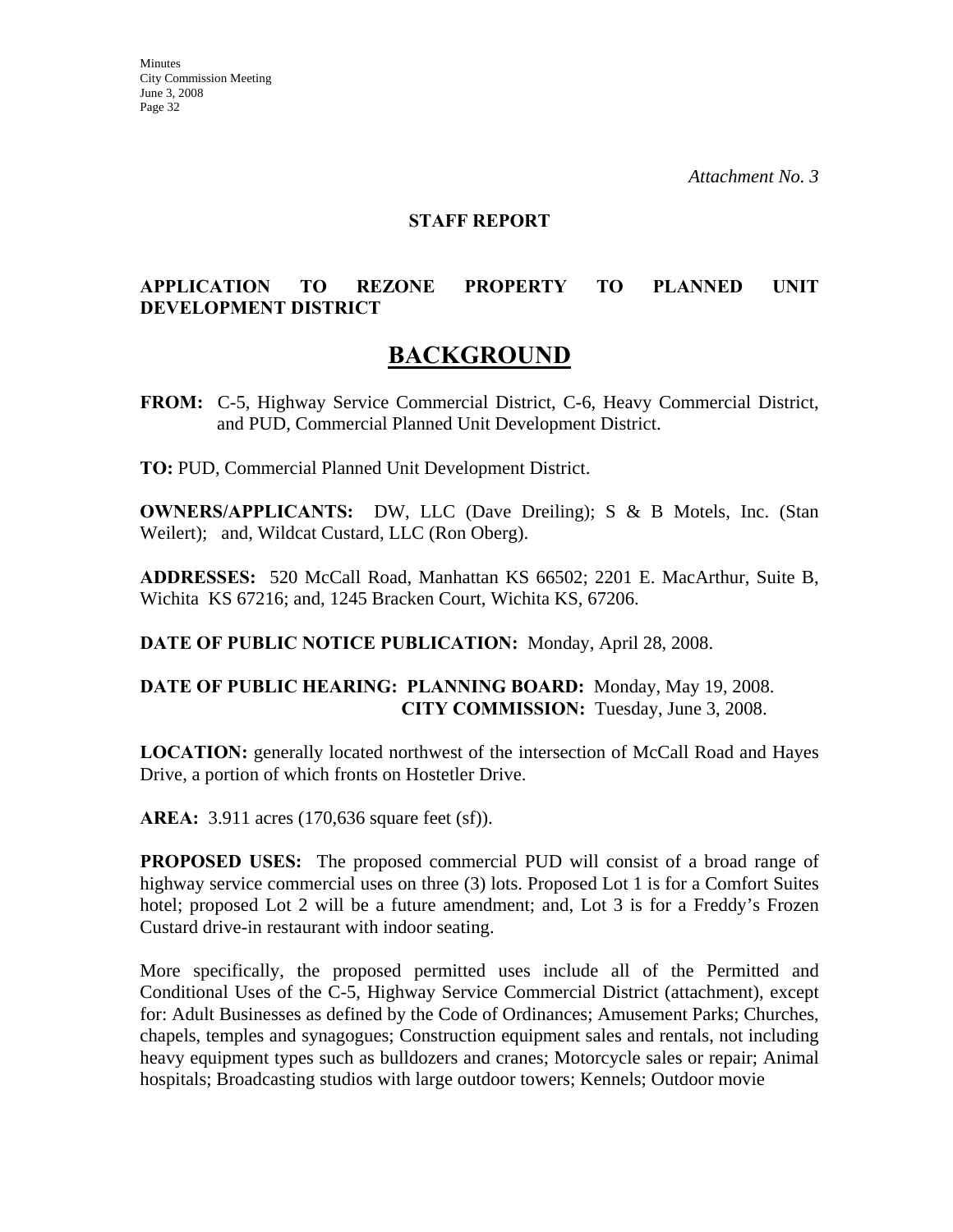*Attachment No. 3*

theaters; Schools; and, manufactured homes sales (Note: The application documents indicate manufactured home sales would not be allowed, but it is not a use allowed in the C-5 District and is not included in Condition 1 under the list of conditions recommended by staff.)

Note: Convenience Stores and other businesses with underground fuel storage will also be prohibited as the site is within the City's water well field area, which prohibits underground fuel storage.

# **PROPOSED BUILDINGS AND STRUCTURES:**

Lot 1: A three-story Comfort Suites hotel containing 80 guest rooms, based on the proposed floor plans, and accessory interior space consisting of a meeting room, pool/exercise room/spa, eating and seating area for guests, office and storage equipment rooms. The building is 44 feet in height to the roof peak and 55 feet to the entrance peak. The building's exterior materials and roof consist of manufactured stone veneer, EIFS, asphalt roof shingles and standing seam metal roof. Exterior colors are shades of tan and brown for walls, a red parapet standing seam roof and brown asphalt roof shingles.

Lot 2: Future amendment.

Lot 3: Freddy's Frozen Custard drive-in restaurant is a one-story, flat roofed, 17 feet in height to the roof and 35 feet to the peak of the front parapet. Exterior materials are brick and EIFS. The floor plan indicates outdoor dining on the south side of the building's McCall Road frontage. Building color is white with red and white backlit awnings on the south, east and west sides of the restaurant and neon accent lighting.

Draft restrictive covenants are attached setting out owner responsibilities.

## **PROPOSED LOT COVERAGE**

| <b>USE</b>             | <b>Acres/Square Feet</b> | Percentage |
|------------------------|--------------------------|------------|
| Lot 1- Motel           | 2.04 $\arccos/89,056$ sf |            |
| <b>Building</b>        | 16,039                   | 18%        |
| Driveway/parking       | 45,609                   | 51.2%      |
| <b>Travel Easement</b> | 10,437                   | 11.7%      |
| Landscape Open Space   | 15,739                   | 17.7%      |
| Lot 2 Future amendment | .98 acres/42,688 sf      |            |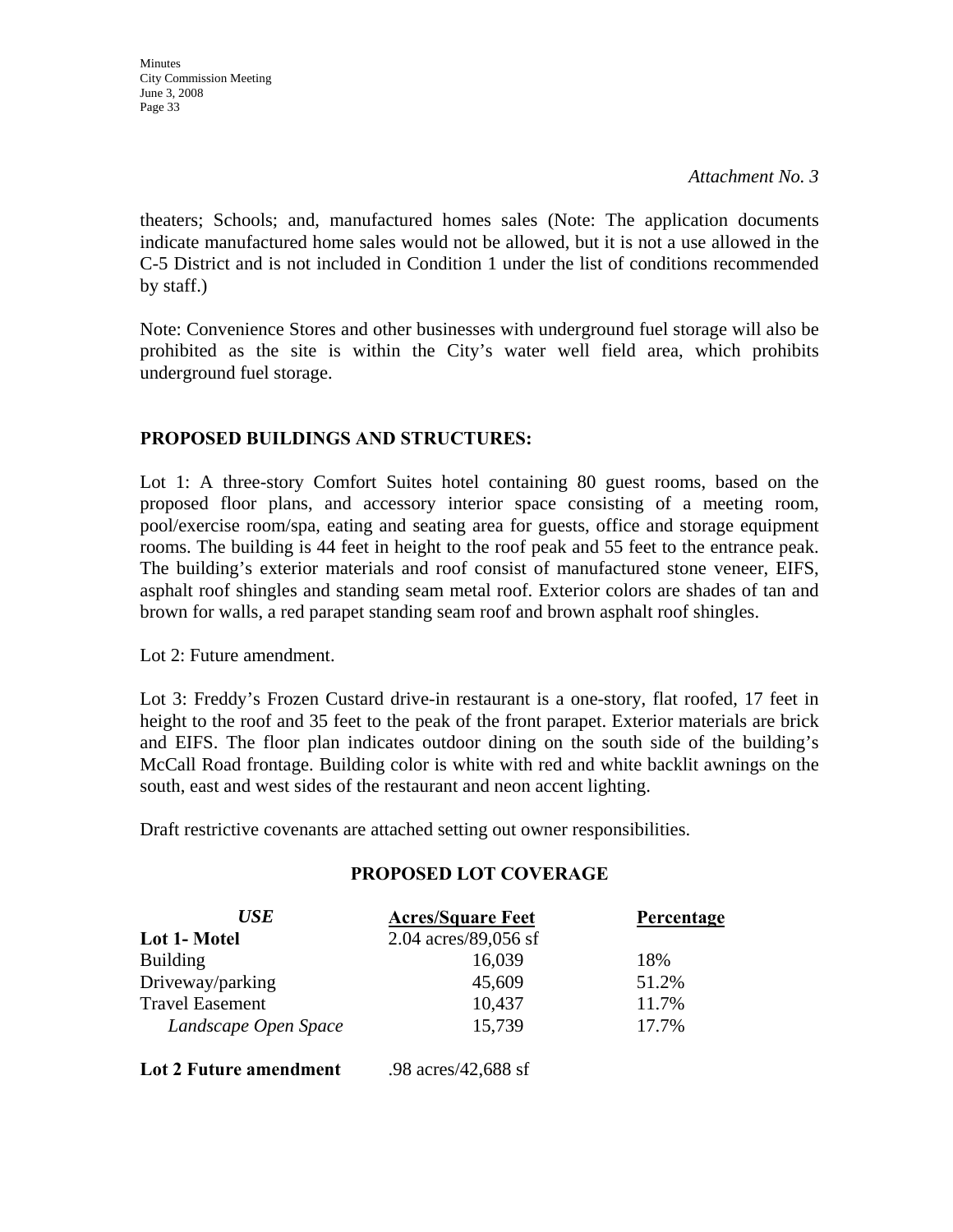#### *Attachment No. 3*

| Lot 3 - Restaurant     | .89 $\arccos/38,612 \text{ sf}$ |       |
|------------------------|---------------------------------|-------|
| <b>Building</b>        | 3.593                           | 9.3%  |
| Driveway/parking       | 20,817                          | 53.9% |
| <b>Travel Easement</b> | 6,390                           | 16.5% |
| Landscape Open Space   | 7.514                           | 19.5% |

#### **PROPOSED SIGNS**

The applicant's overall sign proposal for the PUD is generally consistent with the sign requirements for the C-2, Neighborhood Shopping District, except that the total number of wall signs on the south elevation of the Freddy's Frozen Custard restaurant described below.

Entry directional signs for the businesses in the PUD are proposed at the hotels entrance off Hostetler Drive and on Lot 2 off McCall Road. Signs are internally illuminated tenant panels mounted on brick base in a landscape island. Skirted internally lit pole signs are proposed for the hotel and restaurant at 25 feet and 30 feet in height, respectively. Sign areas are 90 square feet in area for the hotel's identification and 108 square feet in area and restaurants identification and 47 square feet for a reader board, or 155 total square feet of sign area. The restaurant sign is in a landscaped base. The hotels sign should be in a landscape base and described as such with the Final Development Plan. Both signs should be in a landscape planter base, which incorporates brick or stone used in the buildings facades.

The total number of wall signs on the south elevation of the Freddy's Frozen Custard restaurant exceeds the total number of wall signs that would be allowed in C-2 District, one per façade versus four proposed. However, based on the total sign area allowed in the C-2 District for the façade, up to approximately 352 square of sign, or 30% of the façade would be allowed. Total square footage is about 176 square feet of signage, or approximately 15% of the façade. Wall signs for the hotel are approximately 49 square feet in area, internally lit. Both signs are minimal in area compared the façade area of the building.

To ensure consistency throughout the PUD, the sign requirements of the C-2 District should apply to all of McCall Landing PUD. A future amendment on Lot 2 may contain requests for sign changes for the specific site.

Temporary banner signs should be limited to no more than one (1) banner sign per lot. Exempt signage shall signage described in Article VI, Section 6-104 (A)(1),(2),(4),(5),(7) and (8); and Section 6-104 (B)(2), of the Manhattan Zoning Regulations. Temporary sales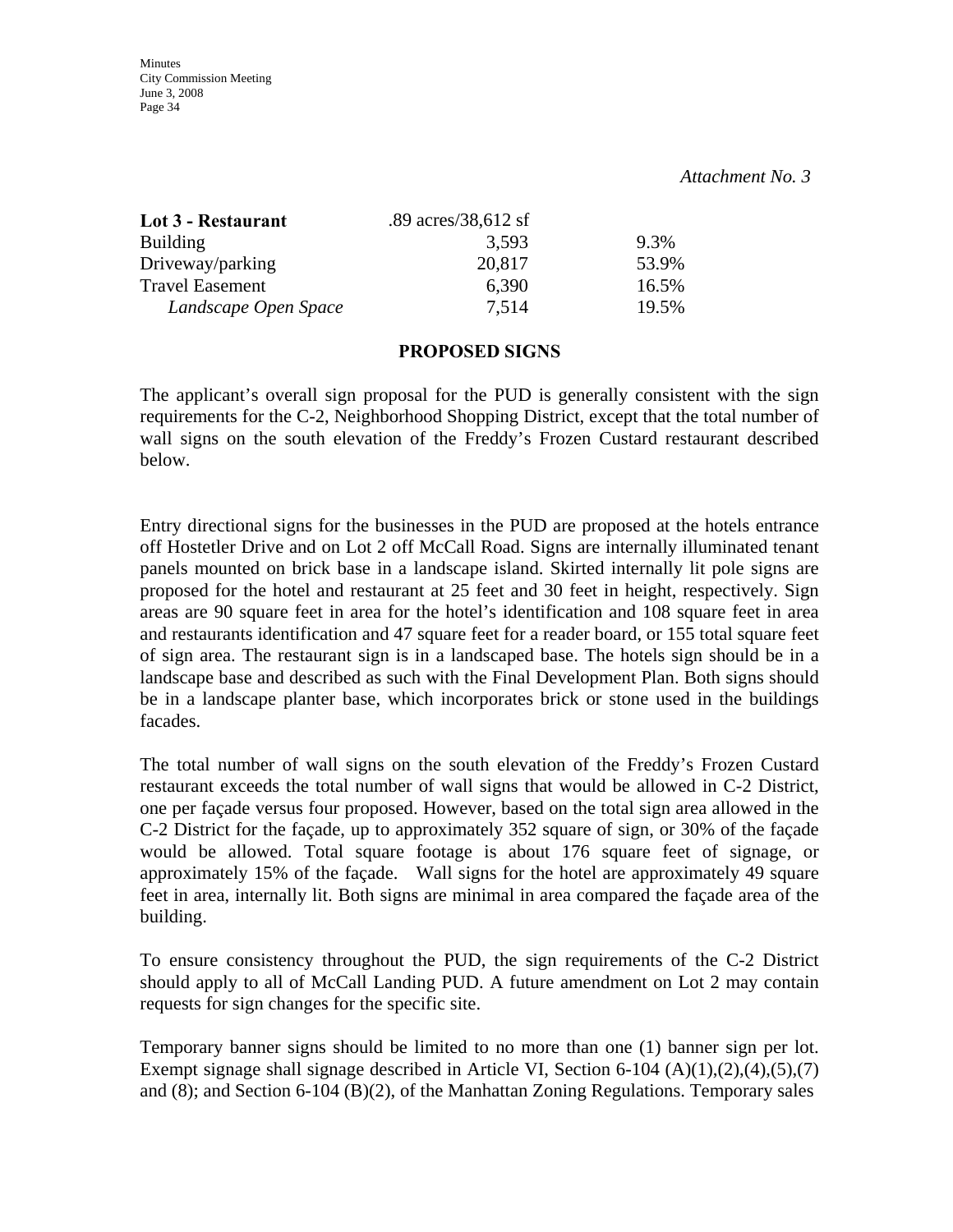*Attachment No. 3*

aids and portable signs, as described in Article VI, Signs, of the Manhattan Zoning Regulations, shall be prohibited.

Note: An existing billboard on proposed Lot 3 will be removed by the owner of Lot 3, as noted on the site plan, and will not be a permitted sign in the PUD. The existing sign interferes with proposed driving aisles and off-street parking for the restaurant.

**PROPOSED LIGHTING:** Light poles will be 28 feet in height, which includes the base. Light poles should be full cutoff design to reduce glare on streets and adjacent properties. Full cut off light fixtures will need to be provided on individual buildings to ensure light does not cast direct glare on streets or adjacent property.

# **REVIEW CRITERIA FOR PLANNED UNIT DEVELOPMENTS**

**1. LANDSCAPING:** Landscaping is functional for the service commercial nature of the site and will consist of canopy, ornamental and evergreen trees, shrubs and lawn areas to be owned and maintained by individual lot owners. Landscaped areas will irrigated with underground systems. Minimum landscaping requirement for a C-5 District development is 5% of the paved area. Lots 1 and 3 exceed the minimum requirement with 17.7% and 19.5% of the sites set out as landscaped open space.

**2. SCREENING:** Two dumpster locations are proposed, which will be screened with split block to match building materials. One dumpster is proposed to be shared by Lot 2 and Lot 3 and is located Lot 1, as well as the enclosed dumpster for the hotel. A six foot wood privacy fence will be provided along a portion of northern property line of Lot 1 and along its eastern property line.

**3. DRAINAGE:** The site is very flat and will drain to McCall Road and through recently constructed underground storm water conduit, which carries storm water to the drainage channel along Tuttle Creek Boulevard. A Stormwater Drainage Analysis was submitted by the applicant's consultant, Sloan Meier Hancock-Engineers Surveyors, P. A., dated January 31, 2008 (attachment). The City Engineer has reviewed and accepted the stormwater analysis (memorandum dated May 12, 2008 attached). Minimal impact is expected on the drainage system.

**4. CIRCULATION:** Access to the PUD is safe and efficient. Access is from McCall Road, Hayes Drive and Hostetler Drive. The PUD will be served internally by two Travel Easements, Lodging Cats Place and Hungry Cats Place, which are public streets to be owned and maintained by the owners of Lots 1-3. Restrictive covenants will be provided with the Final Development Plan addressing the Travel Easements.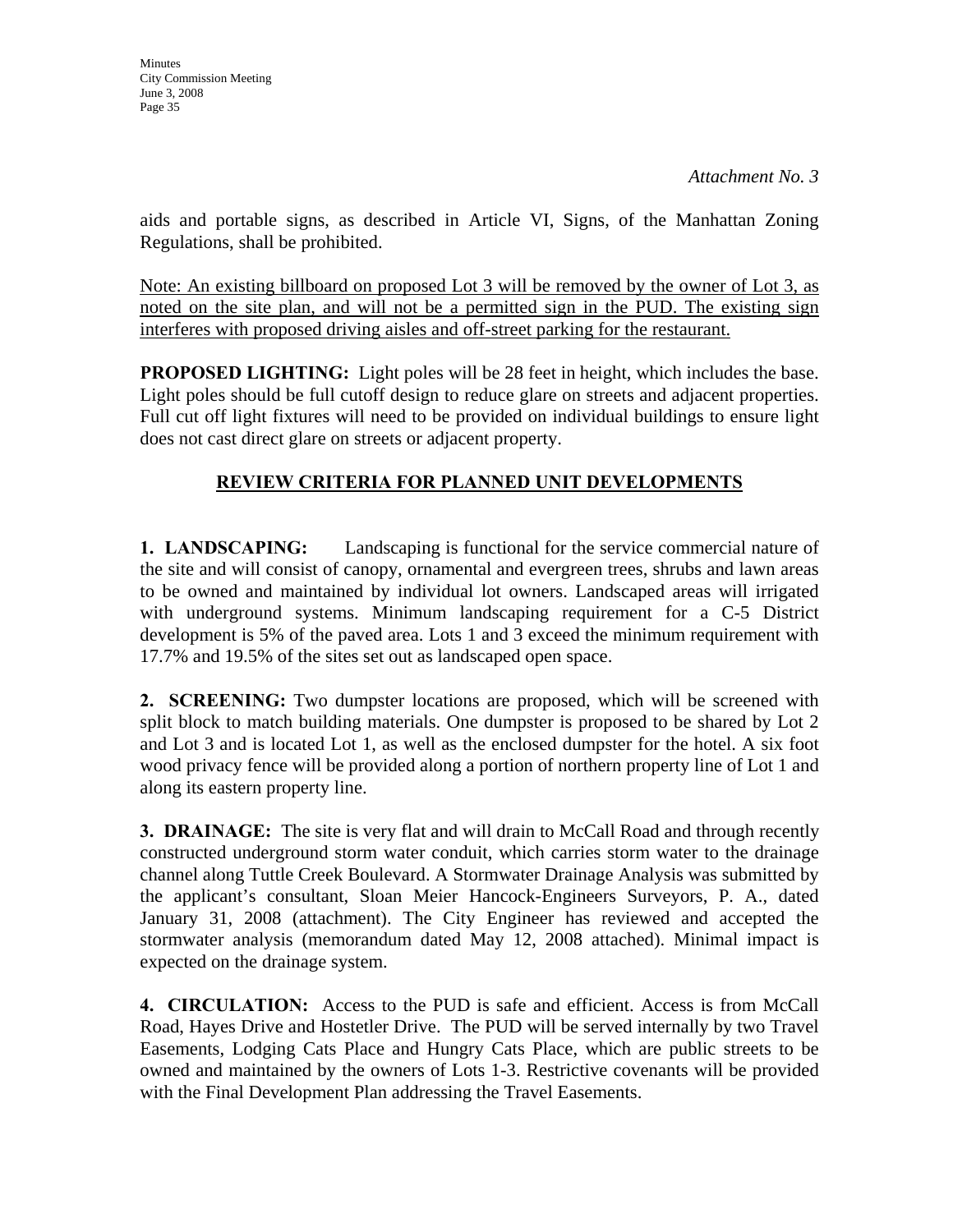*Attachment No. 3*

A Transportation Impact Study was submitted by the applicant's consultant, Sloan Meier Hancock-Engineers Surveyors, P. A., dated January 28, 2008 (attachment). The City Engineer has reviewed and accepted the transportation analysis (memorandum dated May 12, 2008 attached). The surrounding transportation network is adequate for the increased trips expected with the proposed commercial development.

Lots 1 will be accessed from Hostetler Drive, a public right-of-way, or Lodging Cats Place, an east to west Travel Easement. Lot 2 and Lot 3 will be accessed from Lodging Cats Place, which intersects with Hayes Drive and Hostetler Drive

No lots will be directly accessed from McCall Road; however, Hungry Cats Place, a north to south Travel Easement, will intersect with McCall Road and Lodging Cats Place, and provide access to the PUD off McCall Road.

Sidewalk connections are proposed on the north side of McCall Road and on the north side of Lodging Cats Place. Sidewalk will be provided along Lodging Cats Place to the common boundary line between Lots 2 and 3 and will extend to McCall Road for access for the public from the street to the hotel to the restaurants in lieu of sidewalk on Hays Drive and Hungry Cats Place. Hays Drive sidewalks will need to be provided at a future date when the street is built to an urban section. Sidewalk is on the west side of Hostetler Drive is accessed from Lodging Cats Place sidewalk. Sidewalk on the south side of the Firestone store in Limey Pointe will be accessed from the proposed sidewalk south of Lots 2 and 3.

Adequate off-street parking spaces will be provided. The hotel has 80 rooms, which would require 82 total parking spaces. Eighty eight (88) are proposed. It is assumed that the facilities, such as a meeting room in the hotel are for guests at the hotel. The restaurant requires 43 off-street parking spaces and 40 parking spaces are proposed, which should be sufficient. In addition, the drive-in will capture some customer base, as well as outdoor seating is seasonal, which should account for any lesser number of spaces available on the site. In addition, City Administration understands that there may be some shared parking within the PUD between owners. Lot 2 will be considered separately by PUD amendment.

**5. OPEN SPACE AND COMMON AREA:** Each lot will be separately owned and consist of building, off-street parking and landscaped areas.

**6. CHARACTER OF THE NEIGHBORHOOD:** Generally characterized as a mix of retail and industrial service businesses.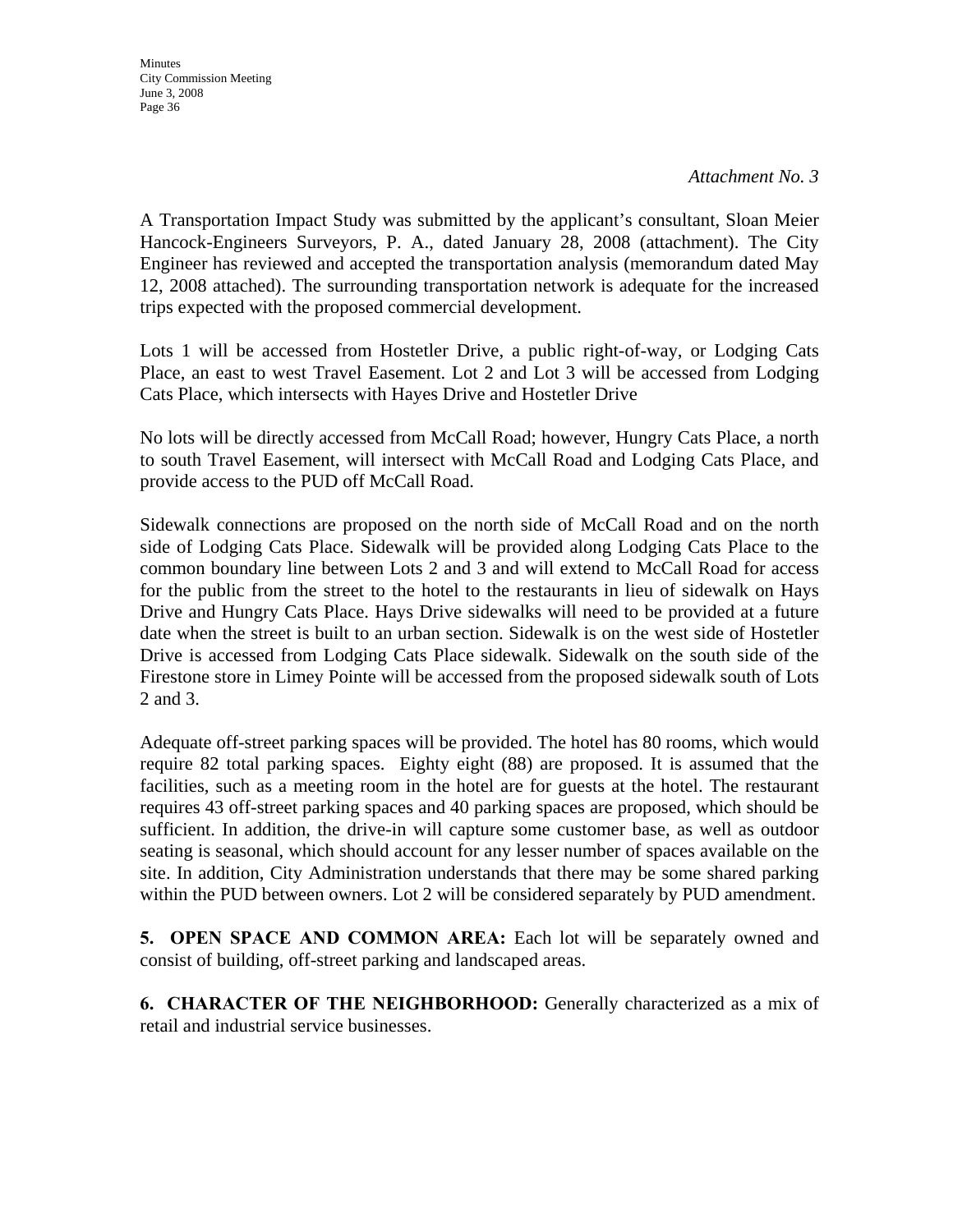## **MATTERS TO BE CONSIDERED WHEN CHANGING ZONING DISTRICTS**

**1. EXISTING USE:** Lot 1 and 3 are vacant commercial lots. Lot 2 has an existing commercial/industrial building on the site.

**2. PHYSICAL AND ENVIRONMENTAL CHARACTERISTICS:** Generally a flat site located in the build-able portion of the 100 Year Flood Plain. The 100 Year Flood elevation is 1008 feet. Finished floors of proposed buildings must be at 1009 feet. Proposed floors are shown for the hotel and restaurant at 1010.5 feet and 1009.5 feet, respectively. The northwestern part of the site is a vacant platted lot (Lot 6, Limey Pointe PUD) off Hostetler Drive. The former Waste Management site and building are on the southwestern part of the site with access off McCall Road with its storage yard extending into the northern part of the site. The southeastern part of the site is vacant. There is an existing billboard on the site to the east of the former Waste Management building, which will be removed by Wildcat Custard, LLC.

## **3. SURROUNDING LAND USE AND ZONING:**

**(a.) NORTH:** Industrial services and KSU research; I-2, Industrial Park District and C-6, District.

**(b.) SOUTH:** McCall Road, Super Walmart; PUD.

**(c.) EAST:** Hayes Drive, self storage; I-2, Industrial Park District.

**(d.) WEST:** Hostetler Drive, Auto service store and drive-in restaurants in the Limey Pointe development; PUD.

**4. CHARACTER OF THE NEIGHBORHOOD:** Generally characterized as a mix of retail and industrial service businesses.

**5. SUITABILITY OF SITE FOR USES UNDER CURRENT ZONING:** Part of Lot 1 is in the Limey Pointe PUD and could be used for the approved commercial development, and part is vacant C-6 District, which was associated with the previous tenant, Waste Management. The

Limey Pointe portion could be developed as a part of Limey Pointe. The vacant C-6 District portion has no access to a public street, unless combined with the former Waste Management business fronting on McCall Road. The Waste management frontage and storage area are sufficient in area to allow C-6 District development. The Freddy's Frozen Custard site was approved for development under C-5 District zoning. A building permit was issued around April 1, 2008, subject to a site plan approved by the Board of Zoning Appeals. The Board of Zoning Appeals granted a reduction of the front yard setback to 10 feet for off-street parking along Hays Drive. Proposed front yard setback is 10 feet with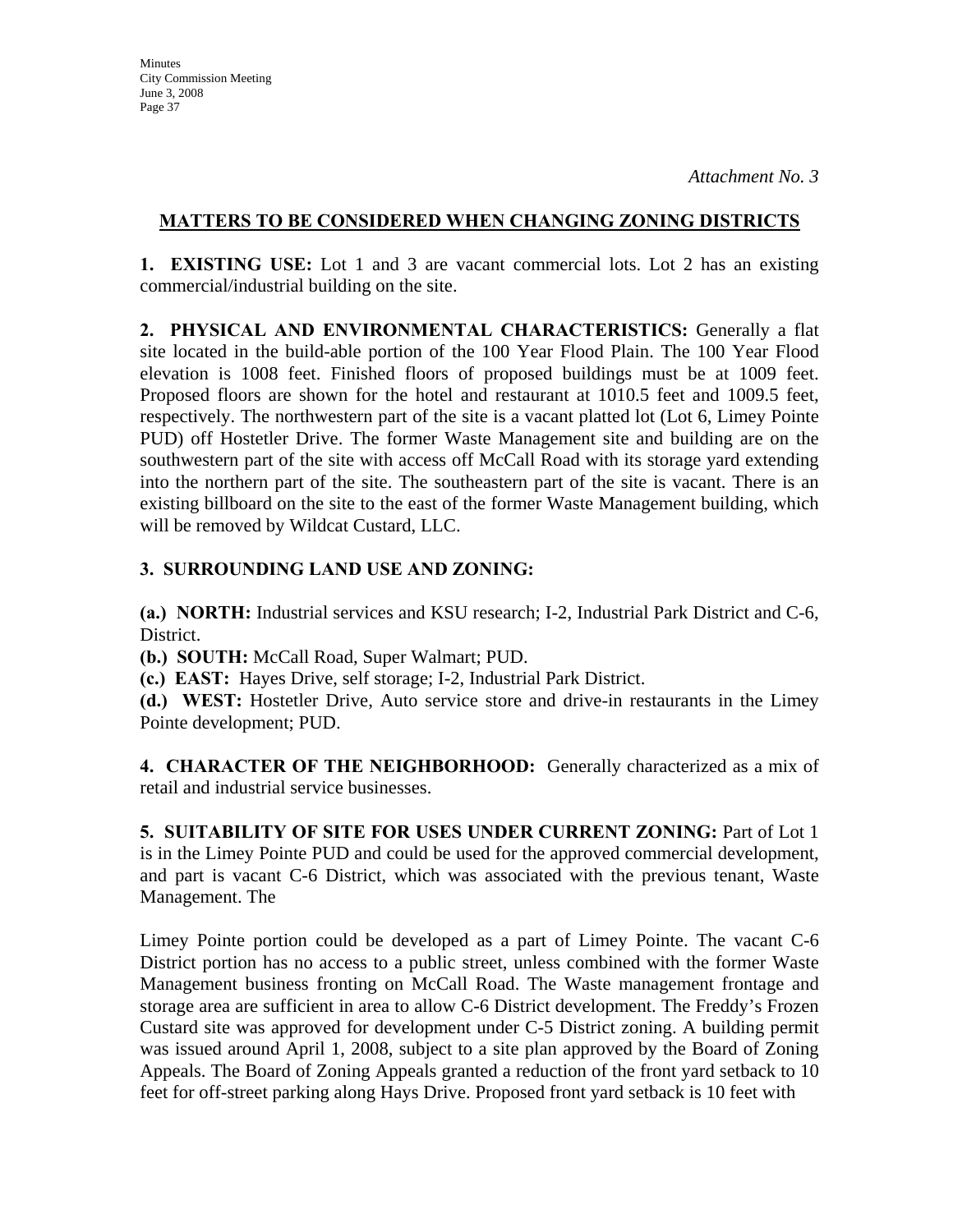*Attachment No. 3*

improvements shown as close as 13 feet to approximately 16 feet from the Hays Drive right-of-way. The owner subsequently signed the application to rezone to the proposed PUD. Parking on the east side of Lot 3 is consistent with the approved setback reduction by the Board of Zoning Appeals.

**6. COMPATIBILITY OF PROPOSED DISTRICT WITH NEARBY PROPERTIES AND EXTENT TO WHICH IT MAY HAVE DETRIMENTAL AFFECTS:** The site is in a commercial growth corridor and its development as a commercial PUD should be compatible with the surrounding neighborhood. Additional light, traffic and noise can be expected, but will be consistent with the predominately commercial neighborhood. Setbacks for improvements along Hostetler Drive, McCall Road and Hays Drive are about 10 feet to 15 feet compared to standard 25 foot front yard setbacks. Additional landscaping along McCall Road will buffer the reduced setbacks.

**7. CONFORMANCE WITH COMPREHENSIVE PLAN:** The Future Land Use Map for the Northeast Planning Area designates the site as Community Commercial (CC). Applicable policies include:

## COMMUNITY COMMERCIAL (CC)

## *CC 1: Characteristics*

Community Commercial Centers provide a mix of retail and commercial services in a concentrated and unified setting that serves the local community and may also provide a limited draw for the surrounding region. These centers are typically anchored by a larger national chain, between 120,000 and 250,000 square feet, which may provide sales of a variety of general merchandise, grocery, apparel, appliances, hardware, lumber, and other household goods. Centers may also be anchored by smaller uses, such as a grocery store, and may include a variety of smaller, complementary uses, such as restaurants, specialty stores (such as books, furniture, computers, audio, office supplies, or clothing stores), professional offices and health services. The concentrated, unified design of a community commercial center allows it to meet a variety of community needs in a "one-stop shop" setting, minimizing the need for multiple vehicle trips to various commercial areas around the community. Although some single use highway-oriented commercial activities will continue to occur in some areas, this pattern of development is generally not encouraged.

# *CC 2: Location*

Community Commercial Centers should be located at the intersection of one or more major arterial streets. They may be located adjacent to urban residential neighborhoods and may occur along major highway corridors as existing uses become obsolete and are phased out and redeveloped over time. Large footprint retail buildings (often known as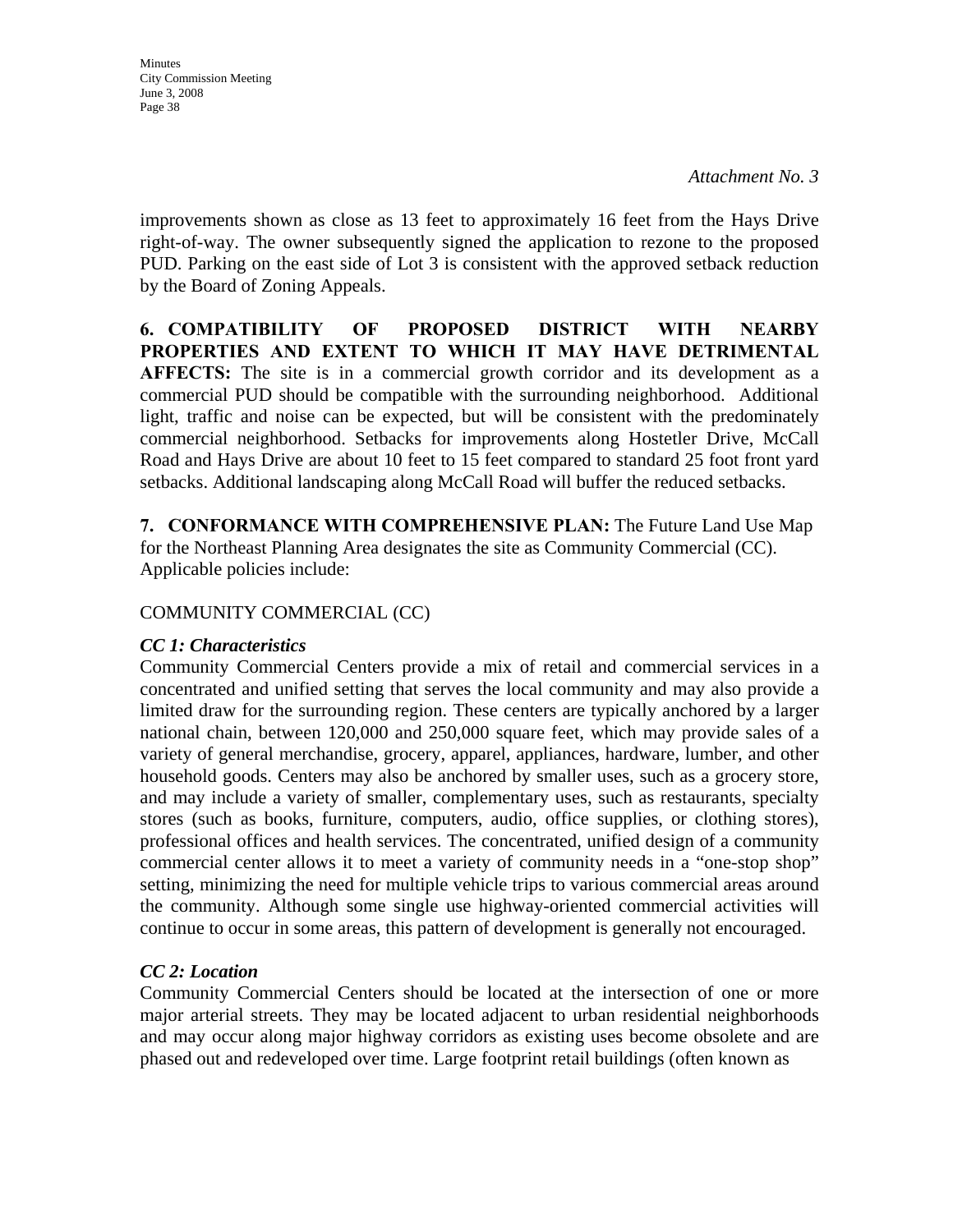**Minutes** City Commission Meeting June 3, 2008 Page 39

 "big-box" stores) shall only be permitted in areas of the City where adequate access and services can be provided.

# **CC 3: Size**

Typically require a site of between 10 and 30 acres.

# *CC 4: Unified Site Design*

A unified site layout and design character (buildings, landscaping, signage, pedestrian and vehicular circulation) shall be required and established for the center to guide current and future phases of development. Building and site design should be used to create visual interest and establish a more pedestrian-oriented scale for the center and between out lots.

# *CC 5: Architectural Character*

- Community Commercial Centers shall be required to meet a basic level of architectural detailing, compatibility of scale with surrounding areas, pedestrian and bicycle access, and mitigation of negative visual impacts such as large building walls, parking areas, and service and loading areas. While these requirements apply to all community commercial development, they are particularly important to consider for larger footprint retail buildings, or "bigbox" stores. A basic level of architectural detailing shall include, but not be limited to, the following:
- Façade and exterior wall plane projections or recesses;
- Arcades, display windows, entry areas, awnings, or other features along facades facing public streets;
- Building facades with a variety of detail features (materials, colors, and patterns); and
- High quality building materials.

# *CC 6: Organization of Uses*

Community commercial services should be concentrated and contained within planned activity centers, or nodes, throughout the community. Within each activity center or node, complementary uses should be clustered within walking distance of each other to facilitate efficient, "one-stop shopping", and minimize the need to drive between multiple areas of the center. Large footprint retail buildings, or "big-box" stores should be incorporated as part of an activity center or node along with complementary uses. Isolated single store developments are strongly discouraged.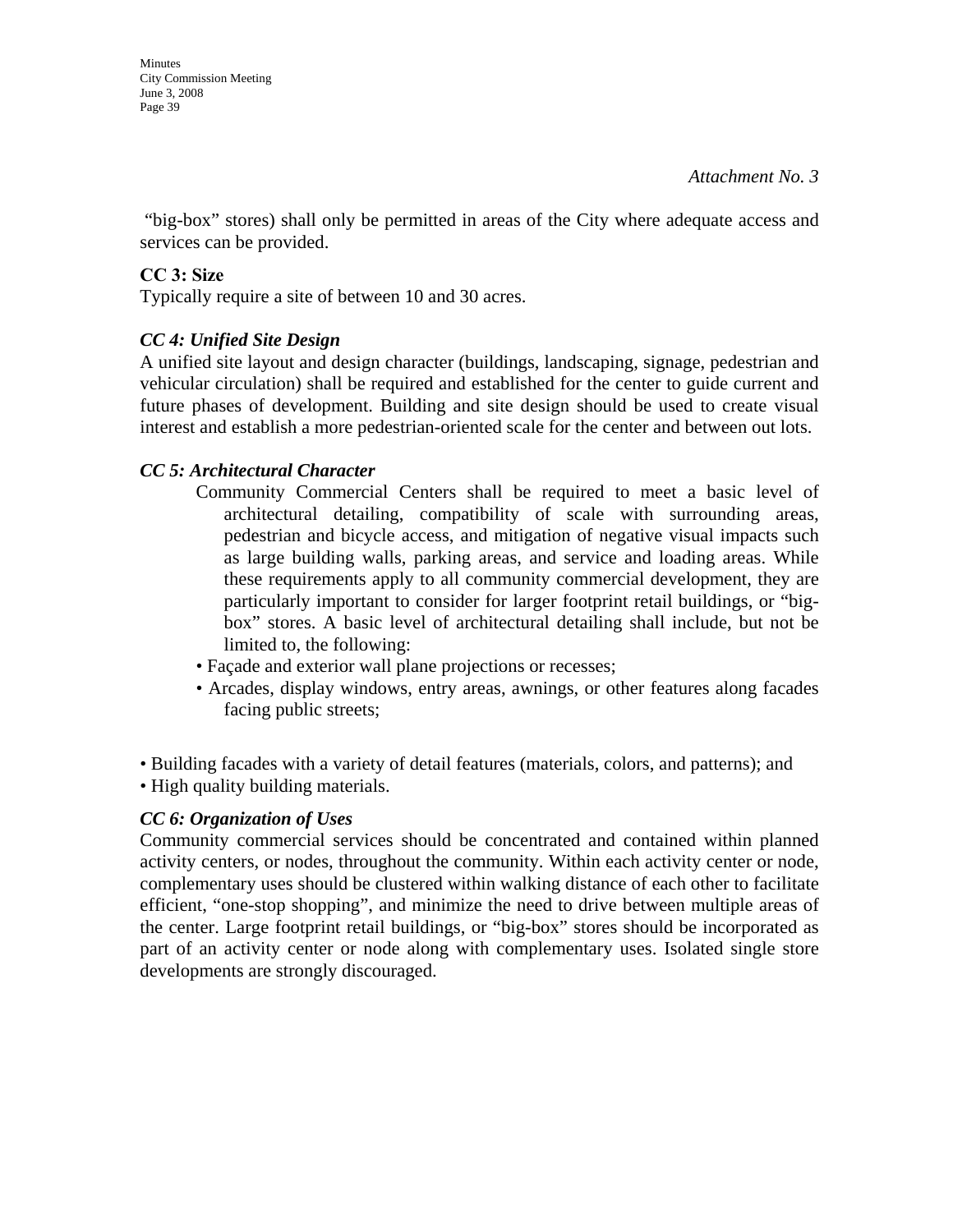# *CC 7: Parking Design and Layout*

Uninterrupted expanses of parking should be avoided. Parking areas should be broken into smaller blocks divided by landscaping and pedestrian walkways. Parking areas should be distributed between the front and sides of buildings, or front and rear, rather than solely in front of buildings to the extent possible.

# *CC 8: Circulation and Access*

Clear, direct pedestrian connections should be provided through parking areas to building entrances and to surrounding neighborhoods or streets. Integrate main entrances or driveways with the surrounding street network to provide clear connections between uses for vehicles, pedestrians, and bicycles.

The PUD is in general conformance to the Comprehensive Plan.

**8. ZONING HISTORY AND LENGTH OF TIME VACANT AS ZONED:** The site has been zoned various commercial and industrial districts. Annexations were in 1968 and 1969. Commercial and industrial buildings have occupied the site. Proposed Lot 1 was rezoned as a part of Limey Pointe PUD in 2006 for a possible commercial retail stores. Proposed Lot 2 was zoned I-2 District in 1969 and rezoned to C-6 District in the mid 1970's. Proposed Lot 3 was rezoned from C-6 District to C-5 District in 2006 for the Freddy's Frozen Custard restaurant.

**9. CONSISTENCY WITH INTENT AND PURPOSE OF THE ZONING ORDINANCE:** The intent and purpose of the Zoning Regulations is to protect the public health, safety, and general welfare; regulate the use of land and buildings within zoning districts to assure compatibility; and to protect property values.

The PUD Regulations are intended to provide a maximum choice of living environments by allowing a variety of housing and building types; a more efficient land use than is generally achieved through conventional development; a development pattern that is in harmony with land use density, transportation facilities and community facilities; and a development plan which addresses specific needs and unique conditions of the site which may require changes in bulk regulations or layout.

The proposed PUD is generally consistent with the intent and purposes of the Zoning Regulations, and the intent of the PUD Regulations, subject to the conditions of approval. The proposed rezoning implements the Comprehensive Plan and site plans ensure compatibility with surrounding properties and public facilities.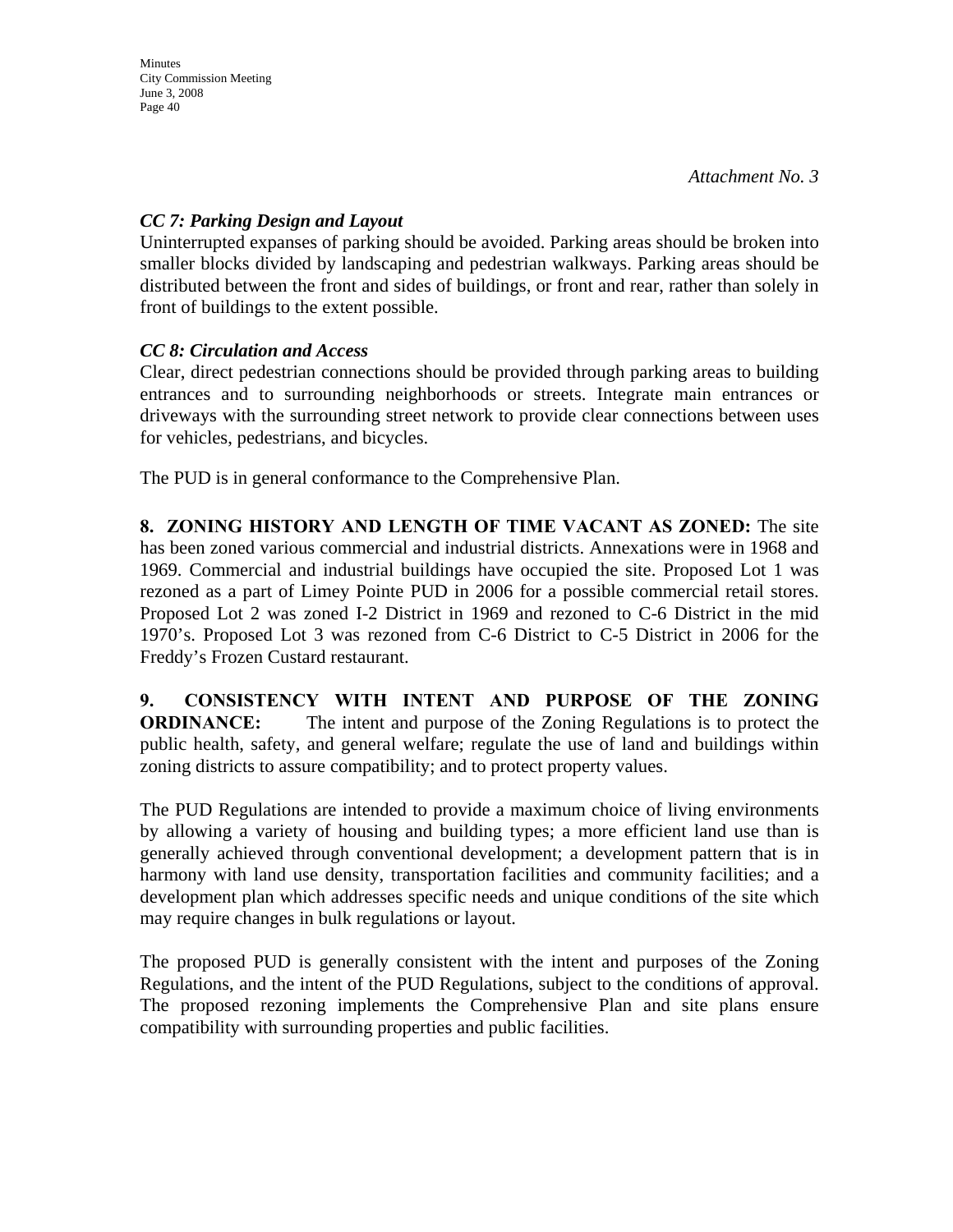*Attachment No. 3*

**RELATIVE GAIN TO THE PUBLIC HEALTH, SAFETY AND WELFARE THAT DENIAL OF THE REQUEST WOULD ACCOMPLISH, COMPARED WITH THE HARDSHIP IMPOSED UPON THE INDIVIDUAL OWNER:** There appears to be no gain to the public that denial would accomplish. The public street network should not be adversely affected and storm water will be directed to public storm water improvements. Adequate public improvements can serve the site. It may a hardship to the owners if the rezoning is denied as no apparent public gain results from denial.

**11. ADEQUACY OF PUBLIC FACILITIES AND SERVICES:** Adequate public improvements are available to serve the proposed development.

# **12. OTHER APPLICABLE FACTORS:** None.

# **13. STAFF COMMENTS AND RECOMMENDATION:**

City Administration recommends approval of the proposed rezoning of McCall Cats PUD from C-5, Highway Service Commercial District, C-6, Heavy Commercial District, and PUD, Commercial Planned Unit Development District., to PUD, Commercial Planned Unit Development District, with the conditions:

- 1. Permitted uses shall include all of the Permitted Uses and Conditional Uses allowed in the C-5, Highway Service Commercial District, except for: Adult Businesses as defined by the Code of Ordinances; Amusement Parks; Churches, chapels, temples and synagogues; Construction equipment sales and rentals; Motorcycle sales or repair; Animal hospitals; Broadcasting studios with large outdoor towers; Kennels; Outdoor movie theaters; Schools; and Convenience Stores and other businesses with underground fuel storage.
- 2. Landscaping and irrigation shall be provided pursuant to a Landscaping Performance Agreement between the City and the owner, which shall be entered into prior to issuance of a building permit.
- 3. All landscaping and irrigation shall be maintained in good condition.
- 4. Light poles shall be provided as described in the application documents and shall be full cutoff design. Building lighting shall be provided as proposed and shall not cast direct light onto public or private streets or adjacent property.
- 5. Ground entry and skirted poles signs shall be permitted as proposed.
- 6. The skirted pole signs shall include a three (3) foot tall masonry planter around the base, incorporating masonry materials similar to those used in the building, and landscaping within the planter.
- 7. Wall signs shall be permitted as proposed.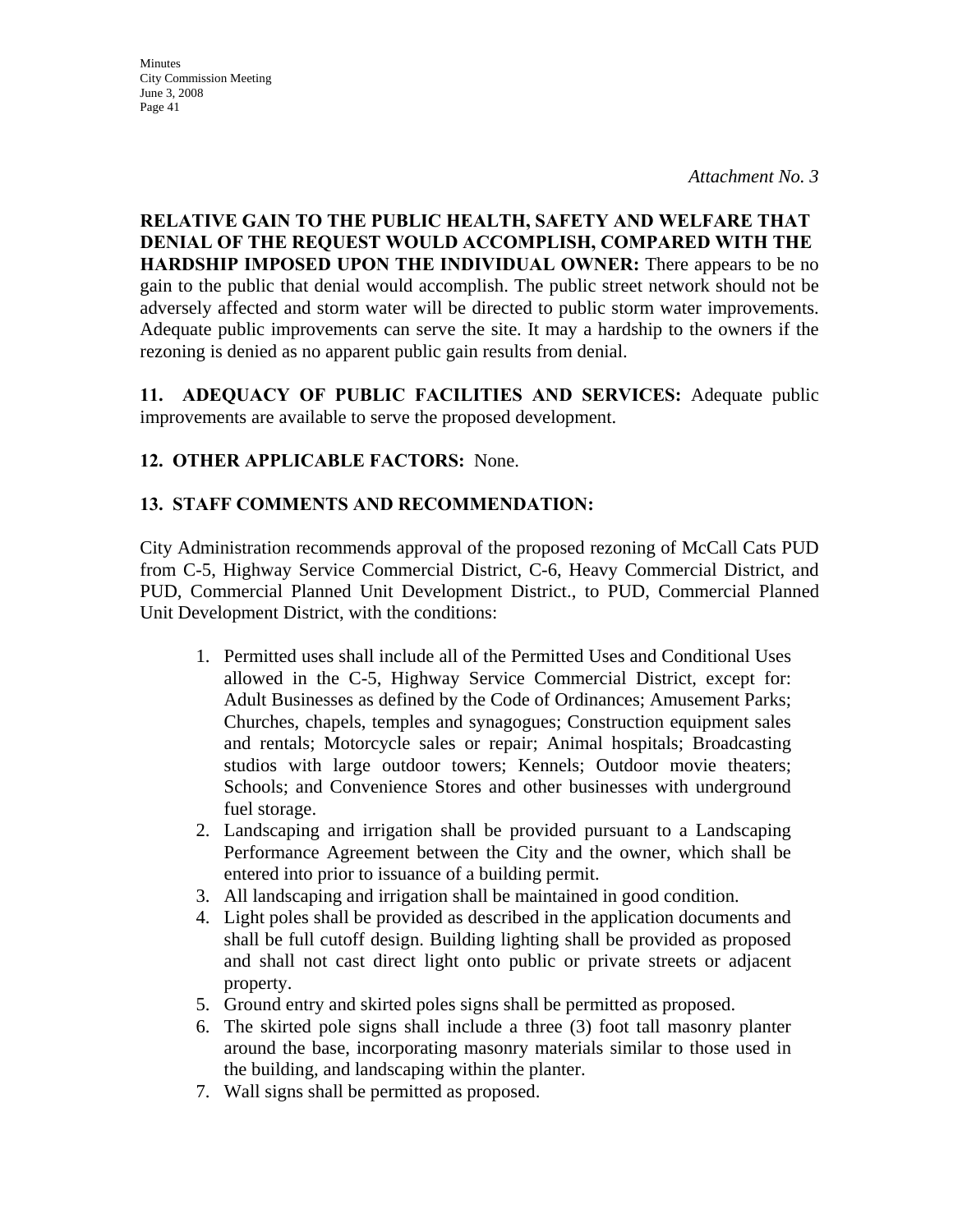- 8. Temporary banner signs shall be limited to no more than one (1) banner sign per lot. Exempt signage shall include signage described in Article VI, Section 6-104  $(A)(1),(2),(4),(5),(7)$  and  $(8)$ ; and Section 6-104  $(B)(2)$ , of the Manhattan Zoning Regulations. Temporary sales aids and portable signs, as described in Article VI, Signs, of the Manhattan Zoning Regulations, shall be prohibited. Advertising signs (off-site signs) shall be prohibited in the PUD.
- 9. Prior to issuance of a certificate of occupancy for a building on proposed Lot 3, the existing off-site advertising sign shall be removed.
- 10. Prior to the development of Lot 2, an amendment of the PUD shall be submitted and approved prior to issuance of any required permits.

#### **ALTERNATIVES:**

- 1. Recommend approval of the proposed rezoning of McCall Cats PUD from C-5, Highway Service Commercial District, C-6, Heavy Commercial District, and PUD, Commercial Planned Unit Development District., to PUD, Commercial Planned Unit Development District stating the basis for such recommendation, with the conditions listed in the Staff Report.
- 2. Recommend approval of the proposed rezoning of McCall Cats PUD from C-5, Highway Service Commercial District, C-6, Heavy Commercial District, and PUD, Commercial Planned Unit Development District., to PUD, Commercial Planned Unit Development District, and modify the conditions, and any other portions of the proposed PUD, to meet the needs of the community as perceived by the Manhattan Urban Area Planning Board, stating the basis for such recommendation, and indicating the conditions of approval.
- 3. Recommend denial of the proposed rezoning, stating the specific reasons for denial.
- 4. Table the proposed rezoning to a specific date, for specifically stated reasons.

#### **POSSIBLE MOTION:**

The Manhattan Urban Area Planning Board recommends approval of the proposed rezoning of McCall Cats PUD from C-5, Highway Service Commercial District, C-6, Heavy Commercial District, and PUD, Commercial Planned Unit Development District., to PUD, Commercial Planned Unit Development District, based on the findings in the staff report, with the ten conditions recommended by City Administration.

**PREPARED BY:** Steven Zilkie, AICP, Senior Planner **DATE:** May 15, 2008 08032